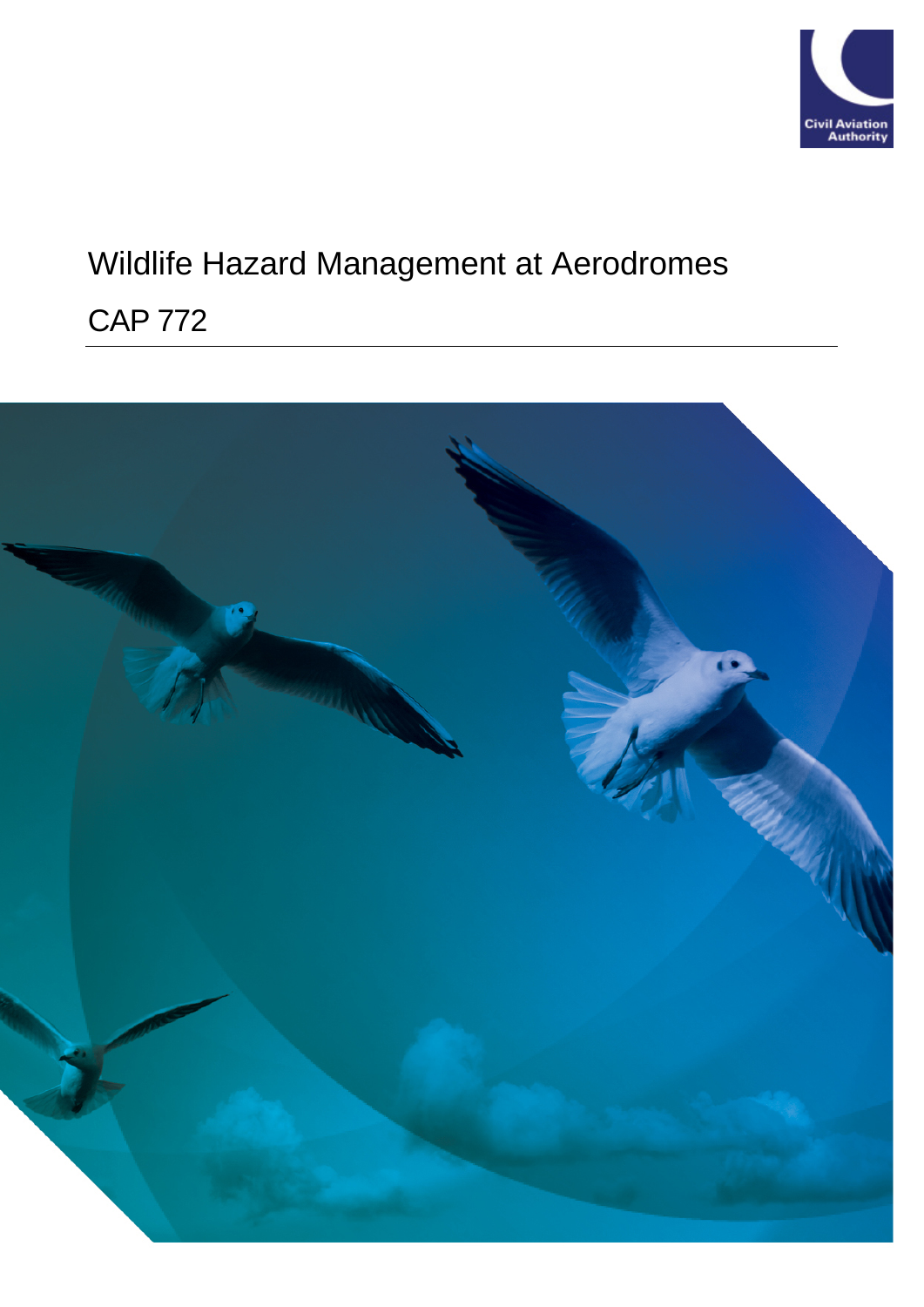#### © Civil Aviation Authority 2014

All rights reserved. Copies of this publication may be reproduced for personal use, or for use within a company or organisation, but may not otherwise be reproduced for publication.

To use or reference CAA publications for any other purpose, for example within training material for students, please contact the CAA at the address below for formal agreement.

Enquiries regarding the content of this publication should be addressed to: Intelligence Strategy

Policy, Safety and Airspace Regulation Group, Civil Aviation Authority, Aviation House, Gatwick Airport South, West Sussex, RH6 0YR.

The latest version of this document is available in electronic format at [www.caa.co.uk,](http://www.caa.co.uk/) where you may also register for e-mail notification of amendments.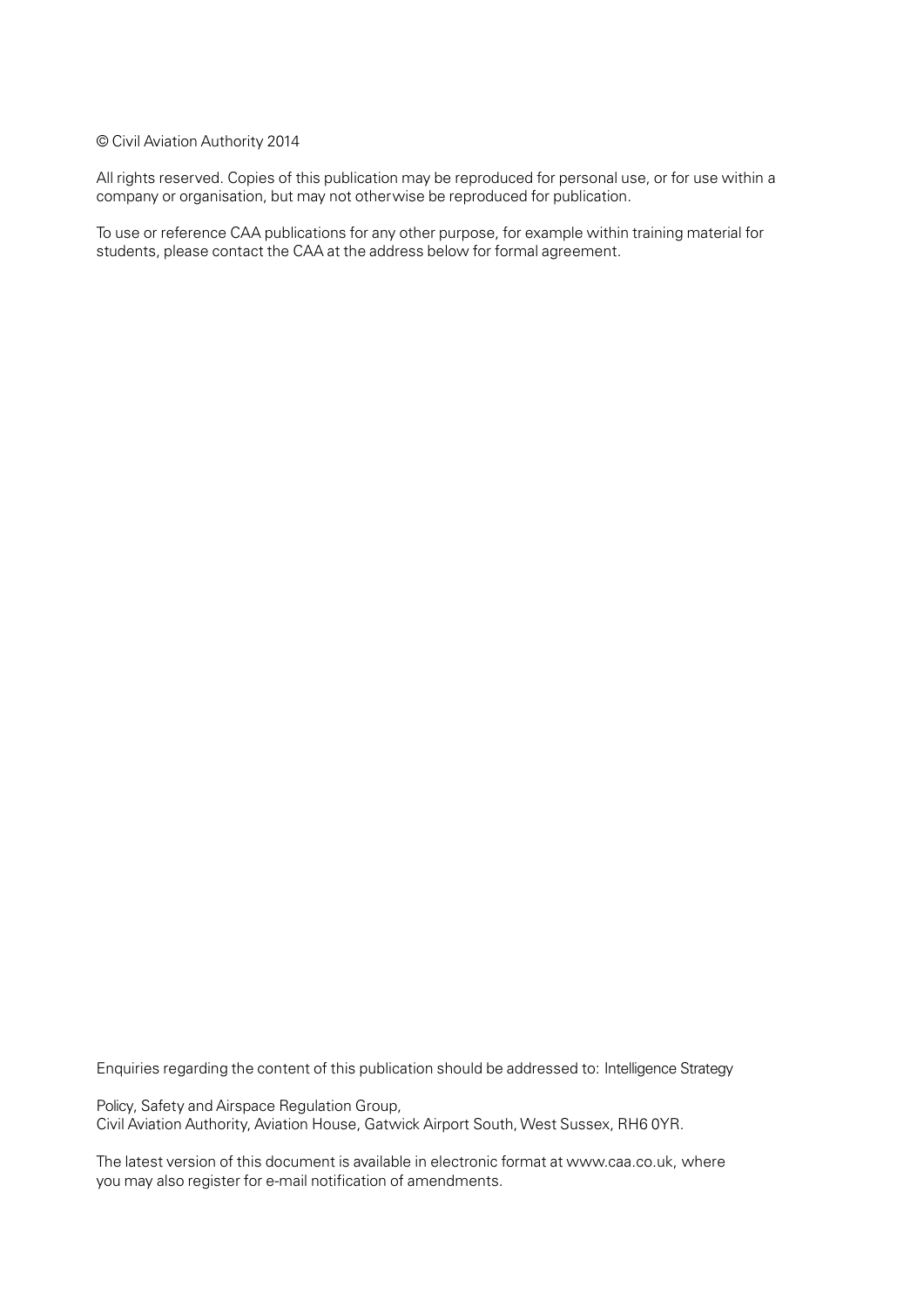

CAP 772

# Wildlife Hazard Management at Aerodromes

[www.caa.co.uk](http://www.caa.co.uk/)

December 2014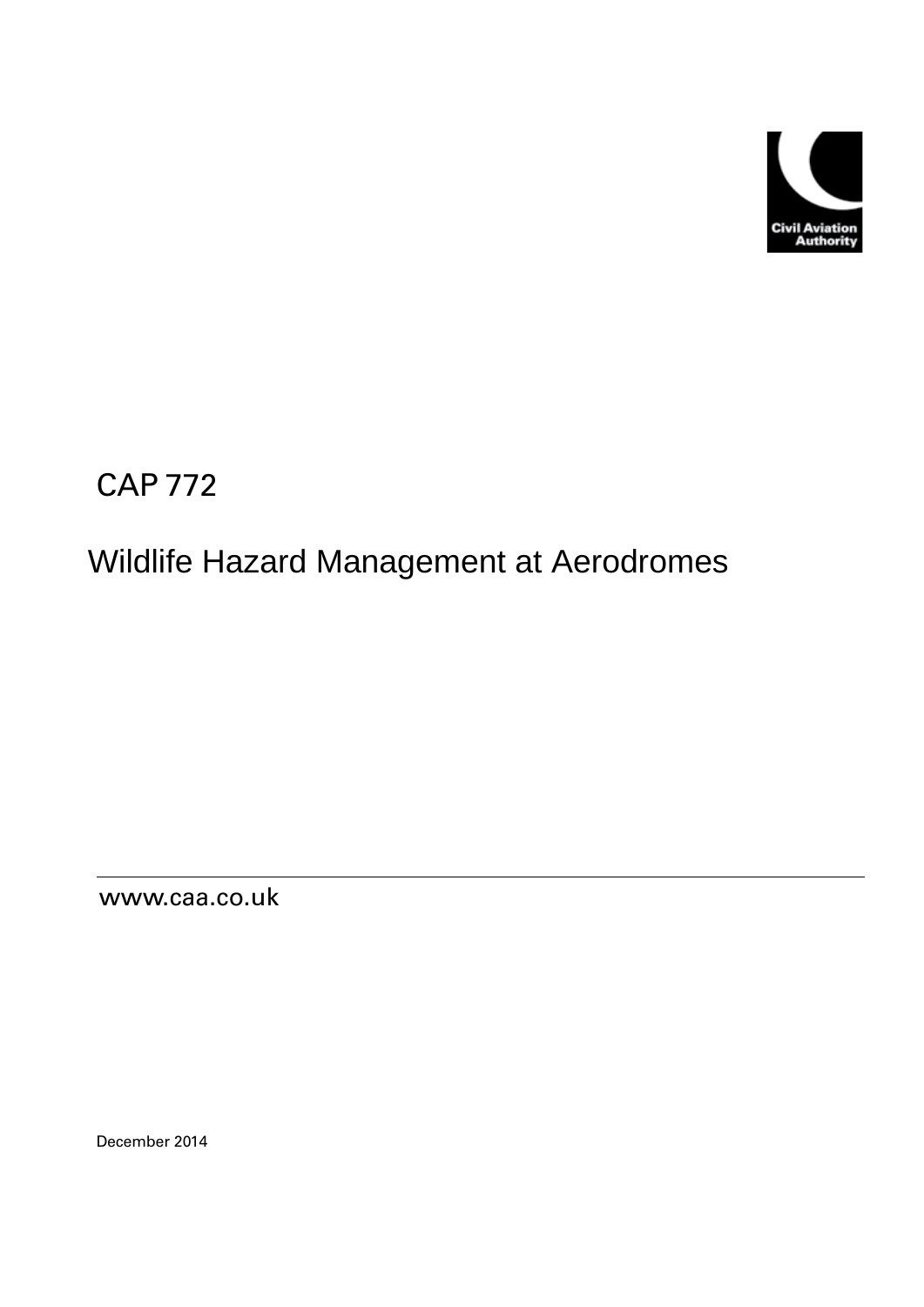# **Contents**

| <b>Chapter 1</b>                                    | $\overline{7}$ |
|-----------------------------------------------------|----------------|
| Standards, recommended practices and requirements   | 7              |
| Wildlife and conservation laws                      | 7              |
| <b>Chapter 2</b>                                    | 9              |
| Wildlife hazard management plans                    | 9              |
| <b>Principles and objectives</b>                    | 9              |
| Wildlife hazard management plans                    | 9              |
| <b>Safeguarding Systems</b>                         | 10             |
| <b>Record Keeping</b>                               | 11             |
| <b>Review and Evaluation</b>                        | 12             |
| <b>Chapter 3</b>                                    | 13             |
| <b>Roles and Responsibilities</b>                   | 13             |
| <b>Introduction</b>                                 | 13             |
| <b>Bird Control Manager / Co-ordinator</b>          | 13             |
| Aerodrome bird/wildlife control personnel           | 15             |
| <b>Chapter 4</b>                                    | 16             |
| <b>Risk Identification</b>                          | 16             |
| <b>Assessment of Wildlife Strike Risk</b>           | 16             |
| Probability of a Strike                             | 17             |
| Severity                                            | 18             |
| Off-airfield Wildlife Surveys ('13 km bird circle') | 19             |
| Wildlife Attractant Habitats: On-Aerodrome          | 20             |
| <b>Buildings and Structures</b>                     | 21             |
| Landscaping                                         | 22             |
| Water                                               | 22             |
| <b>Wildlife Attractant Habitats: Off-Aerodrome</b>  | 23             |
| <b>The Coast</b>                                    | 23             |
| <b>Landfills for Food Wastes</b>                    | 23             |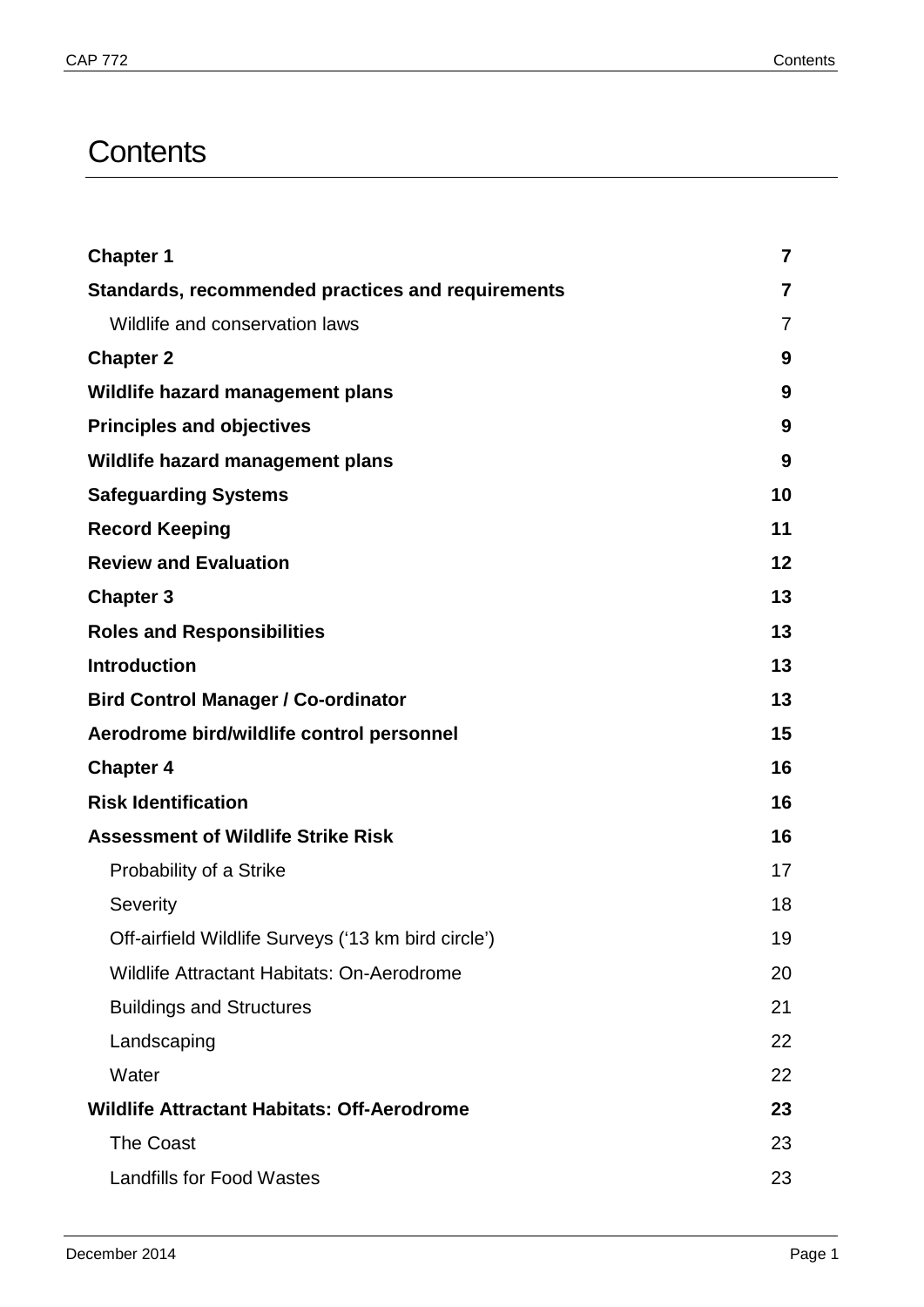| Sewage Treatment and Disposal                              | 24 |
|------------------------------------------------------------|----|
| Reservoirs, Lakes and Ponds                                | 24 |
| Sand, gravel and clay pits                                 | 24 |
| <b>Agricultural Attractants</b>                            | 24 |
| <b>Chapter 5</b>                                           | 25 |
| <b>Risk Management</b>                                     | 25 |
| <b>Grass Management</b>                                    | 25 |
| Long Grass Policy                                          | 25 |
| Establishing a grass policy                                | 25 |
| Alternative grass management options                       | 31 |
| <b>Other habitat management</b>                            | 31 |
| <b>Plantations</b>                                         | 31 |
| Food waste                                                 | 32 |
| <b>Buildings</b>                                           | 32 |
| Water                                                      | 33 |
| Landfills, sewage treatment and disposal sites             | 34 |
| <b>Active risk management</b>                              | 34 |
| Deterrence                                                 | 34 |
| <b>Repellents and Passive Deterrents</b>                   | 40 |
| <b>Lethal Control</b>                                      | 40 |
| Safeguarding                                               | 41 |
| <b>Chapter 6</b>                                           | 44 |
| <b>Reporting Strike Occurrences</b>                        | 44 |
| <b>Changes to regulation</b>                               | 44 |
| <b>Existing Policy and Procedures as at 1 October 2014</b> | 45 |
| Background                                                 | 45 |
| <b>Definitions</b>                                         | 45 |
| Reporting                                                  | 46 |
| Data Management and Information Sharing                    | 46 |
| Species Identification                                     | 47 |
| <b>Chapter 7</b>                                           | 48 |
| <b>Aerodrome Ornithology</b>                               | 48 |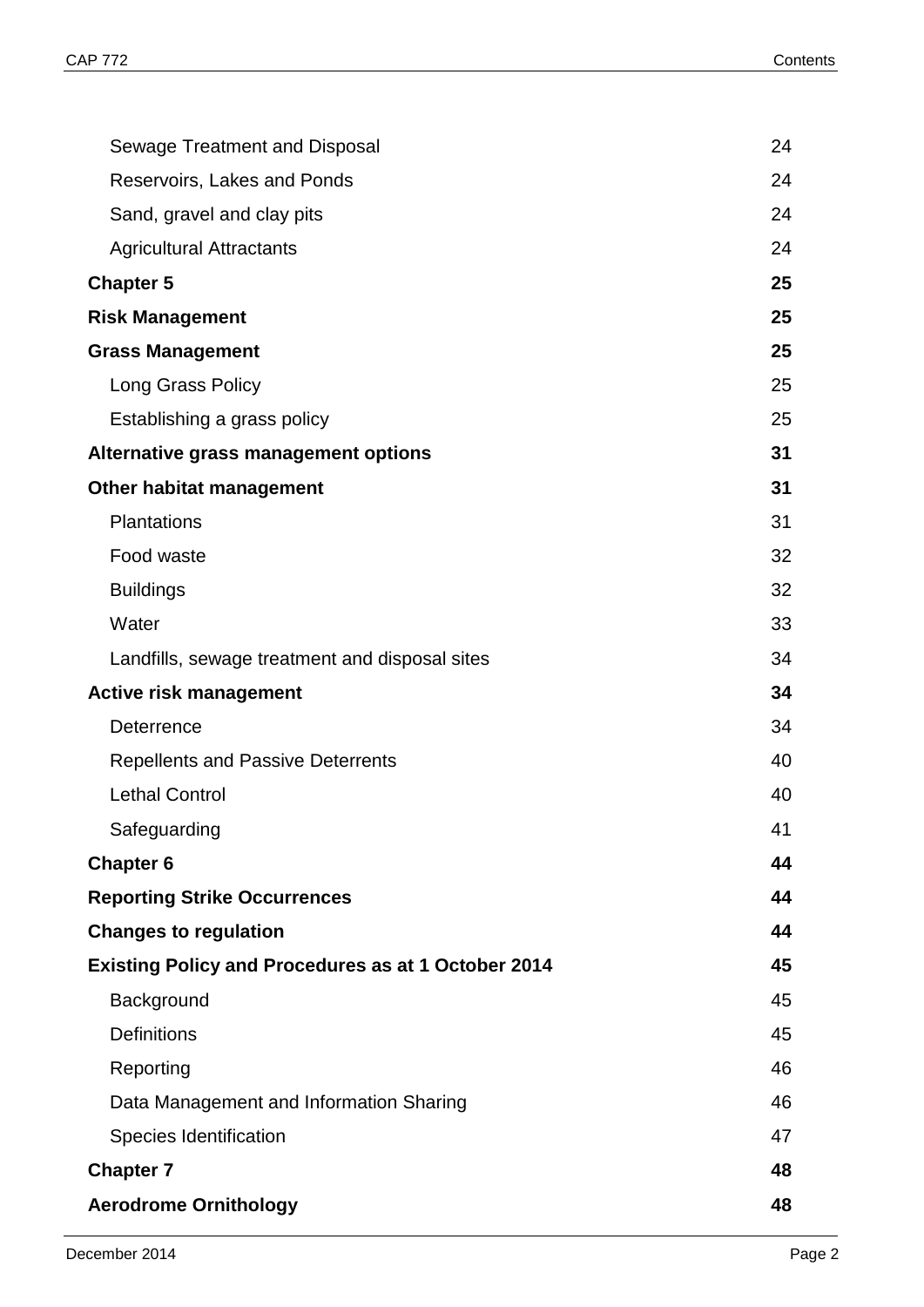| <b>Wildlife Identification</b>               | 48 |
|----------------------------------------------|----|
| <b>Wildlife Ecology</b>                      | 48 |
| <b>Specific Bird Behaviour</b>               | 49 |
| Gulls49                                      |    |
| Lapwing and Golden Plover                    | 49 |
| <b>Other Waders</b>                          | 50 |
| Corvids                                      | 50 |
| Waterfowl                                    | 51 |
| Pigeons                                      | 52 |
| <b>Starlings</b>                             | 53 |
| <b>Birds of Prey</b>                         | 53 |
| <b>Game Birds</b>                            | 54 |
| Swift, Swallow and Martins                   | 55 |
| <b>Mammals</b>                               | 55 |
| <b>Chapter 8</b>                             | 57 |
| <b>Personnel Training</b>                    | 57 |
| <b>Background to Wildlife Strike Hazards</b> | 58 |
| Roles and Responsibilities                   | 58 |
| <b>Assessment of Risk</b>                    | 58 |
| <b>Wildlife Identification</b>               | 58 |
| <b>Aerodrome Ecology</b>                     | 58 |
| <b>Habitat Management</b>                    | 58 |
| <b>Wildlife Ecology</b>                      | 58 |
| Passive and Active Scaring Techniques        | 58 |
| Wildlife and the Law                         | 59 |
| <b>Wildlife Strike Reporting</b>             | 59 |
| <b>Wildlife Recording</b>                    | 59 |
| Safeguarding                                 | 59 |
| <b>Refresher Training</b>                    | 59 |
| Certification                                | 59 |
| <b>Appendix A</b>                            | 60 |
| <b>Avian Radar</b>                           | 60 |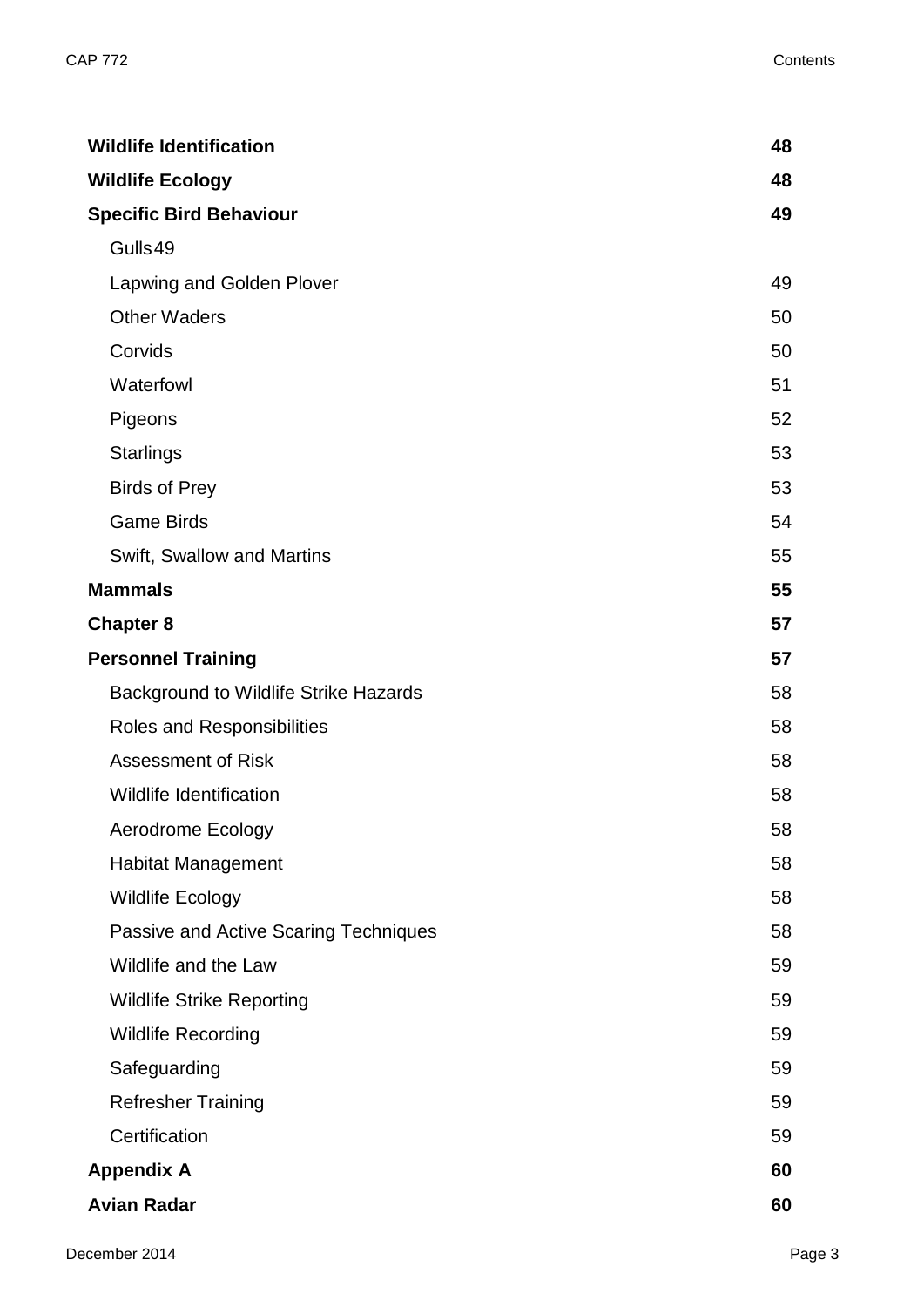| <b>Background</b>                                                          | 60 |
|----------------------------------------------------------------------------|----|
| <b>Operational Use</b>                                                     | 61 |
| <b>Avian Radar Concept of Operations</b>                                   | 62 |
| Tactical use of Avian Radar                                                | 62 |
| Strategic Use of Avian Radar                                               | 62 |
| <b>Appendix B</b>                                                          | 65 |
| Wildlife strike hazard at small non-commercial general aviation aerodromes | 65 |
| <b>Risk Control</b>                                                        | 65 |
| <b>Training</b>                                                            | 66 |
|                                                                            |    |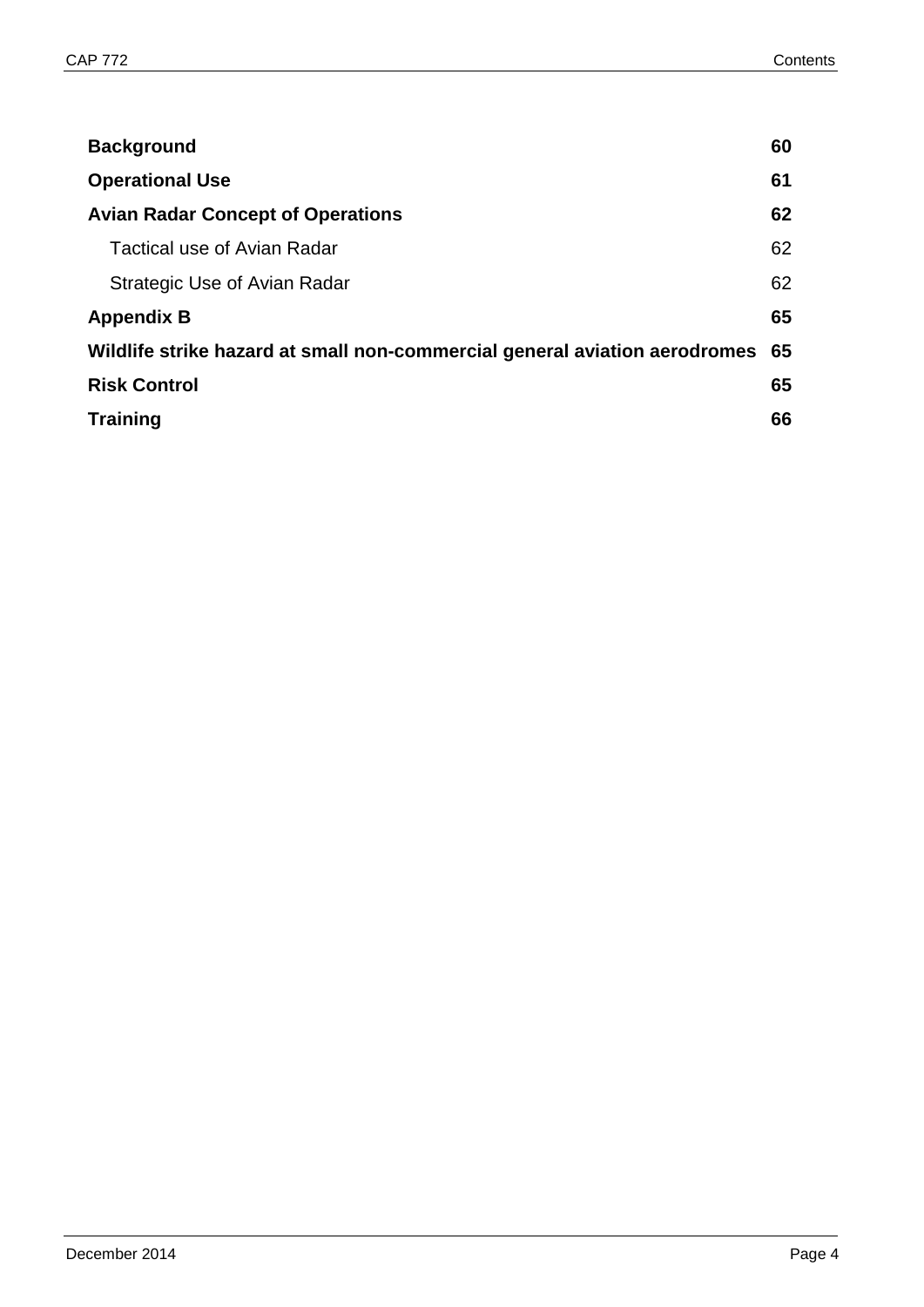# Foreword

The contents of this document do not constitute a CAA requirement. It is information and guidance material to support EC Regulation 139/2014 and to conform to EASA Aerodrome Rules and Acceptable Means of Compliance.

Aerodromes subject to UK national aerodrome licencing requirements may also use this guidance material to support the applicable wildlife hazard management requirements stated in CAP 168.

The contents expand on the guidance material provided by EASA and reflect industry practices and standards supported by the International Birdstrike Committee, ACI and the ICAO Airport Services Manuals (Doc 9137).

The term *'in the vicinity'* (or surroundings) is interpreted to mean land or water within 13 km of the aerodrome reference point and to landfill and waste disposal sites as defined under relevant UK legislation. An 'appropriate authority' is deemed to be an authority that has the power to take action in a particular situation.

#### **Acknowledgements:**

The CAA contracted the Food & Environment Research Agency (now known as 'Animal and Plant Health Agency') to assist and provide expert advice and opinion during the formulation of this revised guidance and also during the comment response resolution phase.

The CAA also recognises the additional expert advice and material provided by:

Birdstrike Management Ltd AWM Ltd Avian Safe Bird Control Group NL **DeTect** Robin Radar

The associated external consultation exercise was completed during 2014, as detailed on the [CAA](http://www.caa.co.uk/docs/2660/20140814CRD.pdf)  [website](http://www.caa.co.uk/docs/2660/20140814CRD.pdf)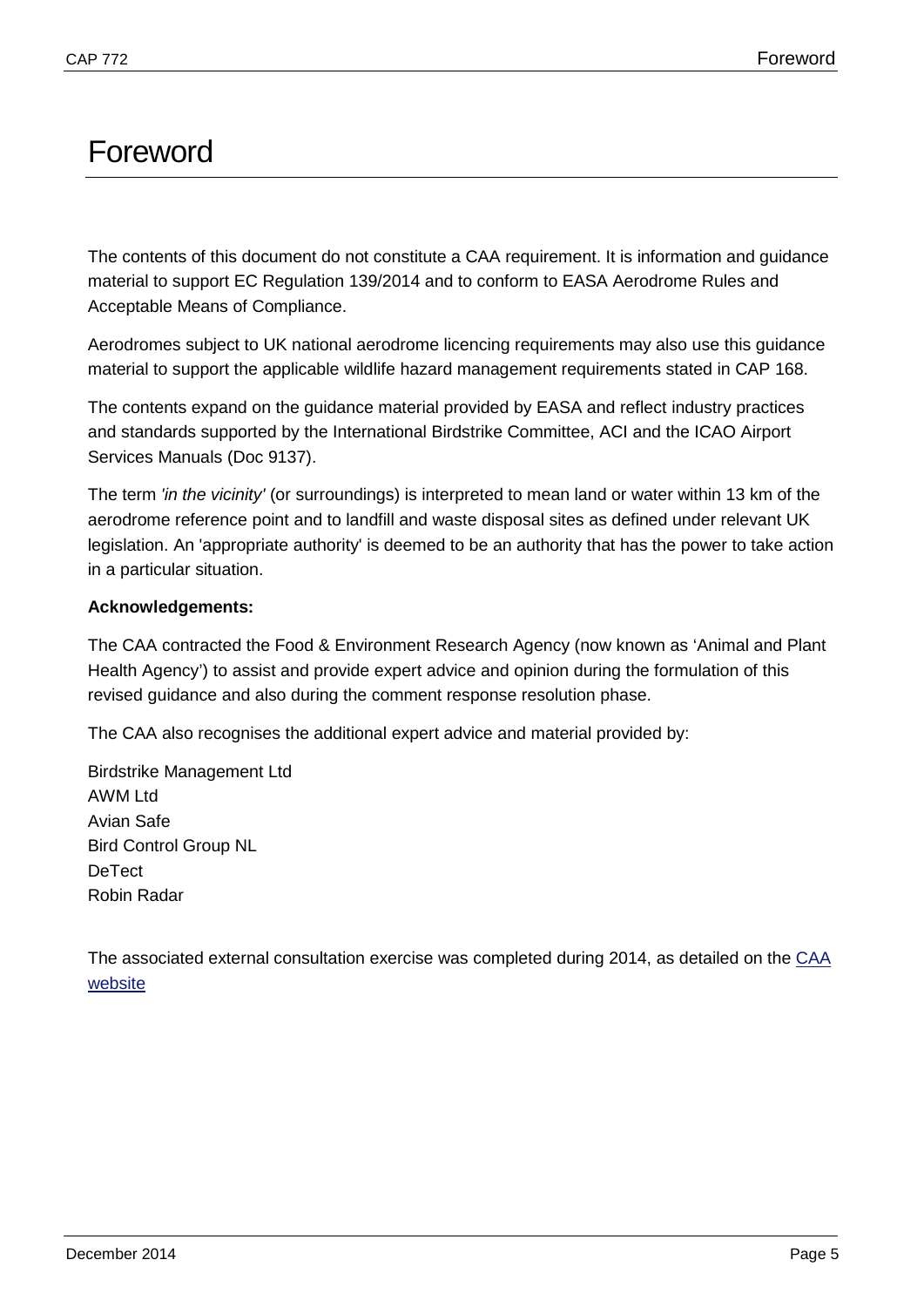# **Background**

Although ICAO and EASA now refer to the subject matter as '*wildlife'* (defined as animals/mammals and birds), for simplicity, consistency and to avoid confusion, throughout the majority of this document the term '*birdstrike'* is used. Where direct quotes from ICAO or EASA references are quoted, 'wildlife' may be used.

This document focuses on risks posed to aircraft by birds as they are the greatest risk from wildlife according to UK occurrence data If you have concerns regarding wildlife hazards other than birds, then you should seek specialist advice from the relevant authorities and agencies.

Certification standards for airframes and aircraft engines provide modern commercial aircraft with a measure of resistance to birdstrike damage. This is, however, proportionate to the size and type of aircraft, with light, or GA aircraft and helicopters having no birdstrike certification standards for windshields or airframes.

Aviation safety agencies and regulators worldwide have produced guidance, standards and policy documents to help aerodrome and aircraft operators in managing and mitigating birdstrike and wildlife strike risks.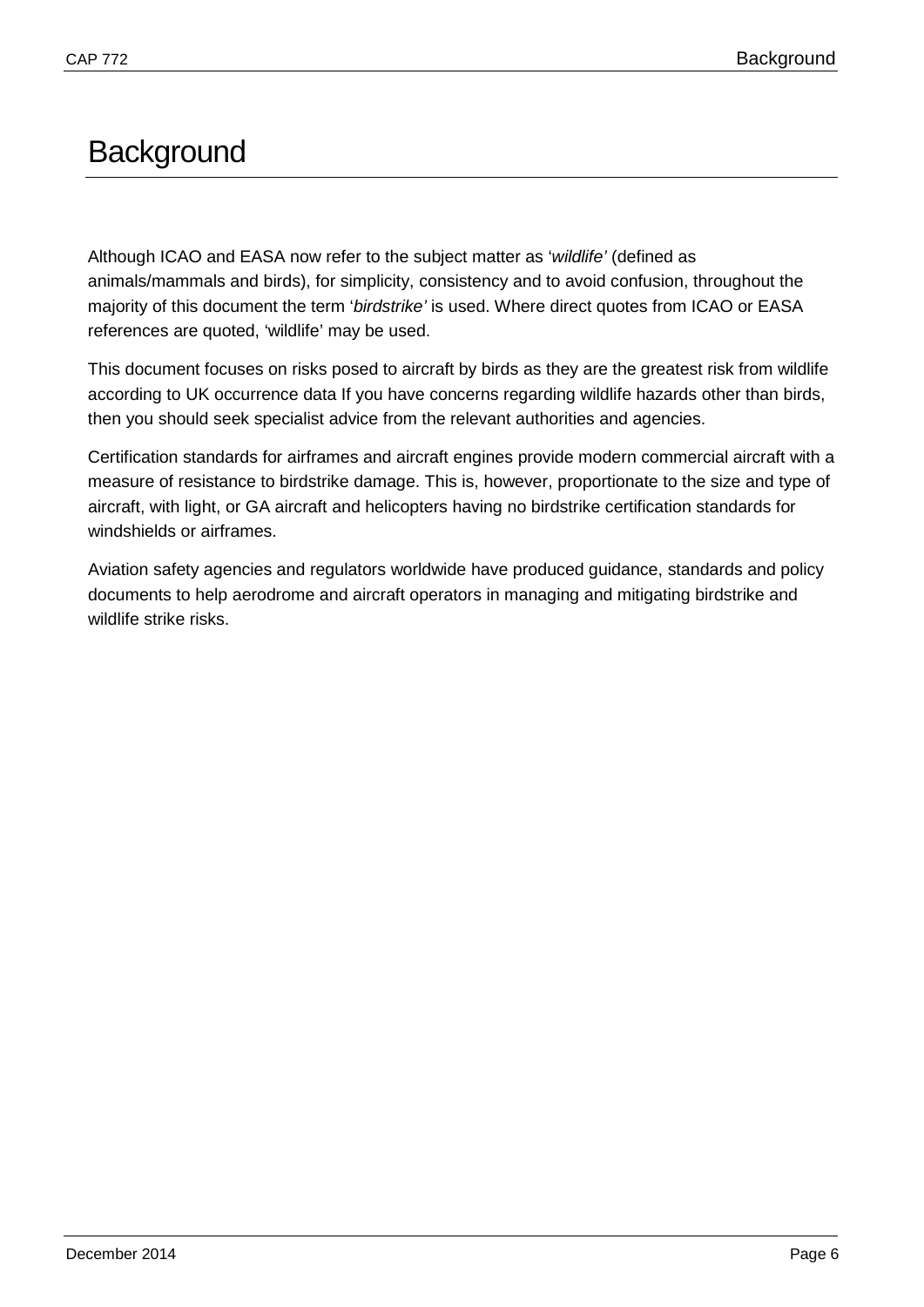# <span id="page-9-1"></span><span id="page-9-0"></span>Chapter 1 Standards, recommended practices and requirements

The UK, as a signatory to the Chicago Convention on International Civil Aviation, has adopted the standards and recommended practices (SARPs) specified in Annex 14 (Volume 1 Aerodrome Design and Operation), published by the International Civil Aviation Organization (ICAO). This guidance is also based on requirements and recommendations in the following documents:

- Article [1](#page-9-3)0 of EC Regulation 139/20141
- EASA (ADR.OPS.B.020 Wildlife strike hazard reduction)
- Chapter 5 of CAP 168 Licensing of Aerodromes

## <span id="page-9-2"></span>**Wildlife and conservation laws**

When addressing the hazard posed by birds and wildlife, stakeholders must ensure their actions are lawful. Licences are needed for some activities to preserve air safety which would otherwise be illegal under the 1981 Wildlife and Countryside Act, and Natural England is the agency responsible for them in England. In other parts of the UK, you should make sure you and all personnel involved are familiar with equivalent local regulations and any restrictions that apply to wildlife management activities issued by the relevant licensing authorities in Northern Ireland, Scotland and Wales.

Generally, a specific species licence will be issued when:

- There is a genuine problem to resolve or need to satisfy for which a licensing purpose is applicable;
- **There are no other satisfactory alternative options;**
- The licensed action will contribute to resolving the problem or meeting the need;
- The action to be licensed is proportionate to the scale of the problem or need:
- The licensed action will not have an adverse effect on the favourable conservation status of any habitat type or species within its natural range.

The aerodrome accountable manager must be satisfied that any aerodrome wildlife control personnel (in house personnel or third party contracted out) act within the provisions of any relevant licence. However, it is the responsibility of individuals to ensure compliance,

<span id="page-9-3"></span><sup>1&</sup>lt;br><http://eur-lex.europa.eu/LexUriServ/LexUriServ.do?uri=OJ:L:2014:044:0001:0034:EN:PDF>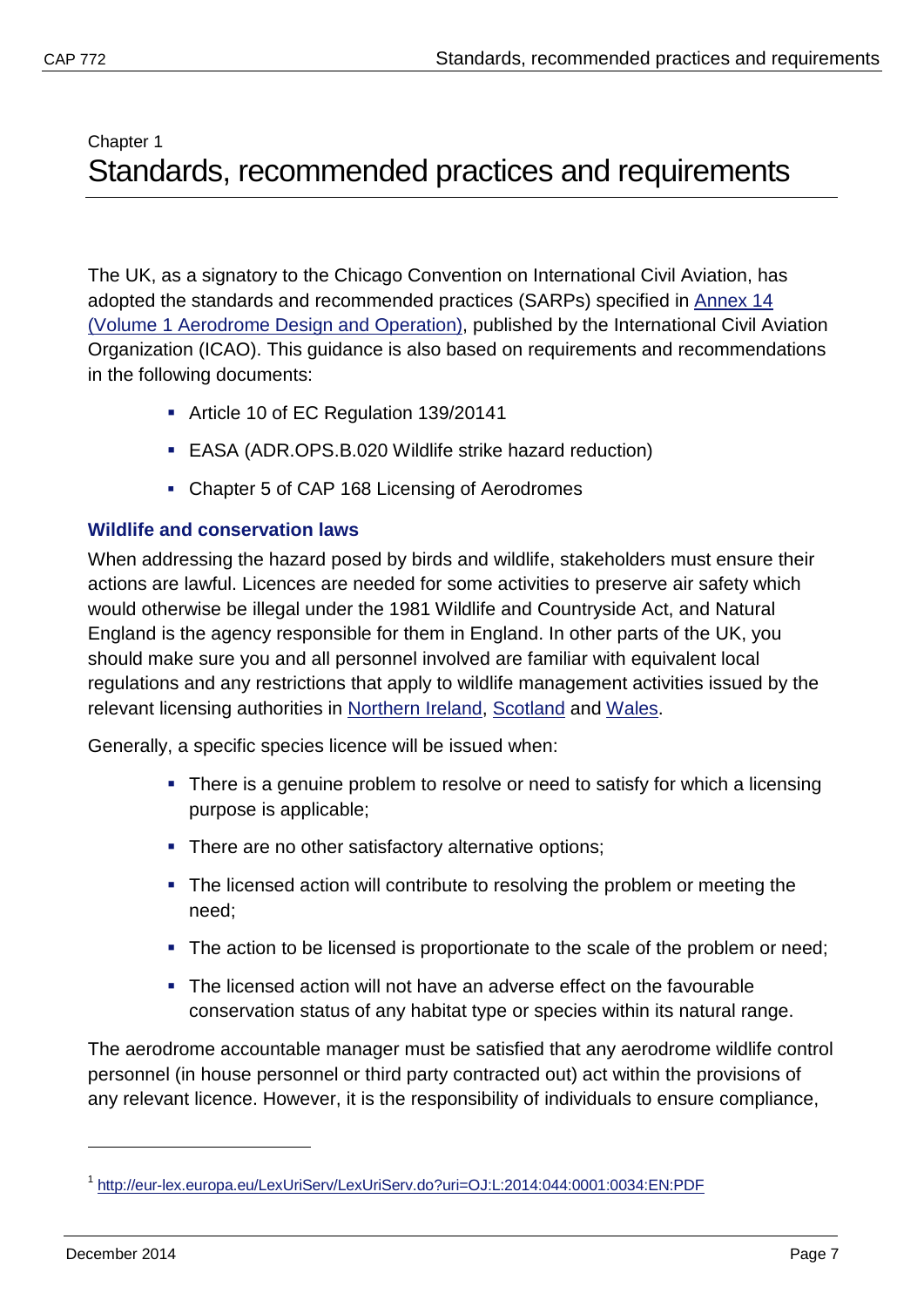and to be aware that failure to comply with the relevant legislation could result in fines of up to £5,000, and/or a 6 month custodial sentence. In Scotland proceedings may be taken against the airport in respect of an offence, whether or not proceedings are also taken against an individual.

Natural England and their equivalents will consider the impacts of aerodrome bird control and related activities on sites that have been designated for protecting wildlife. Sites of Special Scientific Interest (SSSI) are protected by the Wildlife and Countryside Act 1981 and the Countryside and Rights of Way Act 2000. Aerodromes which contains an SSSI or whose actions could impact on a nearby SSSI should therefore consult with the relevant agency.

Bird control and dispersal activities undertaken by the aerodrome that are not included within the existing provisions of an SSSI and which may damage an SSSI's natural features cannot be undertaken without consent from Natural England or equivalent. A significant number of SSSI's are also included in European or internationally protected designations such as Special Areas of Conservation, Special Protection Areas and Ramsar sites under the Habitat Regulations 2010 (as amended). Many of these are classified as 'Natura 2000' sites under European legislation. Aerodromes operating adjacent to or in close proximity to designated nature conservation sites should discuss their bird/wildlife control management plans with the relevant conservation agency to ensure that any activities carried out meet the requirements of the relevant environmental legislation.

The Natural England document for SSSI owners/occupiers provides useful guidance. 'Sites of Special Scientific Interest: A brief guide for land owners and occupiers (NE322)' can be found at:

[http://publications.naturalengland.org.uk/publication/1019788?category=20003.](http://publications.naturalengland.org.uk/publication/1019788?category=20003)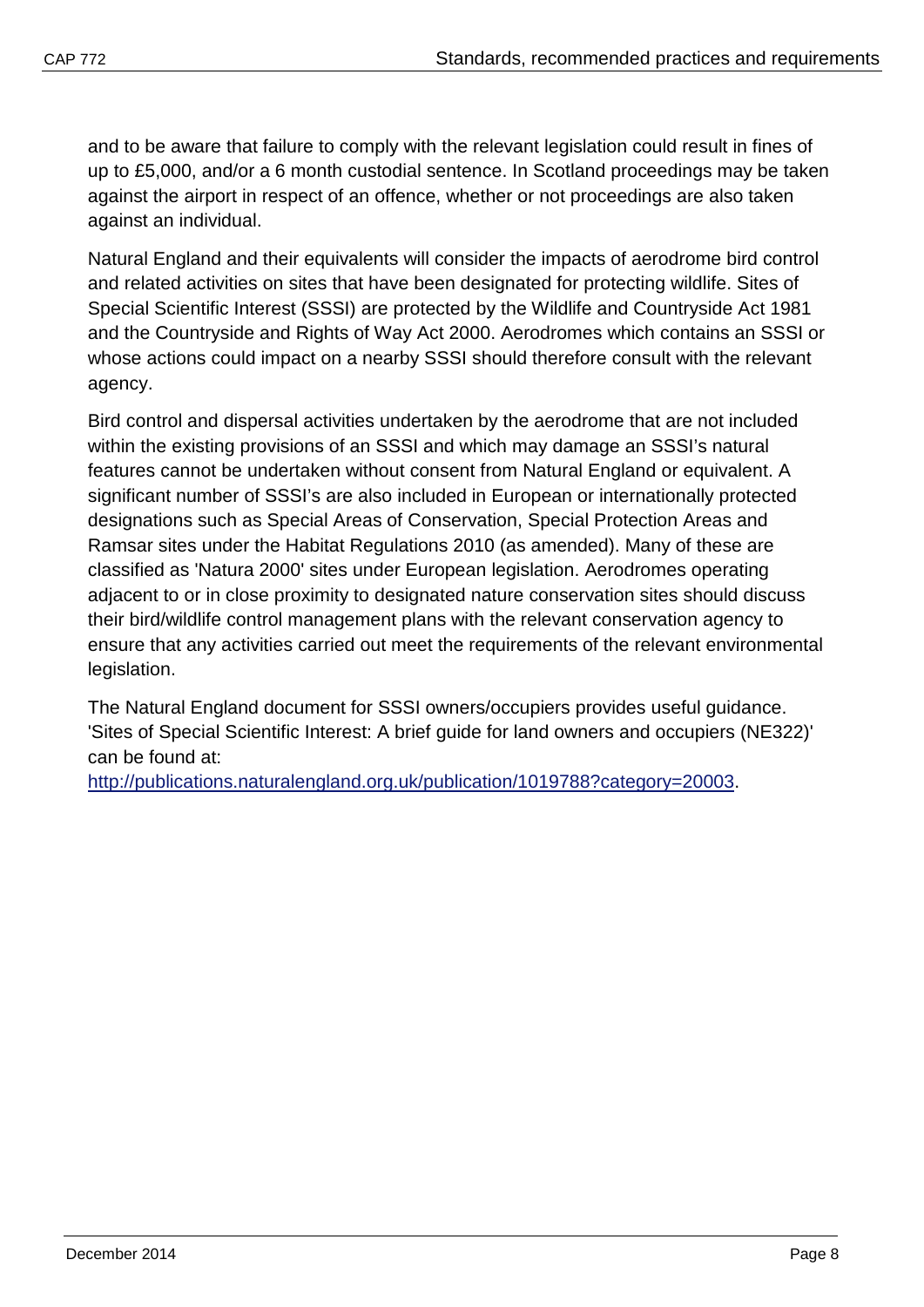# <span id="page-11-1"></span><span id="page-11-0"></span>Chapter 2 Wildlife hazard management plans

## <span id="page-11-2"></span>**Principles and objectives**

The reduction of birdstrike can be split into three areas:

- **identify hazards**
- **Example 2** evaluate management options
- **develop strategies to manage risk.**

Strategies should focus on deterring birds from flying in the same airspace as aircraft on and in the near vicinity of the aerodrome, and primary control options include:

- aerodrome habitat management
- **active control procedures**
- **safeguarding**

Each aerodrome location presents a unique habitat that influences the type and population of bird species present. It is therefore essential that the most appropriate and effective measures are identified and adapted to suit local conditions.

## <span id="page-11-3"></span>**Wildlife hazard management plans**

Wildlife hazard management plans should:

- assess the wildlife hazard on, and in the vicinity of, the aerodrome;
- establish a means and procedures to minimise the risk of collisions between wildlife and aircraft;
- notify the appropriate authority if a wildlife assessment indicates conditions in the surroundings of the aerodrome are conducive to a wildlife hazard problem<sup>[2](#page-11-4)</sup>.

As a minimum, a management plan should include details of:

**PERSONS who are accountable for developing and implementing the risk** assessment programme, overseeing the control activities, analysing data and carrying out risk assessments;

<span id="page-11-4"></span><sup>&</sup>lt;sup>2</sup> EASA (ADR-OPS B.020 Wildlife Strike Hazard Reduction)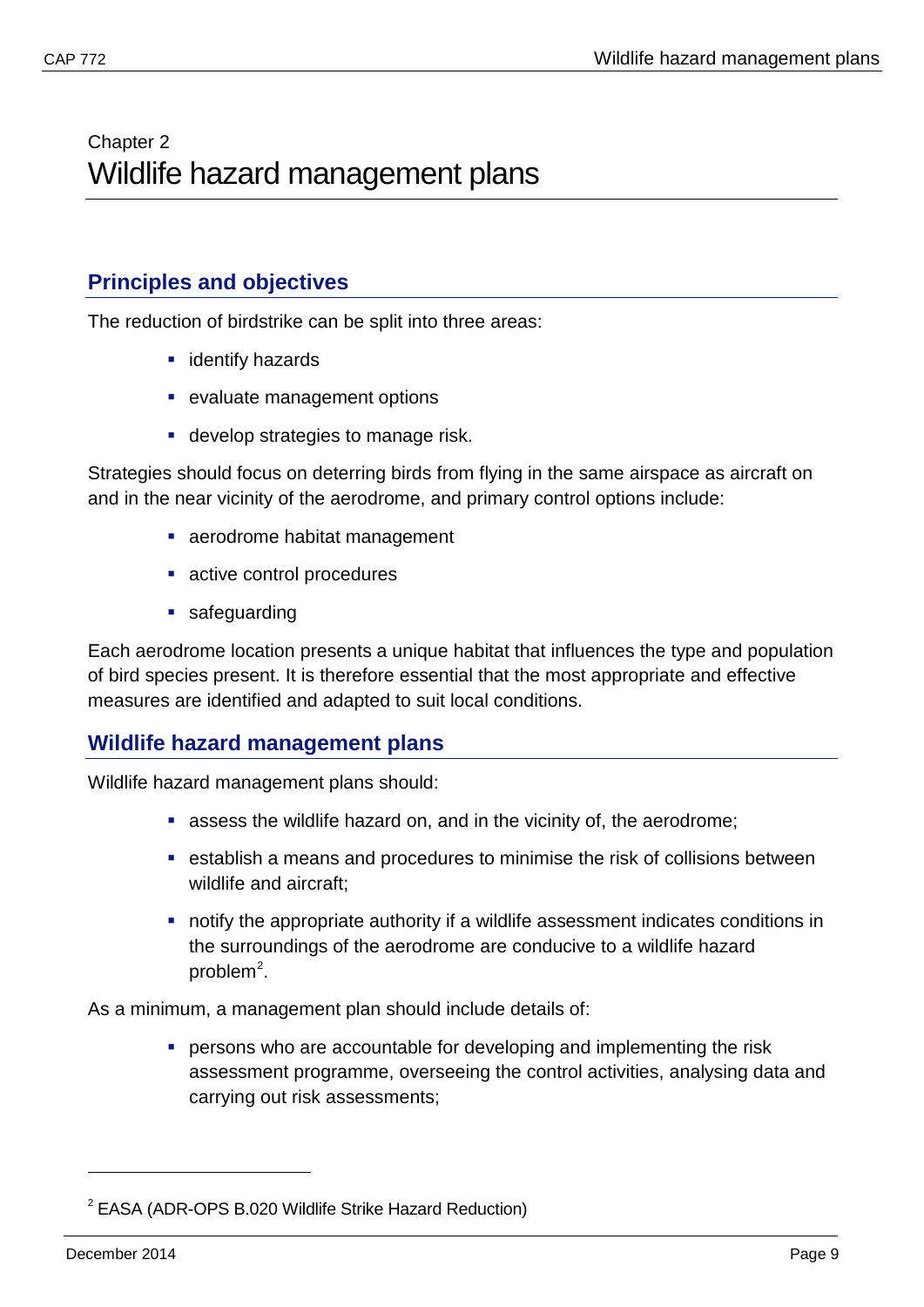- **F** risk assessment methodologies that are to be conducted and the risk mitigation measures that are in place;
- **•** policies and procedures for reducing wildlife strike risks on the aerodrome including:
	- **PEDECESSES for effective on-aerodrome habitat management;**
	- flexible use of a range of deterrent, dispersal and control measures to prevent habituation from occurring.
	- details of any relevant permissions or licences for control measures;
	- **•** recording of control activities;
	- reporting control issues to aerodrome management and airside or flight safety committees;
	- **•** recording and analysis of strike reports;
	- **-** logging species, observations, intelligence and subsequent data analysis;
	- **policies for bird control during hours of darkness and low visibility** operations.

The management plan should be referenced or included in the aerodrome manual and made available to the CAA for audit and compliance monitoring purposes.

Measures detailed in the plan should relate to the threat posed by each identified risk, but should also include details on how measures may change due to changes in bird and wildlife activities; for example, dealing with seasonal change or following collection of wildlife data. The measures should include the wildlife control techniques described in this or other authoritative documents, at the aerodrome operator's discretion<sup>[3](#page-12-1)</sup>.

Whichever techniques or tools are used, priority should be given to reducing the presence of large and flocking birds and, where practicable, to managing other congregations of birds that present a significant threat to aircraft safety whether on or off-aerodrome.

## <span id="page-12-0"></span>**Safeguarding Systems**

Safeguarding systems need to be put in place to guard against new or increased wildlife hazards caused by developments both on and in the vicinity of an aerodrome. They should include details of activities employed by the aerodrome operator to control or influence

<span id="page-12-1"></span><sup>3</sup> Other useful references may include: International Birdstrike Committee, *Recommended Practices No.1 Standards for Aerodrome Bird/Wildlife Control,* Issue 1, October 2006; Airports Council International (ACI) *Aerodrome Bird Hazard Prevention and Wildlife Management Handbook*, 2nd Edition, 2013; ICAO Doc 9137 and PANS Aerodromes.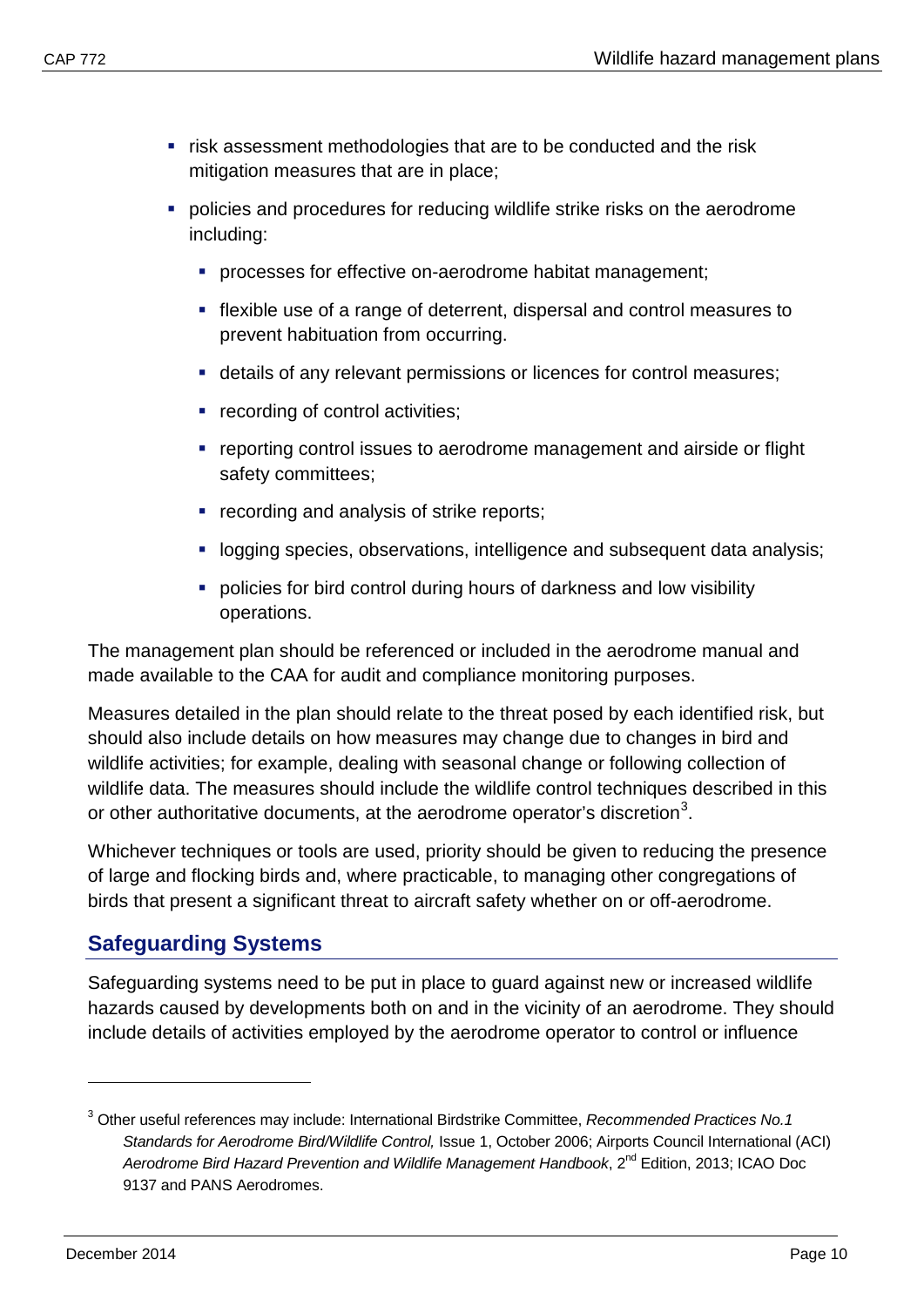areas beyond the boundary of the airfield, in the vicinity of the aerodrome (up to 13 km and in some instances beyond, or less than 13km, as determined by risk and effectiveness of interventions), and where practicable, could include:

- establishment of a process with the local planning authorities for consultation on proposed developments that have the potential to be wildlife attractant within 13 km of the aerodrome;
- means to influence land use and development surrounding the aerodrome such that the strike risk does not increase and, where practicable, is reduced;
- means to help encourage landowners to adopt wildlife control measures and support landowners' efforts to reduce wildlife strike risks, via land use agreements and;
- procedures to conduct and record the results of off-aerodrome site monitoring visits.

## <span id="page-13-0"></span>**Record Keeping**

It is essential to record all bird and wildlife control activities undertaken both tactically and strategically and on a daily basis, and details of this should form part of the plan. This data can be used to:

- evaluate the success of risk management programmes;
- **·** identify areas requiring attention:
- **highlight key risk periods;**
- provide a record of activities that were being undertaken in the event of an incident and follow-up investigation.

There is no standard list of details that must be collected, but the following are a useful guide:

- Name of the Bird Control Unit (BCU) operative on duty;
- Start time:
- Finish time:
- Time for each activity or record;
- **Location of activity;**
- Species details of the bird or other wildlife observed and/or dispersed;
- Numbers of each species seen, including nil returns;
- **Dispersal action taken;**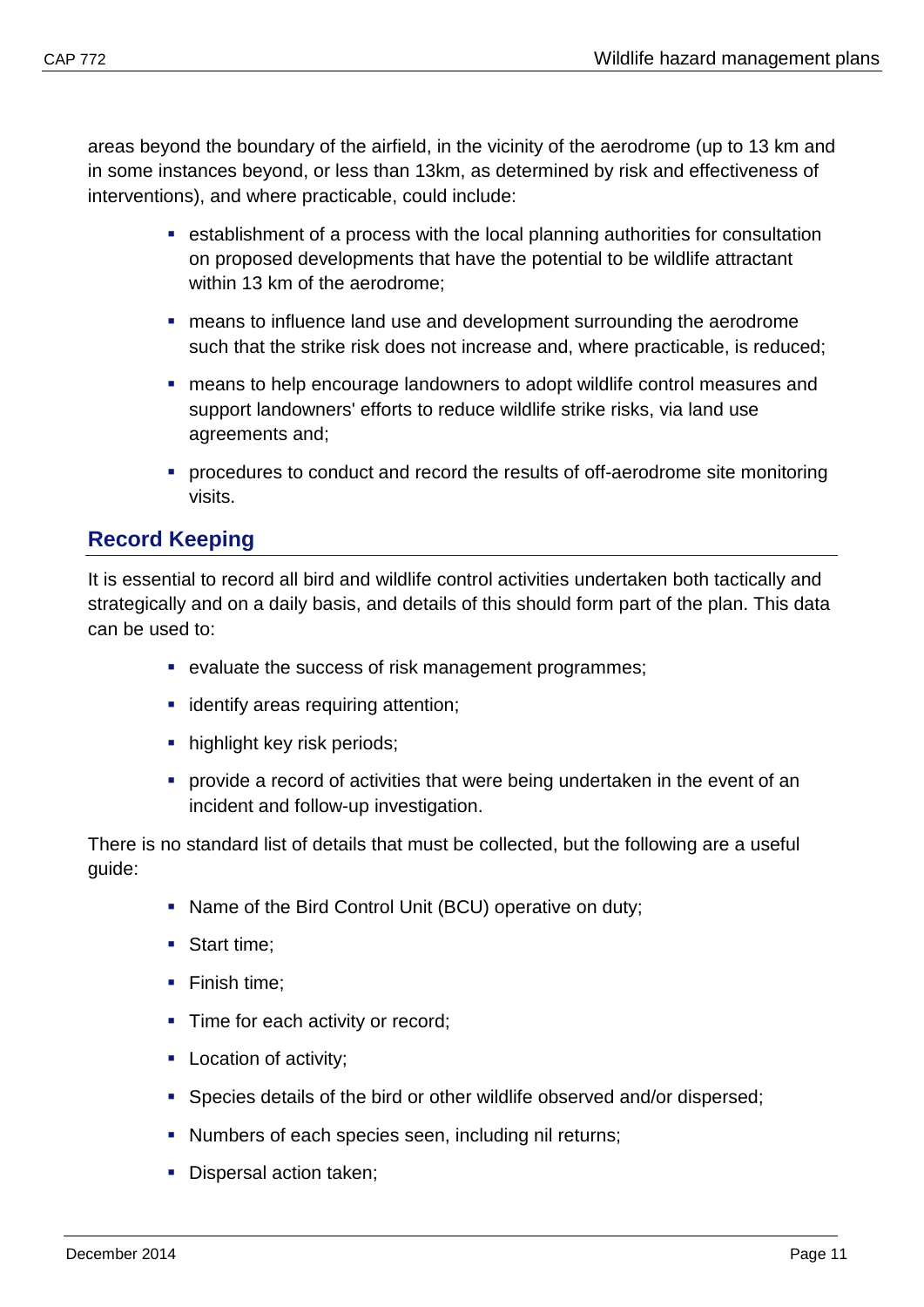- **Reaction of wildlife to dispersal;**
- Direction of dispersal;

For airports with an aircraft movement every 15 minutes or more, the International Birdstrike Committee recommends recording any action as it is undertaken, but also that a record is added to the log *at least* every 30 minutes, even when no active control took place or observation was made<sup>[4](#page-14-1)</sup>.

# <span id="page-14-0"></span>**Review and Evaluation**

Procedures to monitor and evaluate the effectiveness of bird or wildlife control strategies might include:

- wildlife control performance monitoring, measurement and improvement systems;
- **Personnel training, competence assessment and appraisal.**

An analysis of bird and wildlife strikes should be undertaken periodically (at least annually) and after any significant strike event has occurred as part of the risk assessment process. Recording information is essential to provide evidence that active bird control is in place in the event that an incident occurs, and equally provides an opportunity to assess and evaluate fluctuations in wildlife occurrences in different areas of the airfield.

<span id="page-14-1"></span><sup>&</sup>lt;sup>4</sup> IBSC Recommendations do not constitute UK CAA policy or requirements.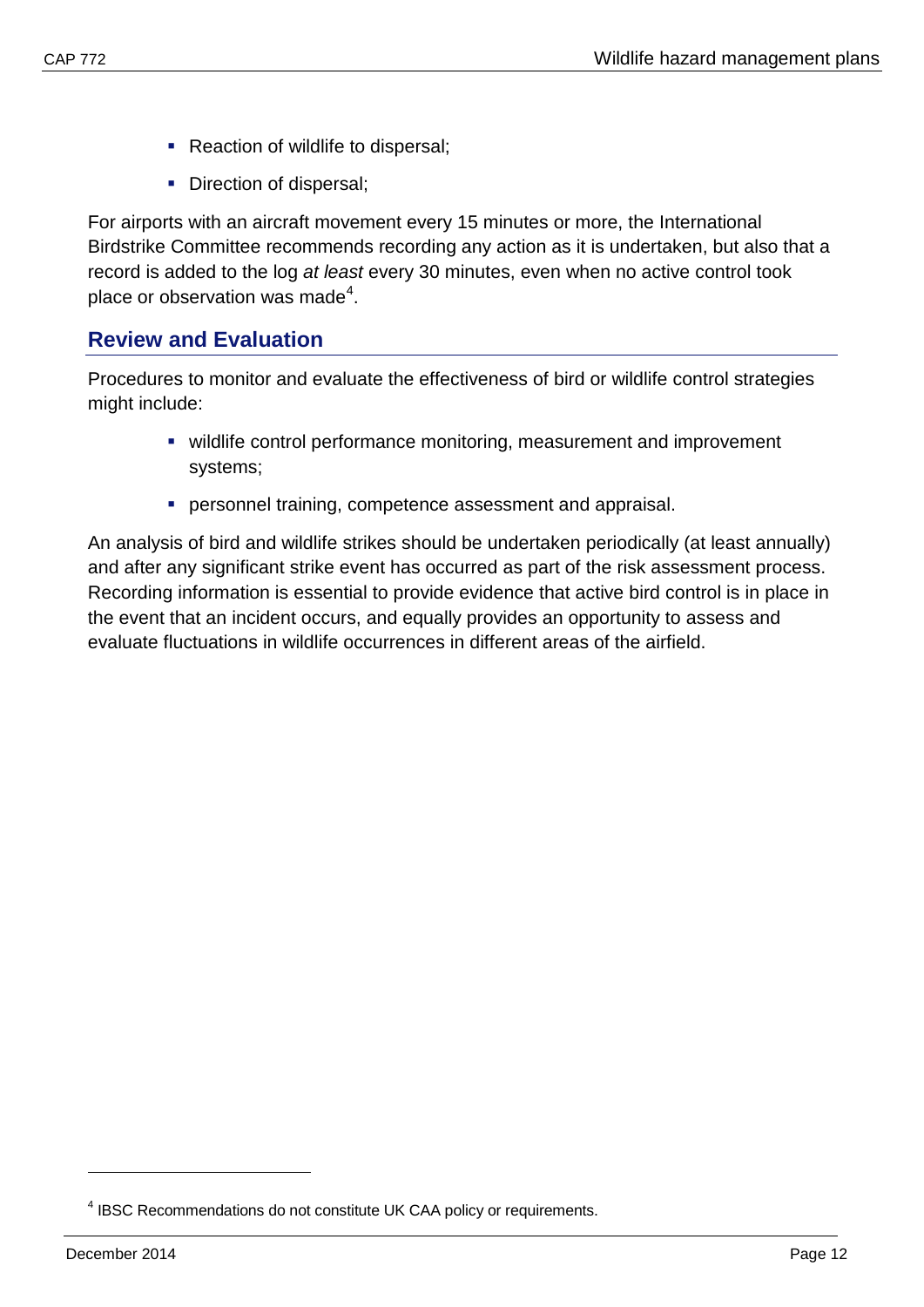# <span id="page-15-1"></span><span id="page-15-0"></span>Chapter 3 Roles and Responsibilities

## <span id="page-15-2"></span>**Introduction**

The roles and responsibilities of all personnel are important elements of the aerodrome operator's safety management system and contribute to the effectiveness of the wildlife/birdstrike management plan.

Where aerodrome bird control is outsourced and provided by third party management companies, there must be auditable mechanisms in place, such as a service level agreement, to ensure that only trained, assessed and competent personnel are employed.

In accordance with EASA ADR.OR.D.010, the aerodrome operator shall ensure that when contracting or purchasing any part of its activity, the contracted or purchased service or equipment or system conforms to the applicable requirements. The aerodrome operator shall ensure that the competent authority (CAA) is given access to the contracted organisation, to determine continued compliance with the applicable requirements.

Contracted organisations should have a thorough understanding of their roles and responsibilities as set out in the management plan, and be able to work effectively with other organisations as required, both on and off aerodrome, such as air traffic control and local landowners etc.

The roles and responsibilities may be adjusted to suit an aerodrome's specific hazard and control circumstances, but the following describes the type of roles and responsibilities that are typically included in wildlife hazard management plans.

## <span id="page-15-3"></span>**Bird Control Manager / Co-ordinator**

The aerodrome operator has overall accountability for wildlife hazard management at the aerodrome, but responsibility for wildlife control and the delivery and implementation of the management plan at the aerodrome is typically delegated to a coordinator, airside service delivery, or compliance manager. Their primary objectives should be to:

- 1. ensure that personnel understand how to assess and determine wildlife hazard and strike risks; understand the hazard management plan and have adequate resources to implement the plan;
- 2. manage implementation of the plan via internal audit and periodic review;
- 3. review statistical analysis of strike records;
- 4. ensure the results of strike analysis are communicated to management and stakeholders as appropriate.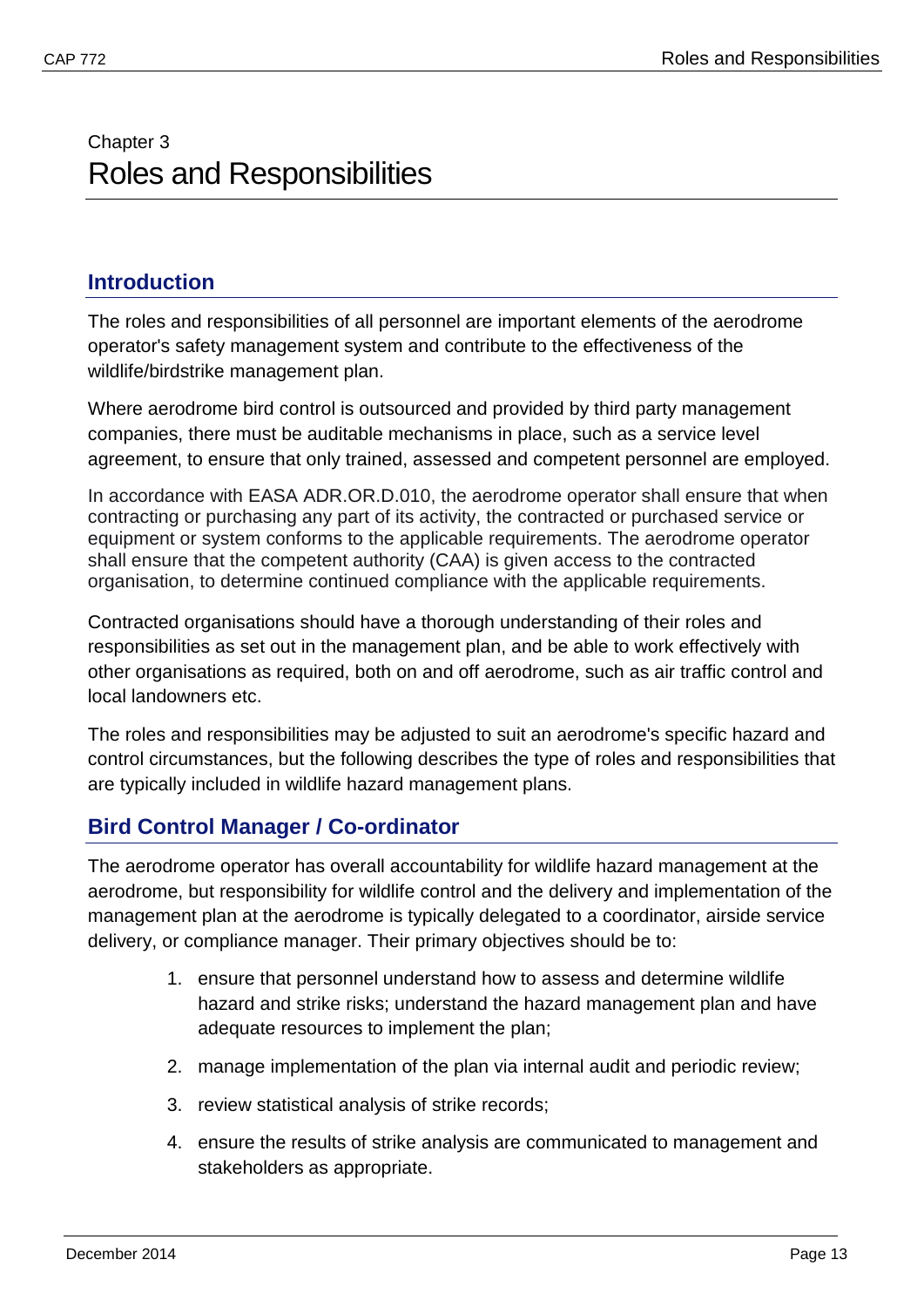- 5. monitor habitat changes on and in the vicinity of the aerodrome, and develop and implement appropriate management and control activities;
- 6. ensure adherence to habitat management, airfield grass policies and associated maintenance programmes
- 7. understand the implications of not managing wildlife strike hazards effectively and not following the plan and initiating any necessary changes;
- 8. analyse and interpret records (shift logs) of control activities, strike reports and on and off-airfield observations and intelligence;
- 9. understand the need for periodic surveys of bird and wildlife concentrations and movements in the local area (up to or beyond 13 km as determined by aerodrome management policies);
- 10. work with, for example, local landowners, farmers, gamekeepers, local nature reserve managers and racing pigeon organisations in order to influence and raise awareness of bird hazard matters;
- 11. consult and engage with aerodrome planning development and engineering departments regarding safeguarding proposals, and engage with planning applicants where a proposed development has potential to change risk (e.g. restoration of mineral extraction sites);
- 12. monitor the effectiveness of any bird and habitat management measures via quality audit or similar process;
- 13. identify potential wildlife strike risks through collation of local ornithological reports and survey data;
- 14. seek advice and assistance from outside specialists on matters requiring expertise not available at the aerodrome;
- 15. produce reports on specific bird hazard issues, safety briefs and issue warnings to pilots via NOTAM, ATIS or AIP as necessary;
- 16. ensure wildlife control record-keeping (recording observation counts, strike recording and reporting, dispersal, culling and habitat management diaries, etc) are correctly recorded in a manner that can be easily interrogated and audited;
- 17. ensure that all necessary training, passes, permits and licences are current;
- 18. ensure the supply and safe keeping of equipment, including firearms and lasers;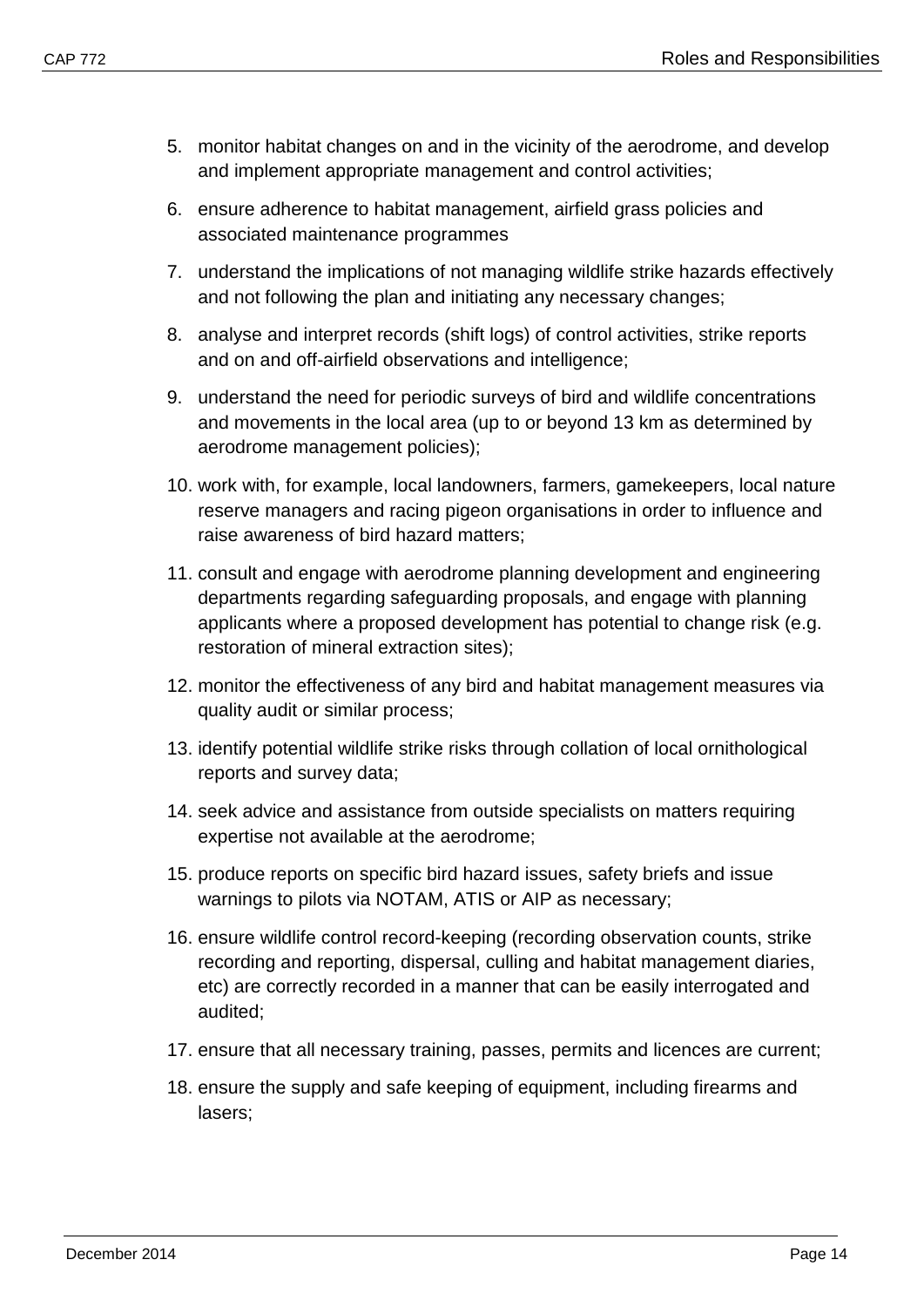## <span id="page-17-0"></span>**Aerodrome bird/wildlife control personnel**

Control personnel (or Bird Control Units BCU) are responsible for the direct delivery of control duties on the aerodrome and enacting the management plan to counter any wildlife presence on the airfield that presents a potential risk to aircraft flight safety. As such, the wildlife control personnel's duties should include:

- 1. maintaining surveillance of wildlife activity on the aerodrome and around the aerodrome boundary;
- 2. implementing wildlife control measures in accordance with the plan to counter any detected wildlife strike risk;
- 3. providing information to air traffic control with details of potential wildlife strike risks and management activities as they occur;
- 4. recording and reporting all confirmed, unconfirmed, near-miss or suspected wildlife strikes;
- 5. advising the aerodrome certificate/licence holder and/or the accountable manager of habitat control issues on the airfield and identifying improvements to the wildlife control process, and;
- 6. assisting with wildlife/bird surveys and gathering and recording intelligence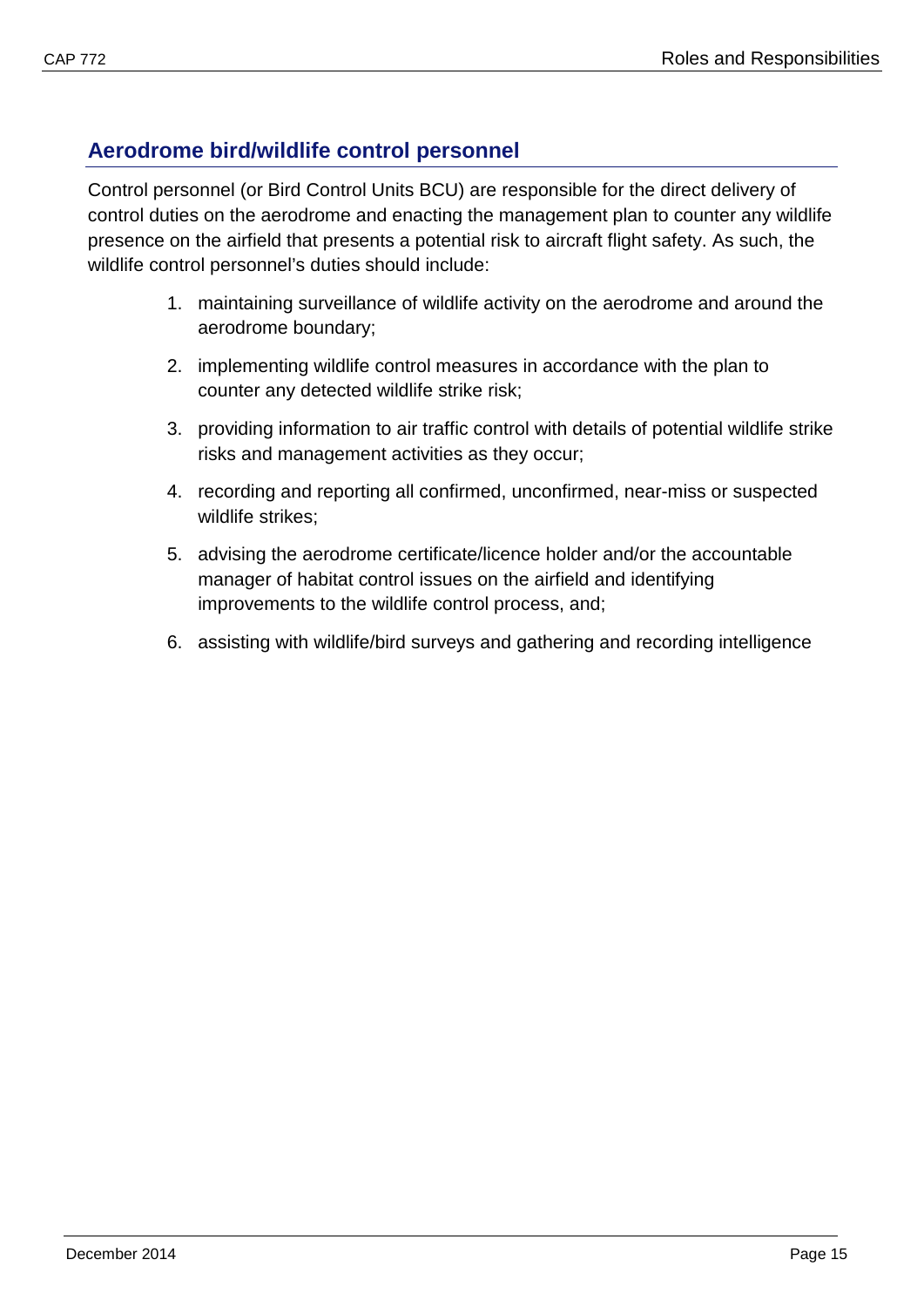# <span id="page-18-1"></span><span id="page-18-0"></span>Chapter 4 Risk Identification

## <span id="page-18-2"></span>**Assessment of Wildlife Strike Risk**

The aerodrome operator should develop and maintain a systematic method of obtaining information regarding hazardous wildlife species and their habitats to manage them effectively. This should include:

- assessing the hazards in the context of aircraft operations;
- analysis of strike records to identify how many of each species have been struck over specific periods of time;
- **Example 1** identification of species more likely to cause damage to aircraft, such as flocking birds and larger, heavier species, particularly waterfowl;
- development of a risk assessment methodology to inform the control programme in accordance with policies set out in the management plan.

Details of existing wildlife locations and wildlife movements both on and off the aerodrome should be recorded to provide a baseline and allow resources to be targeted effectively, and a risk assessment should then be carried out. The record and risk assessment should include:

- detailed information of wildlife, identifying species, size, numbers and habitats that influence wildlife population and behaviour, and likely aircraft damage in the event of a wildlife strike
- **F** risk information that can be quantified in the short and long term, dependent upon wildlife population and seasonal changes, including an assessment of the frequency of serious multiple wildlife strikes
- the potential and continuing risks, so they can be assessed on a comparable basis
- control actions focused in a structured manner
- the determination of the acceptability of the level of risk by summing the probability and severity, based on a probability/severity matrix, such as that illustrated in Figure 1 based on published birdstrike risk assessment methodology<sup>[5](#page-18-3)</sup>

<span id="page-18-3"></span><sup>5</sup> Allan, J (2006). A Hueristic Risk Assessment Technique for Birdstrike Management at Airports. Risk Analysis. Vol 26(3). pp723-729.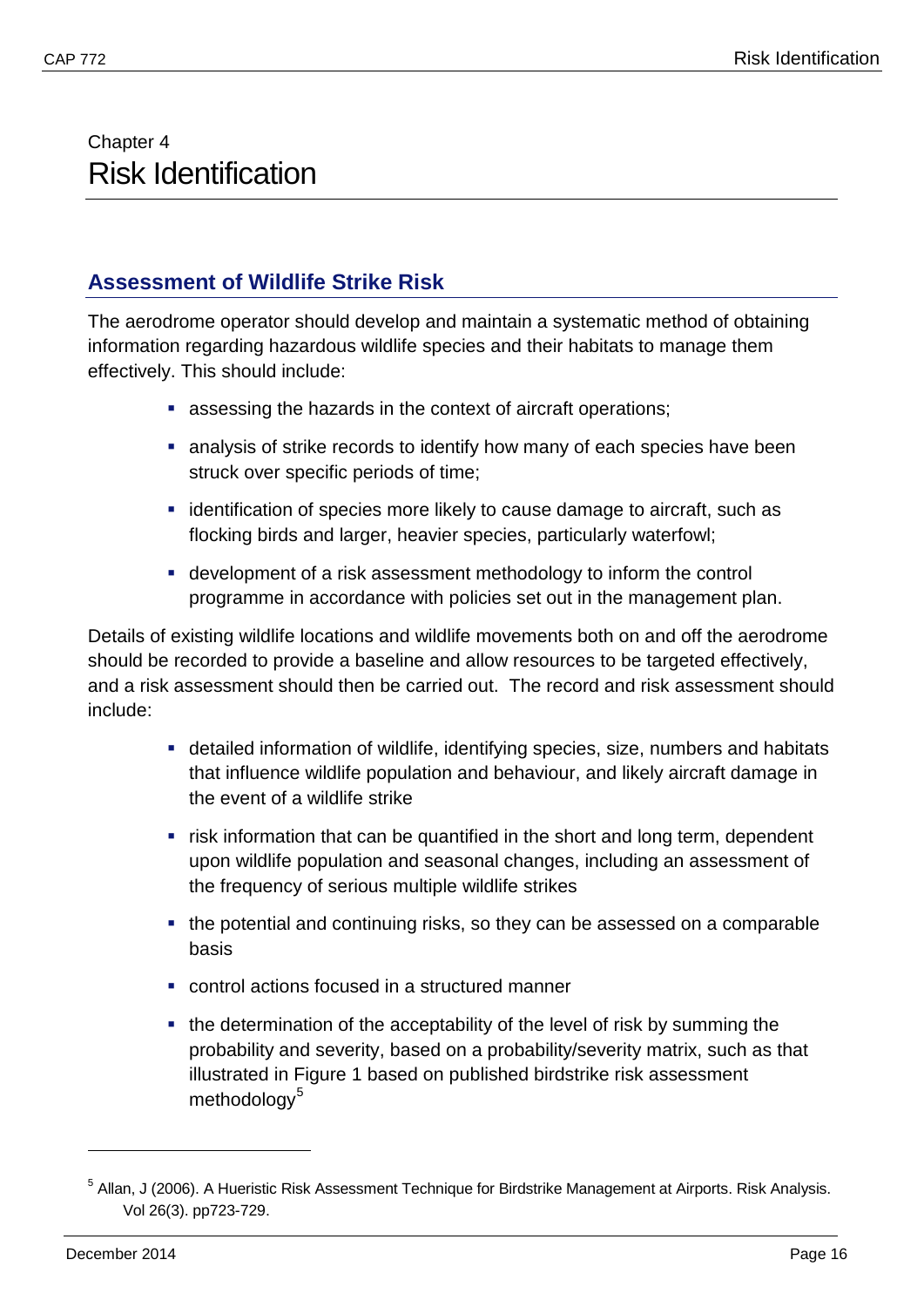- the identification of management options for, in this example, yellow/amber and red risks;
- the development, implementation and monitoring of an action plan to eliminate, reduce or mitigate risks.

#### **Figure 1 Example Wildlife Strike Risk Assessment Matrix**

red = high risk - additional management actions should be implemented for this species as soon as possible;

yellow/amber = medium risk - current risk management strategies for this species should be reviewed and additional steps taken if appropriate;

green = low risk - no additional action above that already being implemented for this species is currently necessary

|                 |                  | <b>PROBABILITY</b> |                                                          |  |  |  |  |  |  |  |  |  |  |
|-----------------|------------------|--------------------|----------------------------------------------------------|--|--|--|--|--|--|--|--|--|--|
|                 |                  | <b>Very High</b>   | <b>High</b><br><b>Moderate</b><br><b>Very Low</b><br>Low |  |  |  |  |  |  |  |  |  |  |
|                 | <b>Very High</b> |                    |                                                          |  |  |  |  |  |  |  |  |  |  |
|                 | <b>High</b>      |                    |                                                          |  |  |  |  |  |  |  |  |  |  |
| <b>SEVERITY</b> | <b>Moderate</b>  |                    |                                                          |  |  |  |  |  |  |  |  |  |  |
|                 | Low              |                    |                                                          |  |  |  |  |  |  |  |  |  |  |
|                 | <b>Very Low</b>  |                    |                                                          |  |  |  |  |  |  |  |  |  |  |

## <span id="page-19-0"></span>**Probability of a Strike**

Probability of strike risk for different species can be calculated using, ideally, data recorded from the last 5 year period to provide an annual average number of strikes for inclusion in a matrix. Accurate up to date records are invaluable. Additional to observations by aerodrome personnel, liaison with local landowners and land users such as local bird watchers and ornithological societies, nature reserve wardens, water bailiffs, gamekeepers, farmers and pigeon racers, for example, may also be useful. Specialist wildlife and birdstrike organisations can also help apply wildlife strike knowledge in the context of the location of a potential bird attractant site and the type and numbers of species found there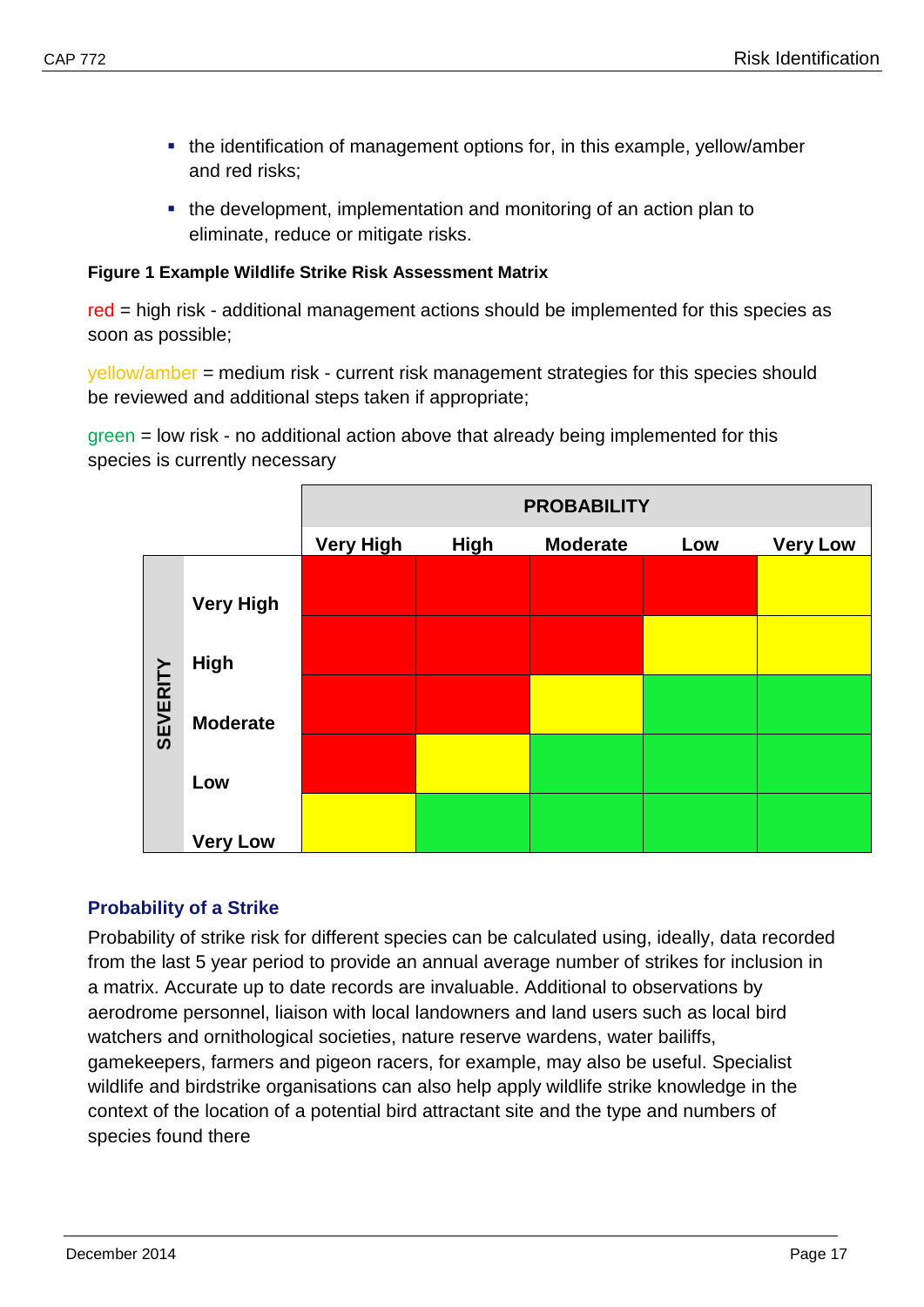Using UK aerodrome data the following ratings have been calculated:

## **Figure 2 Probability Ratings**

|                 | Very High | High       | Moderate    | Low         | Very Low  |
|-----------------|-----------|------------|-------------|-------------|-----------|
| Number of $>10$ |           | $3.0 - 10$ | $1.0 - 2.9$ | $0.3 - 0.9$ | $0 - 0.2$ |
| strikes         |           |            |             |             |           |

## <span id="page-20-0"></span>**Severity**

Using UK wildlife strike data submitted to the CAA, severity was calculated by species, based on the percentage of strikes that caused some form of damage to an aircraft. These proportions are provided in figure 3. Examples of some severity percentages for different species are shown in figure 4.

#### **Figure 3 Severity (Probability of damage to aircraft engines)**

|                | Very High | Hiah        | Moderate    | Low         | Very Low  |
|----------------|-----------|-------------|-------------|-------------|-----------|
| Number of >20% |           | $10 - 20\%$ | $6.0 - 9.9$ | $2.0 - 5.9$ | $0 - 1.9$ |
| <b>Strikes</b> |           |             |             |             |           |

#### **Figure 4 Example of species and their damage probability percentages**

| Species           | Damage Percentage |
|-------------------|-------------------|
| Mute swan         | 42.5%             |
| Canada goose      | 26.7%             |
| Herring gull      | 13.0%             |
| <b>Buzzard</b>    | 11.4%             |
| Lapwing           | 8.3%              |
| Woodpigeon        | 6.6%              |
| Feral pigeon      | 6.5%              |
| Black-headed gull | 4.6%              |
| Kestrel           | 2.6%              |
| Starling          | $2.6\%$           |
| Swift             | $1.2\%$           |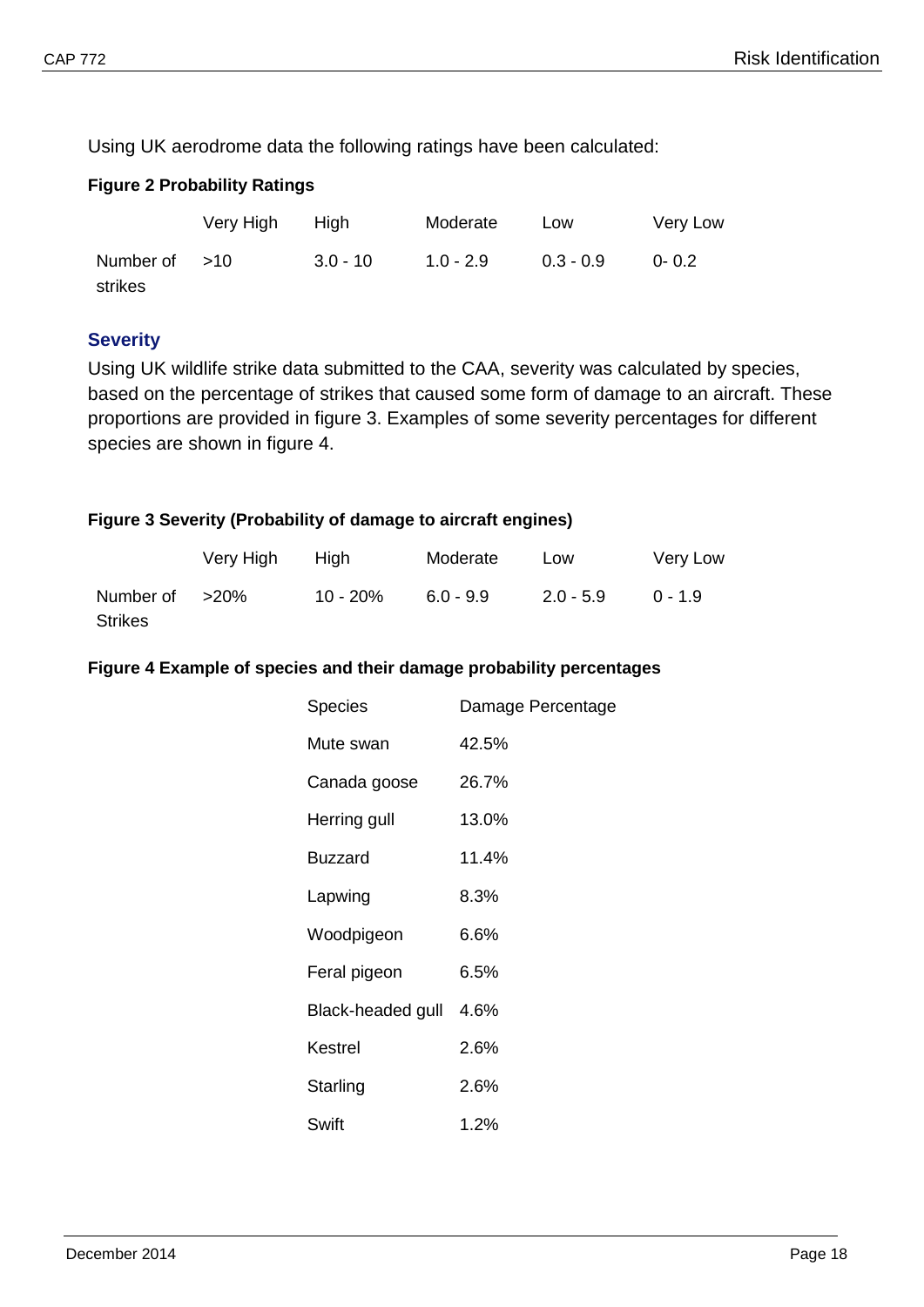Skylark 0.7%

(Source: FERA/AHVLA<sup>[6](#page-21-1)</sup>. UK CAA birdstrike data 1991-2003)

Additional species severity ratings can be calculated using the mean weight of the species concerned x 0.014 (Allan, 2006). Strikes involving multiple birds have a far higher probability of causing damage to aircraft. Severity ratings should therefore be increased when strikes from multiple birds are being recorded. The severity rating should be upgraded to 'very high' when a 'high' severity species is recorded involving multiple birds, and 'moderate' or 'low' rated species should be upgraded after three or more strikes are recorded involving multiple birds, e.g. 'Low' to 'Moderate', 'Moderate' to 'High' etc.

## **Figure 5 Example of calculation for 4 Lesser Black-backed gull strikes during last five years of which three were multiples.**

Strikes per year over last 5 years 0.8/year Low Probability of damage 11.9% High

Low x High = Level 2 Risk. Three multiple strikes recorded in last five years raises 'High' to 'Very High' damage probability. Low x Very High = Level 3 Risk; Action plan necessary with annual review.

All species recorded within a risk assessment matrix should be updated following any strike occurrences to ensure validity. On establishing where each species lies within the matrix, the management plan can be used to target resources against the highest risk.

## <span id="page-21-0"></span>**Off-aerodrome Wildlife Surveys ('13 km bird circle')**

Off-aerodrome bird monitoring or control to 13 km is not stated in EASA ADR regulation and so this particular guidance may be interpreted to support an aerodrome's own policy with regard to assessment of the wildlife hazard on, and in the surroundings of the aerodrome.

In order to provide flexibility and proportionality, aerodrome operators may determine to monitor off-aerodrome bird or wildlife activities in different ways to achieve the desired benefits. Off-aerodrome monitoring practices may be dependent and determined by the size and complexity of the aerodrome itself, the type of operating aircraft; the human resource available, the bird/wildlife hazard presented in the vicinity and results of any risk assessment (as noted in the aerodrome's wildlife hazard management plan).

However, it is important that the aerodrome wildlife hazard management plan reflects whatever process has been decided upon and is demonstrably implemented, and explains the safety rationale where an alternative approach or deviation from 13km has been

<span id="page-21-1"></span><sup>&</sup>lt;sup>6</sup> Food & Environment Research Agency/Animal Health Veterinary Laboratories Agency (now Animal Plant [Health Agency\)](https://www.gov.uk/government/organisations/animal-and-plant-health-agency)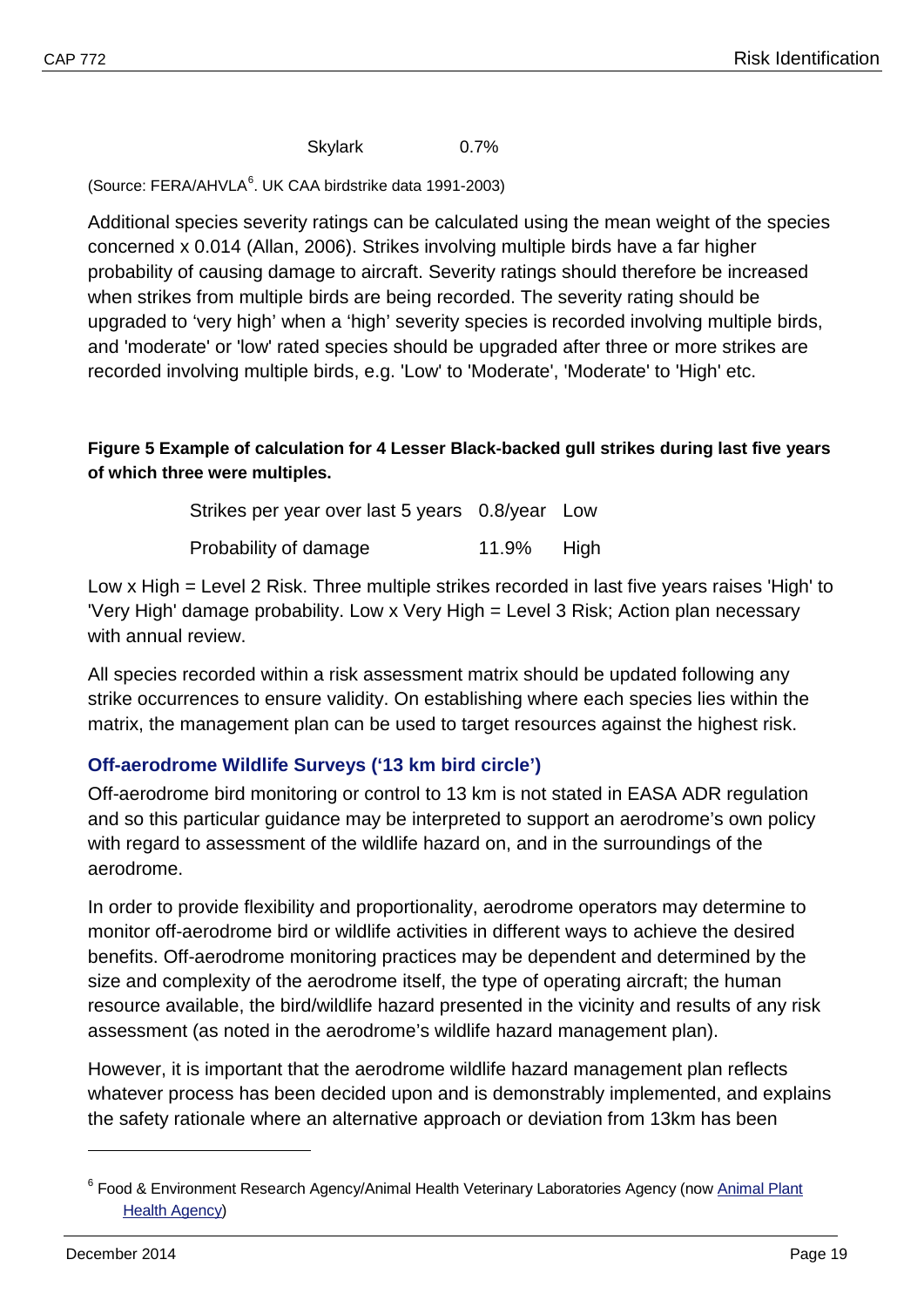applied. Ultimately, it is the aerodrome operator's responsibility to determine and manage the effectiveness of its off-airfield 'bird' safeguarding policies, practices and procedures.

Principally, off-aerodrome bird/wildlife surveys or assessments are carried out in order to identify:

- wildlife attractants:
- concentrations and regular movement patterns of hazardous birds at different times of the year.

Such assessments should be carried out routinely, at least seasonally, and may include the following factors:

- **-** location the proximity to and direction from the aerodrome;
- the site attractiveness whether it is used as a source of food, a roost site or a breeding site;
- the species and numbers of birds/wildlife present;
- flight lines of birds to/from a site and whether flight lines are direct to the aerodrome, cross aircraft flight paths outside the aerodrome boundary, or are overhead the aerodrome are all important factors that should be considered;
- $\blacksquare$  the relationship of a site to other sites that attract the same species e.g. the location of a landfill facility that attracts foraging gulls will need to be assessed in relation to local reservoirs or nesting sites that attract roosting or breeding gulls respectively;
- daily/seasonal factors whether the site is a continuous risk (each day and throughout the day), a regular daily risk (once/twice a day), a risk related to specific daily or seasonal activities, or an annual risk;
- any control action undertaken by the site operator. Actions may range from no action to housekeeping actions only, passive and active wildlife deterrence measures, such as proofing and culling; and
- perhaps most importantly, the schedule of periodic and seasonal visits to sites should be documented so that an accurate assessment of the different risks associated with a site at different times of day or year can be evaluated.

## <span id="page-22-0"></span>**Wildlife Attractant Habitats: On-Aerodrome**

Aerodrome environments provide a wide variety of attractants and these should be identified and assessed to determine the most appropriate prevention, controls, reduction and eradication actions. The following may also apply to sites in the vicinity of the aerodrome.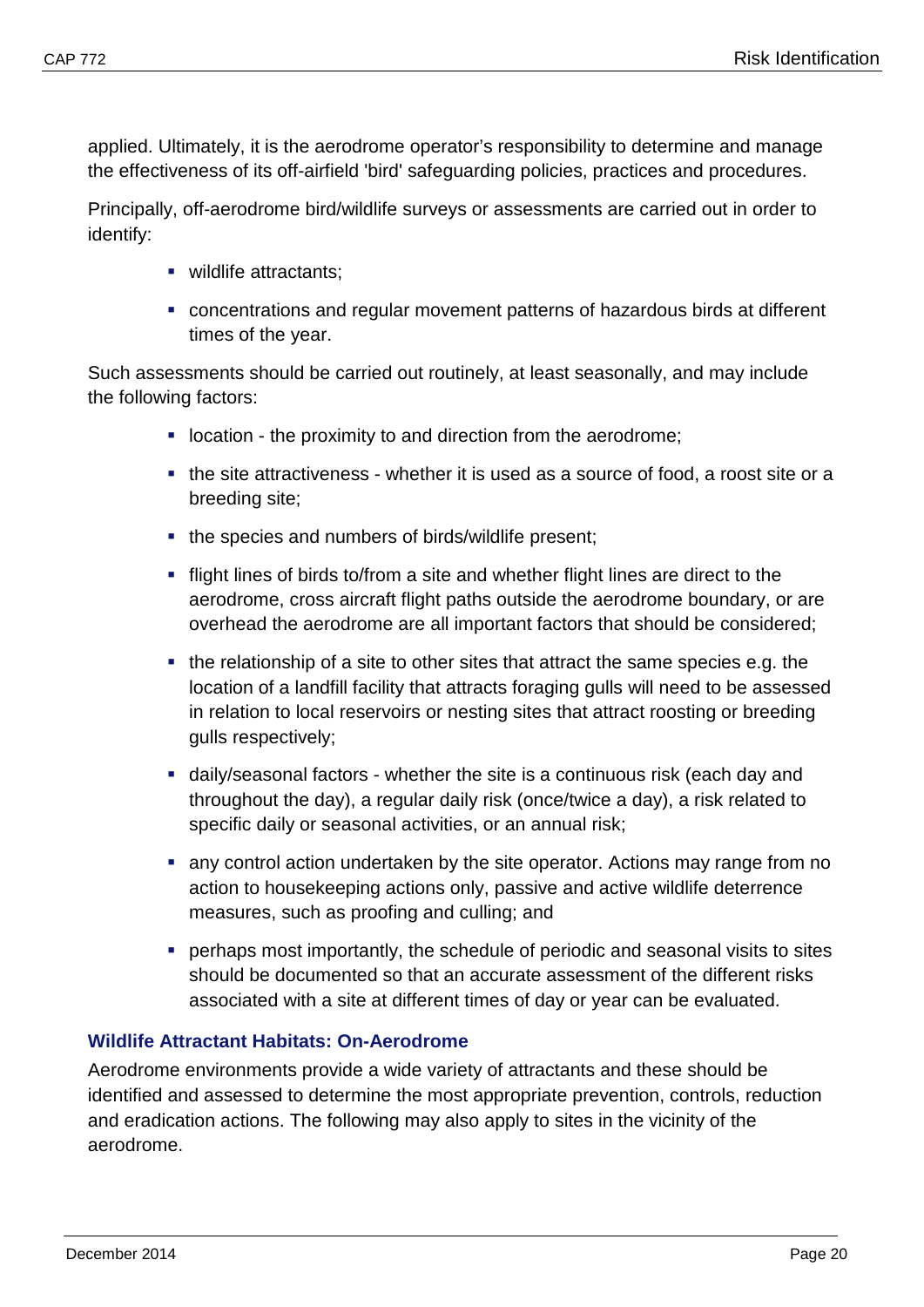## **Food**

Food resources will vary by species but could include:

- **EXE** earthworms, snails, slugs, spiders, millipedes, insects and larvae that are typically present in grassland, thatch and underlying soil;
- plant species present in the grass such as clovers, *Trifolium* spp, dandelion *Taraxacum officinale*, chickweeds *Stellaria media* and *Cerastium* spp, vetches *Vicia* spp and *Lathyrus* spp, amongst others.
- **PEDENT SHERIFF SHERIFF SHERIFF SHERIFF SHERIFF SHERIFF SHERIFF SHERIFF SHERIFF SHERIFF SHERIFF SHERIFF SHERIFF SHERIFF SHERIFF SHERIFF SHERIFF SHERIFF SHERIFF SHERIFF SHERIFF SHERIFF SHERIFF SHERIFF SHERIFF SHERIFF SHERIF**
- small mammals, such as rabbits, voles, mice and rats along with reptiles and amphibians such as newts, toads, frogs, lizards, snakes and fish and invertebrates that inhabit water bodies;
- wastes from in-flight and terminal catering areas, litterbins in car parks or on aircraft viewing terraces, etc;
- scrub, bushes, brambles, nut or berry bearing trees including, but not limited to; *Berberis* spp, barberry, holly, cotoneaster, rowan, hawthorn, wild cherry, *buddleia* etc.

Different food sources may attract different species at different times of year and should be managed accordingly.

## **Open Terrain**

Flat, open terrain, including airfield grassland, runways, taxiways, aprons and paved surfaces, may all create secure areas for birds and some wildlife, as do buildings, lighting structures and other installations such as radar towers. Evidence in the UK suggests that cutting the airfield grass to an appropriate height is one of the most effective measures of wildlife control, often referred to as the Long Grass Policy (LGP) and used as the vernacular throughout this document.

The presence of other, less prominent features such as open drainage ditches, ponds, scrub, bushes and trees, earth banks, and waste food also provide further resources for wildlife to exploit and should be managed and secured where possible.

Car parks may also provide refuges for wildlife if they are not busy, as well as providing a food source for birds and wildlife opportunities during busy peak seasons.

## <span id="page-23-0"></span>**Buildings and Structures**

Aircraft hangars, terminal buildings, airport rescue and fire stations, old aircraft, lighting and signage structures all provide roosting sites, perching opportunities or possible nest sites. Sheltered ledges, access holes and crevices within and underneath such structures can prove ideal nesting locations for feral pigeons, stock doves, pied wagtails and starling.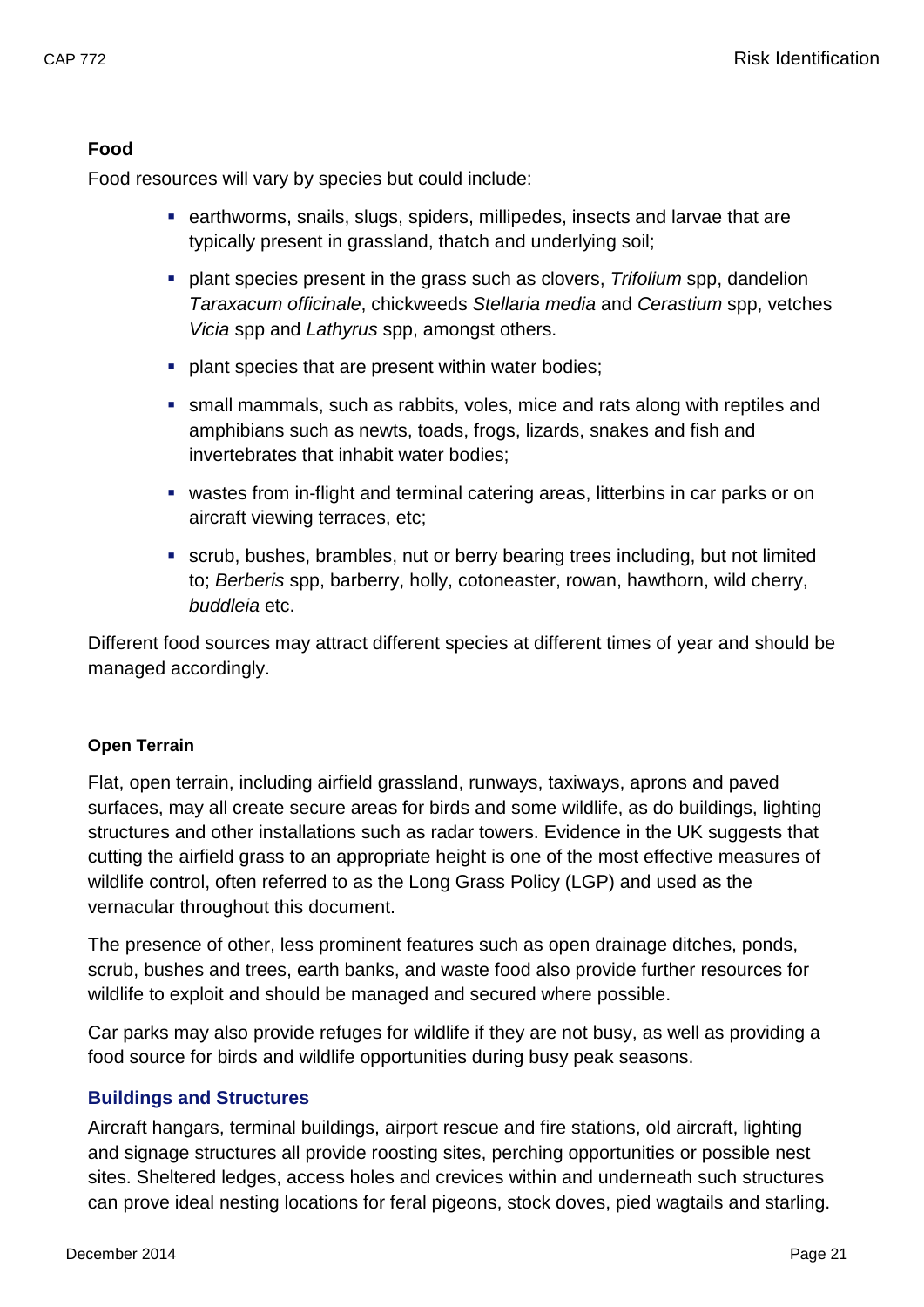Rooftops themselves, including green roofs designed as part of a SUDS[7](#page-24-2), may be attractive to gulls or wading birds such as oystercatchers, for nesting, loafing and roosting.

Rooks, carrion and hooded crows have been known to nest on aerodrome lighting gantries and they should be designed to allow nests to be removed easily.

## <span id="page-24-0"></span>**Landscaping**

Landscaping developments include grass reinstatement, tree and shrub planting and may involve the creation or enhancement of water features. Landscaping schemes have the potential to:

- **•** create dense vegetation that may become a roost;
- provide an abundant autumn and winter food supply in the form of fruits, nuts and berries;
- create standing water or watercourses that attract gulls and waterfowl; and,
- **•** result in areas of short grass that provide feeding opportunities for a wide range of hazardous wildlife.

Therefore, they can increase wildlife attraction, so any landscaping scheme on the aerodrome should, be avoided, and could also set a precedent for safeguarding policies concerning and off-airfield developments.

Trees provide food in the form of fruits (acorns, beech-mast etc) flowers and leaves, and are a place for birds to roost or nest. Where possible, there should not be any trees within airside areas or the airport boundary. If trees are necessary, those that offer minimal resources should be chosen and planted in such a way as to reduce their attraction to birds.

Dense vegetation, such as thorn thickets, game coverts and young un-thinned conifer screening belts, can provide nesting sites for woodpigeons, small passerines (perching birds) and magpies, as well as roosting sites for potentially large flocks of starlings.

## <span id="page-24-1"></span>**Water**

Open, standing water, such as balancing ponds, reed beds and watercourses, drainage ditches or river channels, may attract large flocking birds, including ducks, geese, swans, grebes, waders, herons, coot, moorhen and cormorant. The more open water sites there are on and around an aerodrome, the more complex and frequent the movements of waterfowl will be. There may also be more activity at night than during the day.

Wet weather can create water-logging that brings worms and other soil invertebrates to the surface, making them very accessible to foraging wildlife.

<span id="page-24-2"></span><sup>&</sup>lt;sup>7</sup> Sustainable Urban Drainage Schemes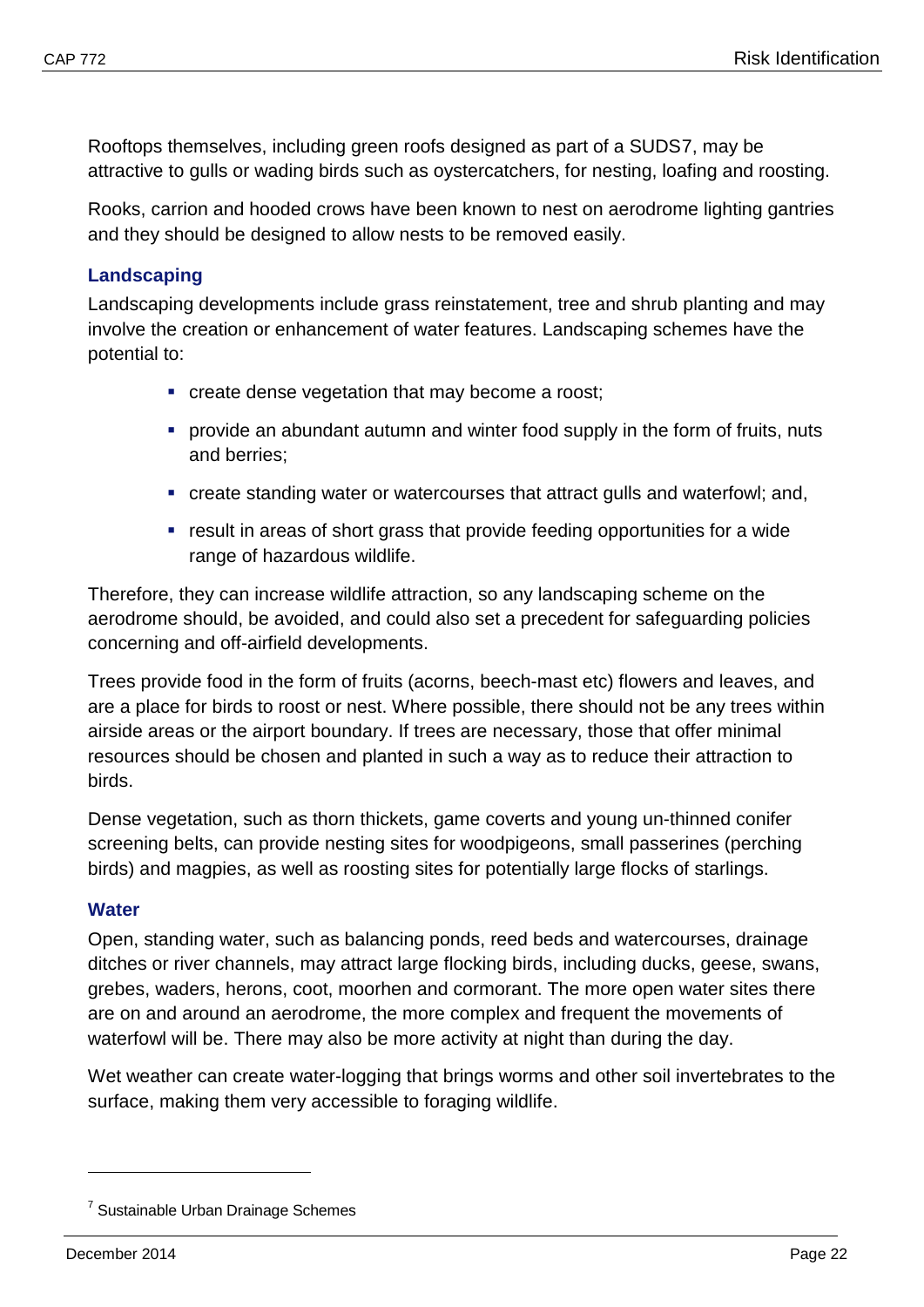# <span id="page-25-0"></span>**Wildlife Attractant Habitats: Off-Aerodrome**

Both manmade and natural landscaping features off-aerodrome can attract wildlife onto an aerodrome. These can include:

- **E** landfill sites
- sewage works
- **•** building developments
- **drainage schemes**
- **reservoirs**
- gravel pits
- coastal areas
- **Fivers and estuaries**
- woodland and agricultural land

If feeding sites are numerous and spread out (e.g. ploughed fields in autumn), bird activity can be unpredictable, with the overnight roosts being the only constant feature. Their flight lines can cross over an aerodrome or low level aircraft arrival or departure routes.

Agricultural activities in fields close to an airport, like ploughing, harrowing and cropping, which disturb the soil, together with sludge spraying, manure spreading, seed drilling, ripe crops, harvesting, and hay and silage cutting, create ideal feeding opportunities for gulls, lapwings, corvids, starling and pigeons that may then cross the airfield. Such activities will increase the resources needed for on-aerodrome wildlife control.

Awareness and understanding of wildlife concentrations and movements can improve the efficiency of wildlife control on the aerodrome. For example, if the dusk return passage of gulls over the aerodrome to a roost is understood, aerodrome wildlife control personnel may be able to warn air traffic control at the appropriate time.

## <span id="page-25-1"></span>**The Coast**

Sandy and muddy shores, especially around estuaries, have the potential to support large numbers of gulls, waders, wildfowl and fish-eating birds. Coastal aerodromes may therefore have larger numbers of bird species, whose activity patterns are complicated by tide state and affected more by the weather, which could have a significant impact on flight safety and require further specialist assessment.

## <span id="page-25-2"></span>**Landfills for Food Wastes**

Waste from household and commercial premises at open landfill sites can contain a high proportion of food waste which may support large numbers of gulls, corvids and starlings.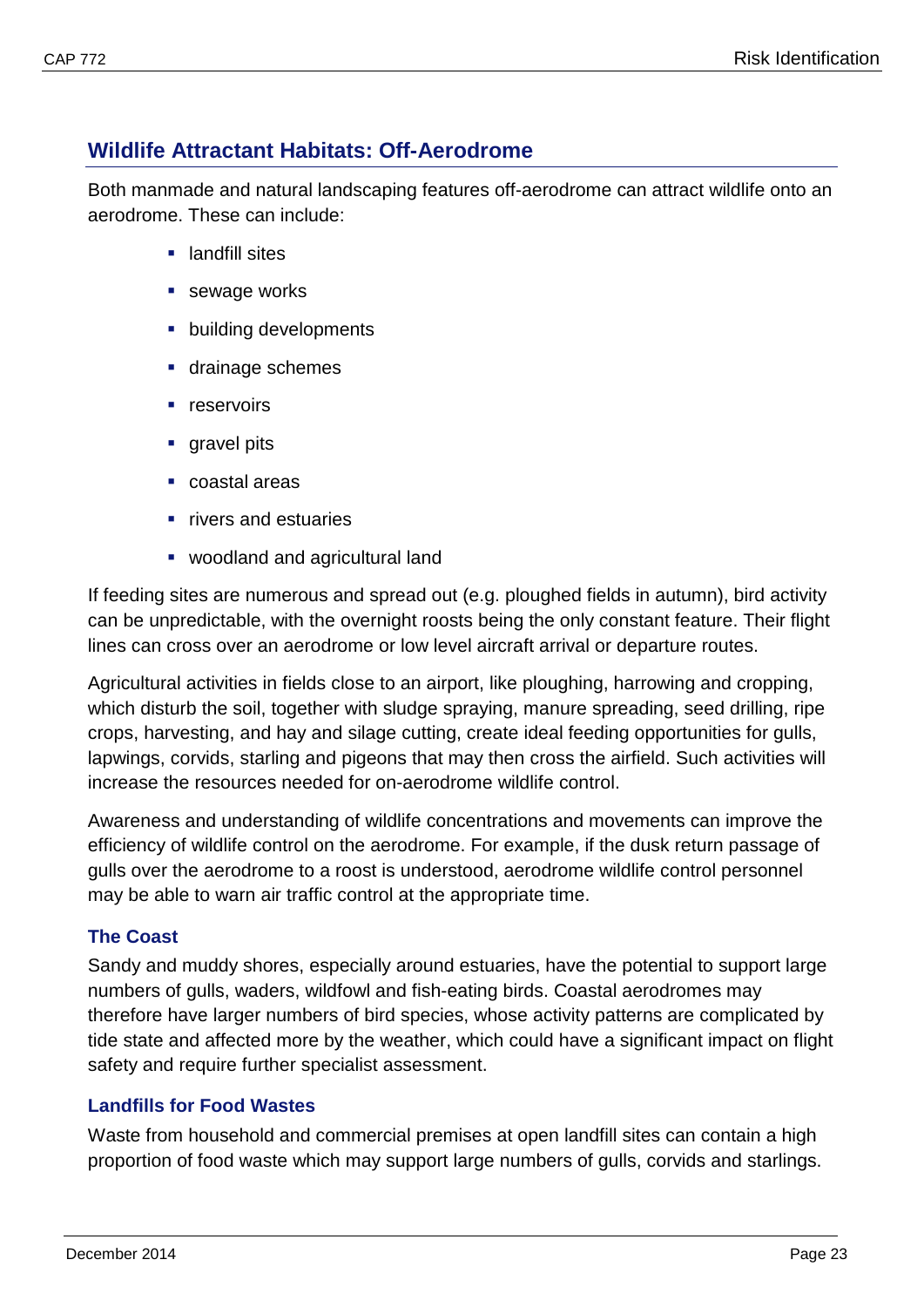Similar waste at open transfer stations or composting facilities can attract similar species of birds.

Gulls congregating at landfills present the following risks:

- When not feeding, they spend most of the day on open sites within 6km of the landfill;
- **They may soar up to 3000ft or more in clear weather; and**
- Their flight lines between food source and roost may cross an aerodrome or its approach and departure routes.

Corvids and starlings present similar risks, but they generally travel less than gulls (max 16 km to or from a roost site).

#### <span id="page-26-0"></span>**Sewage Treatment and Disposal**

Sewage treatment plants can attract large numbers of black-headed gulls, common gulls and starlings. Numbers vary depending on the type of installation and effluent release system.

#### <span id="page-26-1"></span>**Reservoirs, Lakes and Ponds**

Water bodies ranging from small ponds to large manmade reservoirs can attract wildlife for food (weed, vertebrate and invertebrate species), roosting (space and security) and nesting sites (often islands or spits). Waterfowl, wading birds, fish eating birds (cormorants, herons, grebes and egrets) and gulls may congregate in large numbers.

#### <span id="page-26-2"></span>**Sand, gravel and clay pits**

The large voids created by mineral workings sometimes result in ponding. This can create temporary habitats suitable for a range of waterfowl. Similarly, restoration by flooding to provide lakes or nature reserves may provide habitats around an aerodrome.

## <span id="page-26-3"></span>**Agricultural Attractants**

Growing and harvesting crops inevitably attracts wildlife at some stage. However, the attraction usually arises suddenly and persists for only a few days or weeks and the risk is mainly confined to local farms.

Livestock can also attract birds. Cattle feed, either as spillage or in store, can attract large numbers of collared doves, feral pigeons, starlings and house sparrows. Free-range pig farming can attract large numbers of gulls, corvids and pigeons, and grazing cattle, sheep and horses keep grass short and maintain suitable feeding conditions for gulls, waders, corvids and starlings. Farm buildings may be suitable for nesting species such as feral pigeons.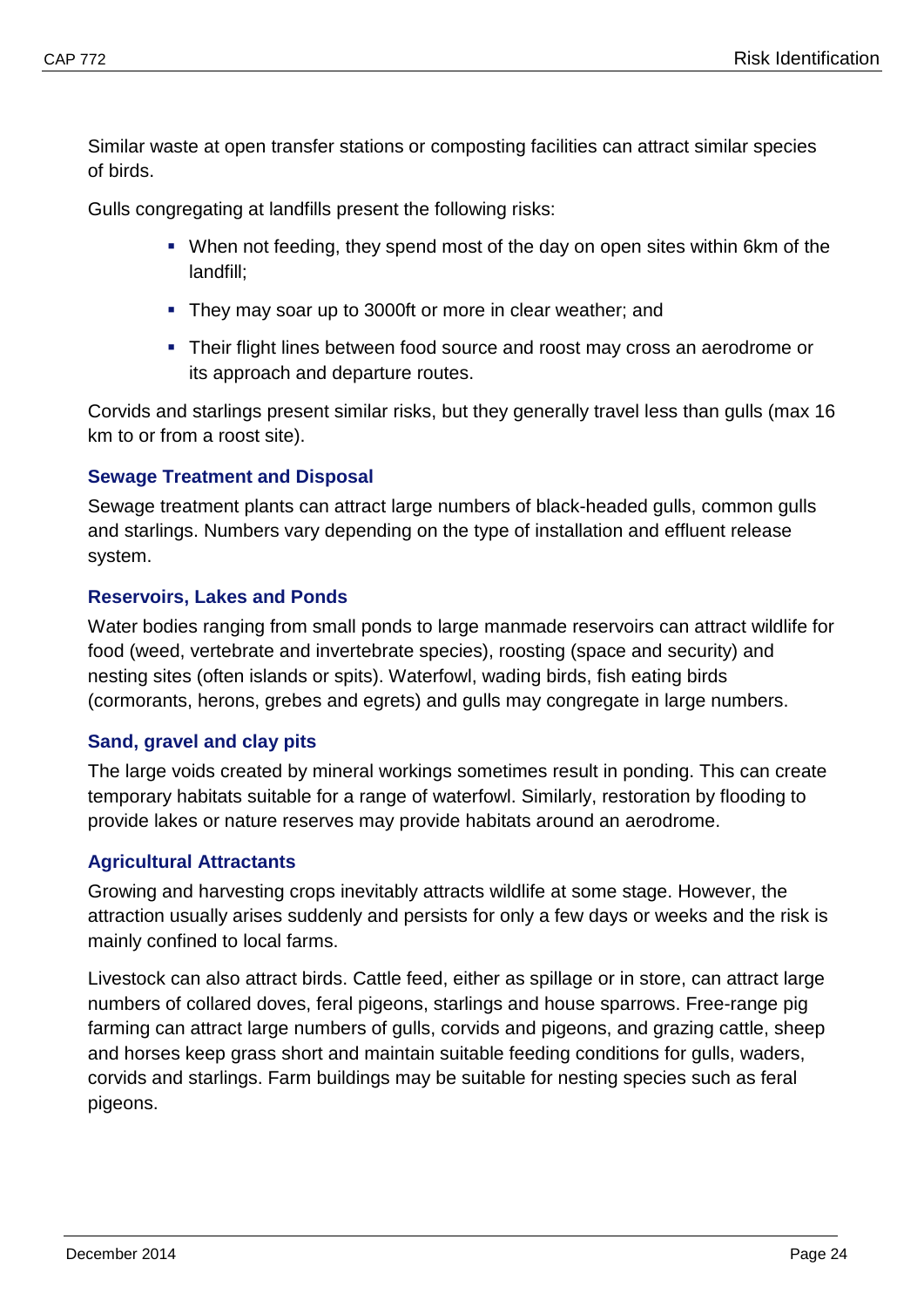# <span id="page-27-1"></span><span id="page-27-0"></span>Chapter 5 Risk Management

Effective habitat management is the most important activity in reducing wildlife presence. Techniques should be used to remove or reduce potential habitats that attract wildlife. This then reduces reliance on reactive or 'active' control methods to prevent strikes. Where attractions are identified and modification, elimination or proofing is not possible, combinations of active control will be necessary; however, habitat control should be given priority.

## <span id="page-27-2"></span>**Grass Management**

Aerodrome grass has the potential to provide food, security and possible nesting sites for a variety of wildlife, and evidence shows that short grass may act as an attractant and therefore needs to be managed effectively or avoided. Similarly, wild flower meadows and grassland managed for silage or hay crops can attract wildlife at different times of year and therefore need to be managed effectively, and silage cutting results in a higher percentage of weed seeds and increased deterioration of the grass sward.

## <span id="page-27-3"></span>**Long Grass Policy**

Longer grass (above 300 mm) that falls over because it cannot support itself also has a greater potential to attract wildlife. Grass that is maintained at a height of 150 to 200 mm with minimal levels of weed infestation has been proven to reduce the presence of wading birds (e.g. lapwings) as well as passerines (e.g. corvids and starlings), gulls, and pigeons. It may also reduce attractiveness to rabbits because long (damp/wet) grass affects their ability to effectively regulate their body temperature. This method of grass management is often referred to as a 'long grass policy' (LGP) (Brough and Bridgeman 1980[8](#page-27-5)) The LGP is intended to produce a healthy, erect, dense sward, which is free from broad-leaved weeds to deter most common hazardous birds found on an aerodrome.

## <span id="page-27-4"></span>**Establishing a grass policy**

All grass areas within the aerodrome boundary, including the margins adjacent to runways and taxiways, should be included within a grass policy, and maintenance should be planned according to season and grass species. It should involve the appropriate aerodrome personnel in planning, monitoring and regulating the maintenance programme to ensure the desired effectiveness.

<span id="page-27-5"></span><sup>&</sup>lt;sup>8</sup> T. Brough and C. J. Bridgman (1980) An Evaluation of Long Grass as a Bird Deterrent on British Airfields *Journal of Applied Ecology,* Vol. 17, No. 2 (Aug., 1980), pp. 243-253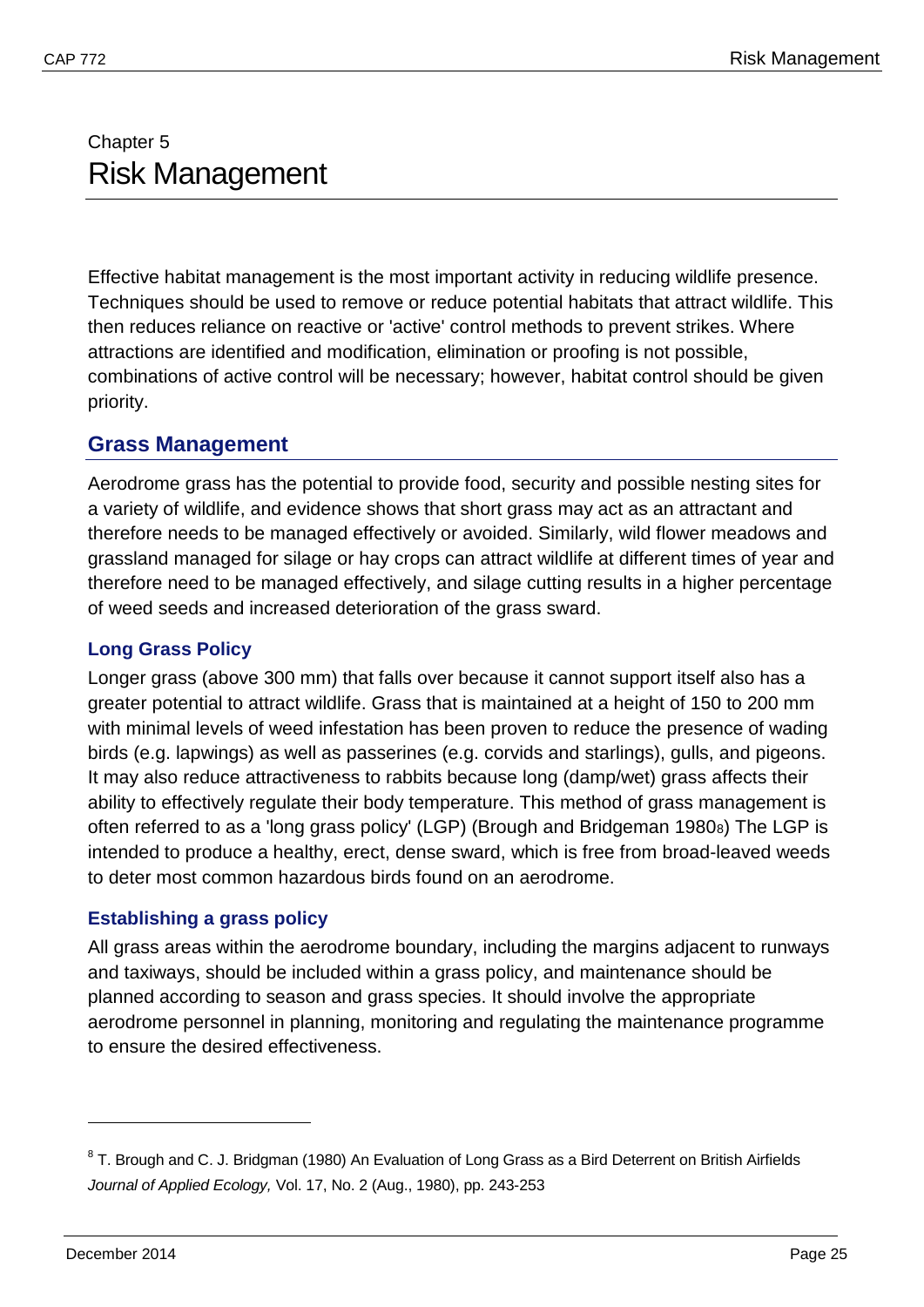The maintenance programme will require ongoing monitoring activity throughout the year. The programme should take account of local climatic conditions; for example, bottoming out is suggested for the spring but can be moved should specific meteorological circumstances arise on the aerodrome.

Introducing a flexible maintenance/renovation regime requires expertise to monitor and react to grass and microclimate conditions over a short time scale, and may require maintenance operations to be carried out at short notice.

You should consider obtaining expert advice when choosing and establishing grass and setting up maintenance regimes, and ensure they understand the unique requirements for aerodromes and the need for sustained wildlife repellence rather than a rapid flush of lush grass.

#### **Grass species**

If existing grass species are unsuitable, you should consider a replacement seeding programme to upgrade the sward with more appropriate species. Specialist strains of grasses designed for airfield use, which are more likely to maintain the desired height and bird deterrent qualities throughout the year, are available. These newer varieties of grasses may also reduce topping cut operations and reduce the requirement for 'bottoming-out' operations.

Different strains of the same grass species or different grass species may be needed for different airports to achieve suitable bird deterrent qualities, and consideration should also be given to over-seeding to increase the desired grass species and reduce weed grasses.

Delayed seeding of grass produces fewer woody stems to hold the subsequent leafy growth erect throughout the winter. The ideal time for the grass growth is from mid-March. To help encourage rapid establishment and reduce the invasion of weed grass species, you should consider an application of nutrient (fertiliser) to create a suitable sward.

Some grass swards may have an effective life span and deteriorate naturally over time, becoming weaker and less able to act as a wildlife deterrent. In such circumstances, considerations should be made as to the long term benefits of re-seeding areas either as a result of engineering and associated works or as a result of the natural aging process of the grass. The replacement of old and neglected swards with modern grass species should therefore be considered, upon the advice of specialist agronomists.

## **Weeds**

If weeds exceed 5% of the total grass area, selective herbicide spraying may be necessary because some broadleaved weeds provide a direct food source for birds by producing seeds and attracting insects that feed on their flowers. Even moderate weed infestation that does not seriously affect the grasses should not be left untreated.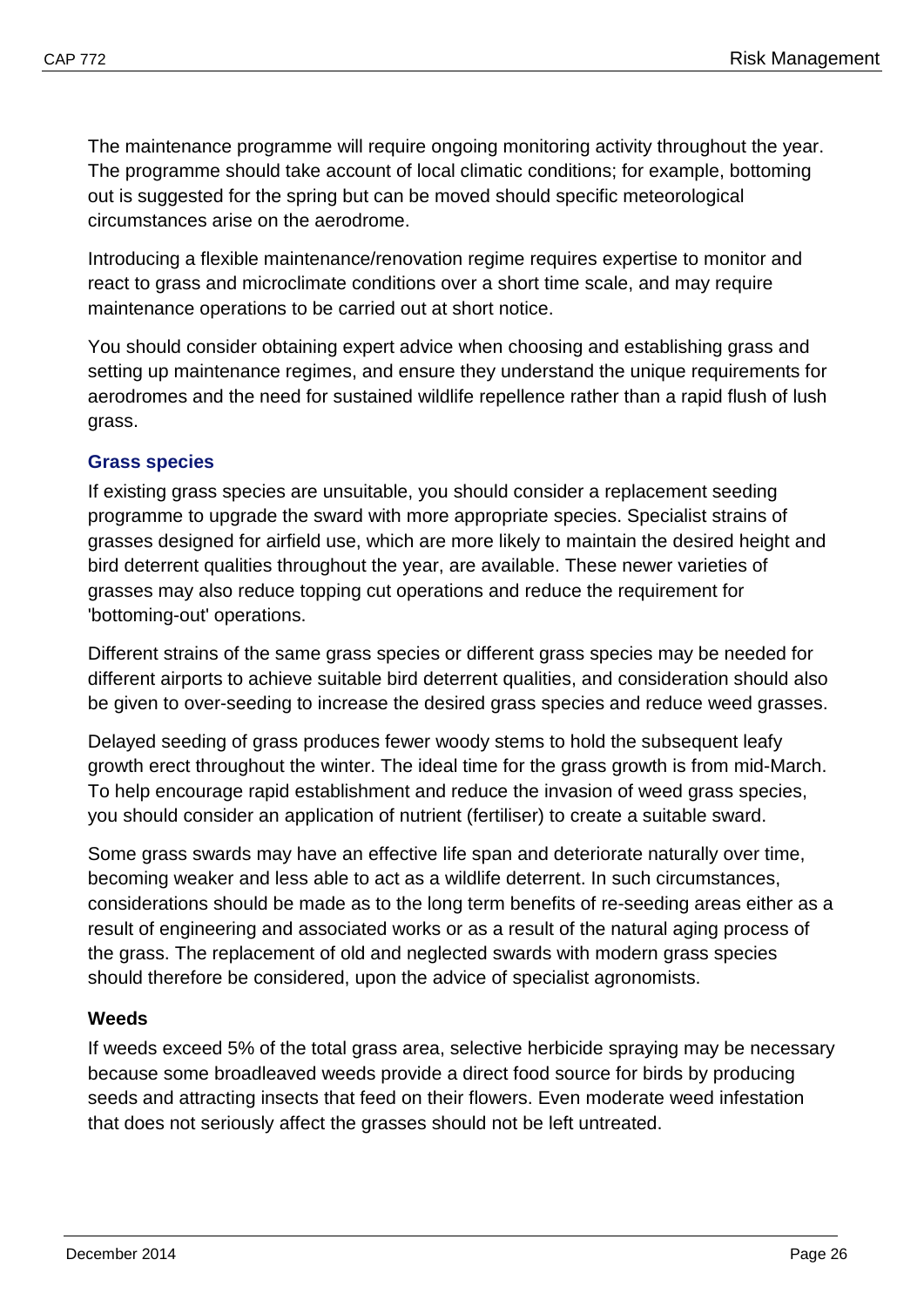Ideally, herbicide should be applied during mid-March/April to late May and again during September-October if necessary. Application times and the choice of herbicide will vary dependent on the weed species present and seasonal variation.

#### **Nutrition**

Prior to establishing a grass policy at an aerodrome, soil nutrient analyses should be taken from across the airfield to establish a baseline. These analyses should be repeated as part of a structured review of the performance of the airfield grasses and any nutrient deficiency should be made good when necessary, using organic-based fertilisers in a slow-acting granular form, rather than a high nitrogen formulation.

As part of the grass maintenance policy, a nutritional programme should be included to encourage a stiff stemmed upright sward that repels wildlife rather than on rapid soft leaf growth.

#### **Root depth**

Rooting depth of the sward should be measured to ensure that grass plants are maintaining the correct root/shoot ratio necessary to provide optimal growth. This should be monitored, and a more detailed agronomic review may be needed to determine the causes and suggest remedies if there is a failure of the root system.

#### **Insects as an attractant**

Monitoring and identifying insect and larvae populations within the soil profile should be undertaken periodically, as they are an attractant and this will help identify when insecticides need to be applied. Species should always be identified to ascertain management programmes first; however, the main pest species that require monitoring are the crane fly larvae, commonly called leatherjackets, the chafer beetle larvae and other invertebrates such as cutworms, swift moth larvae and weevils. All of these may affect the turf by eating the plant roots and cause increases in bird population by providing a high protein food source – particularly for corvid species.

#### **Bottoming out**

From mid-March to late May bird populations and activity are relatively low as hazardous species are generally involved in breeding; therefore, as soon as ground conditions permit, maintenance vehicles should be organised to cut the grass uniformly low (ideally to within 25 mm of the ground) and remove dead growth and accumulated clippings from past topping cuts, without compacting and rutting the soil. This operation is called 'bottomingout'. Depending on the local microclimate, soil types and grass species, bottoming-out will normally be necessary every one to four years.

Typical equipment available for bottoming-out is a flail-type forage harvester that has rotating discs or drums with cutting blades and self-collecting forage wagons. The equipment should dislodge and collect the accumulated thatch for removal directly into an accompanying trailer, avoiding a separate operation to collect the loose material.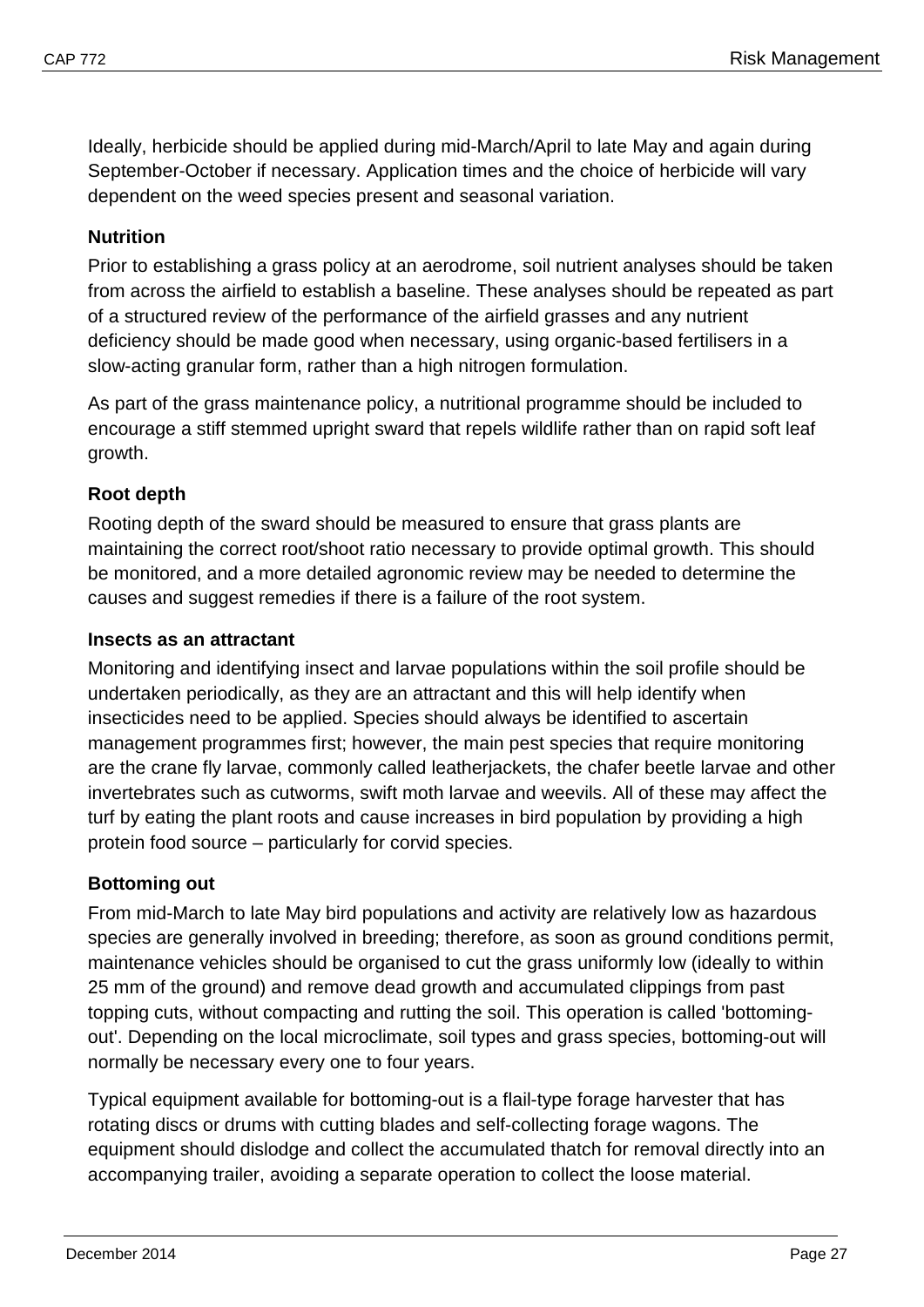## **Thatch build up and prevention**

This process needs to be carried out because grass trimmings (also referred to as arisings) can settle down between the stems after each cut and will result in 'thatch' build up. If left, thatch will block out light and air, suppress growth and weaken or even kill the grass and encourage pests and disease. Thatch can also prevent fertiliser, insecticide and herbicide from acting effectively, and may provide a suitable 'micro-habitat' for insects and small mammals that in turn attract birds. Ideally, thatch should not be allowed to build up to more than 25mm from the top of the soil profile.

If thatch build-up reaches 50 mm after the initial spring operation, it may be necessary to use a harrow (ploughing tool) with tines (teeth) facing down and collect trimmings before the bottoming-out operation. If the ground is uneven or unstable, a light rolling can be undertaken using a 'Cambridge-type roller' or similar. Regular aeration of the ground, where possible, may help reduce the long-term build-up of thatch.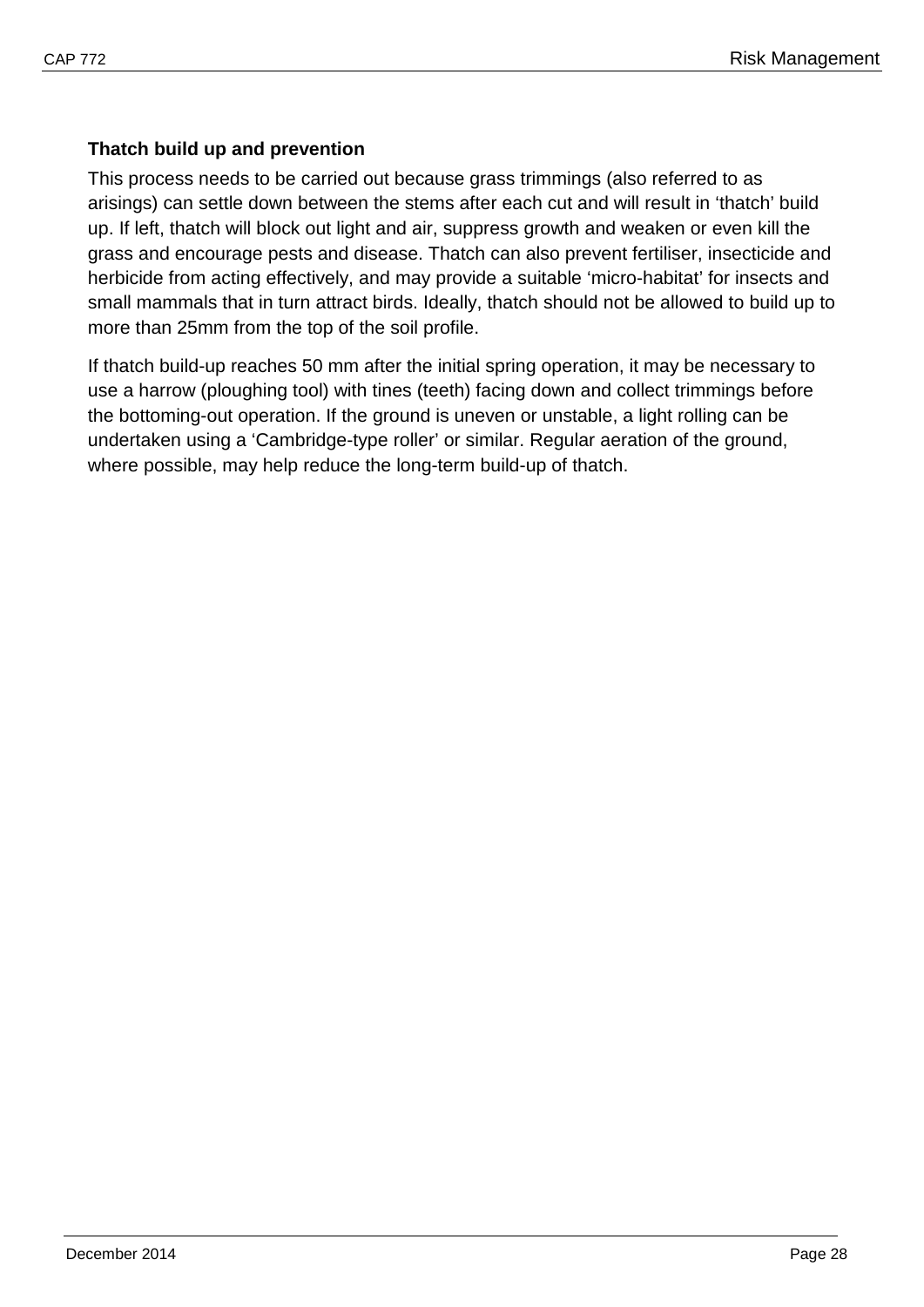

#### **Figure 6: A traditional grass management regime**

## **Delaying bottoming out**

Bottoming-out operations may be delayed if the ground is waterlogged or is in an unstable condition. Vehicle use could result in rutting of the surface and other potential soil structural damage. In extreme situations or where climatic conditions create soil temperatures below 6°C, re-growth is very slow and has the potential to delay the effectiveness of the long grass policy. In these circumstances you should consider delaying the procedure and seek advice. This will ensure a minimum height of 150 mm is retained throughout the summer period when juvenile birds are prevalent.

If damage occurs through use of equipment on uneven ground, it is recommended that reinstatement of these areas is undertaken as soon as the temperatures exceed 6°C, otherwise it can increase the likelihood of weed infestations during the autumn and spring growing periods.

During the bottoming-out process, consider a phased replacement of the grass habitat over a three to five year period with grass species that are more suitable for providing a bird repellent sward at aerodromes.

## **Cutting**

Following on from bottoming-out and fertilisation, the grass should be left to develop flowering stalks. The first topping cut should then be taken in late spring when the majority of the grasses will have produced their flowering stalks. It is likely that at this stage the stalk heads will have exceeded 200 mm; therefore, the first cut should be between 175 and 220 mm. Topping cuts are normally undertaken with rotary type cutting equipment of a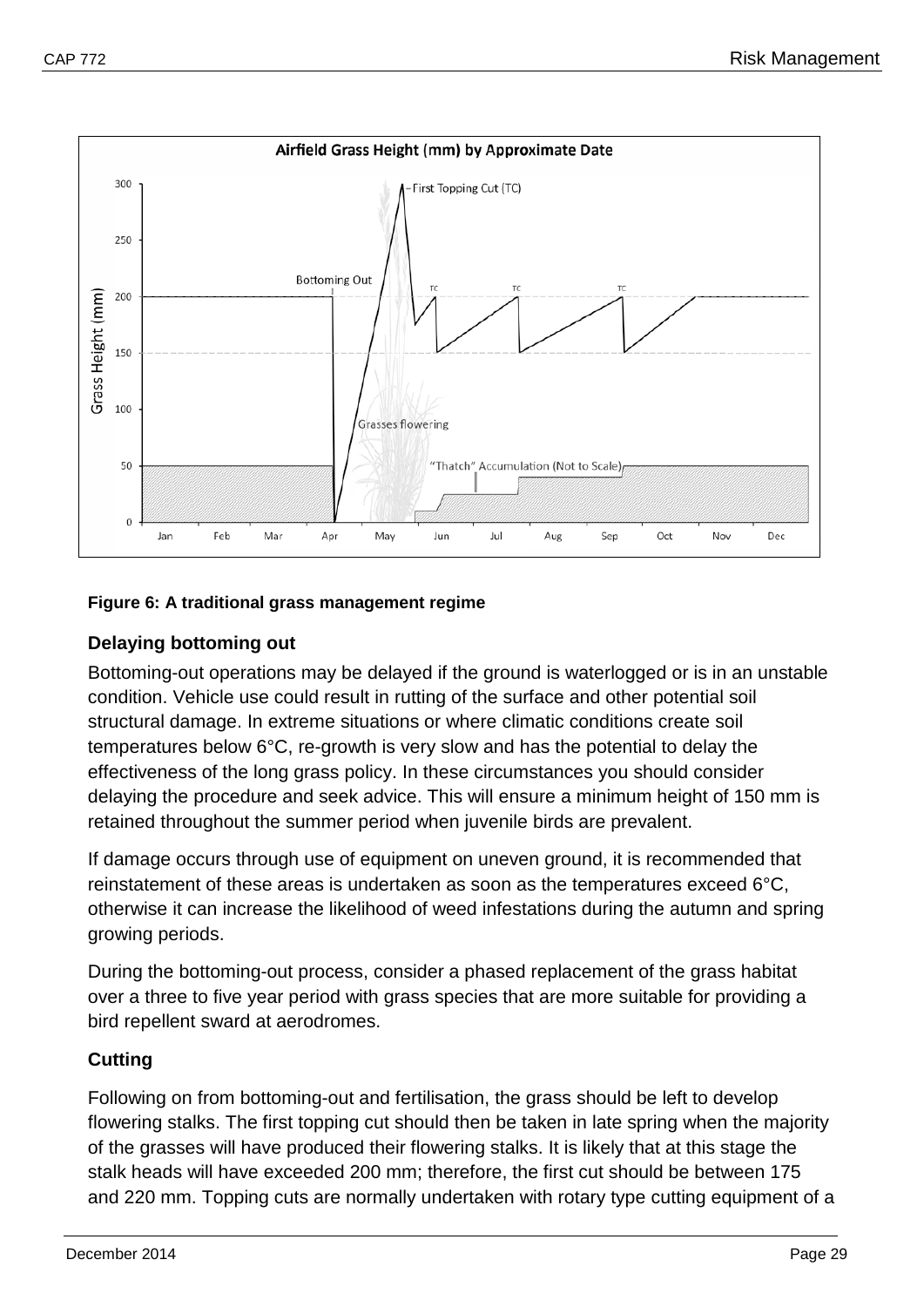size to avoid excessive compaction to the soil structure. The cutting decks should be set at a cutting height of 200 mm, and this should take place on the airfield. Rutting, uneven and soft ground can result in the equipment leaving grass at a shorter height than anticipated, so this should be checked soon after starting. At no time should the grass be cut below 150 mm.

The frequency of the cutting operations will depend on the weather patterns and the existing grass sward. Where a long-term over-seeding programme has been adopted, a significant reduction in cutting frequency can be achieved. The process should be carried out often enough that the maximum length removed in one operation is no more than 50 mm to:

- avoid damage to the base of the sward
- **•** reduce future bottoming-out operations
- ensure that vegetation such as mosses are controlled during winter, to avoid the attraction of various species of birds and make sure new grass growth in spring is not inhibited.

Cutting should take place as required to maintain this grass height throughout the growing season, which ends in late October. As the temperatures drop in autumn, no further cutting will be necessary. As winter progresses, consideration should be given to aerating the ground down to 75 mm if conditions allow, to reduce winter moss and encourage root establishment.

#### **Potential effect of grass height on navigational and visual aids**

The height of grass in certain areas on the aerodrome may affect the performance of aeronautical navigational equipment and visual aids, especially the Instrument Landing System (ILS).

In damp or wet conditions the radiated signal received by an aircraft or the signal received by the ILS field monitors may be distorted, affecting both the integrity and continuity of service of the system. The effect of grass on the ILS signal depends on the:

- type of grass (broad or narrow leaf);
- height of the grass and density of growth;
- water content within, or water from dew or rain on, the leaves; and
- height and type of aerials (transmitting and monitor).

It is not practicable to give exact grass heights that would cover all systems and environments; however, the following have been shown to be acceptable:

**ILS glidepath**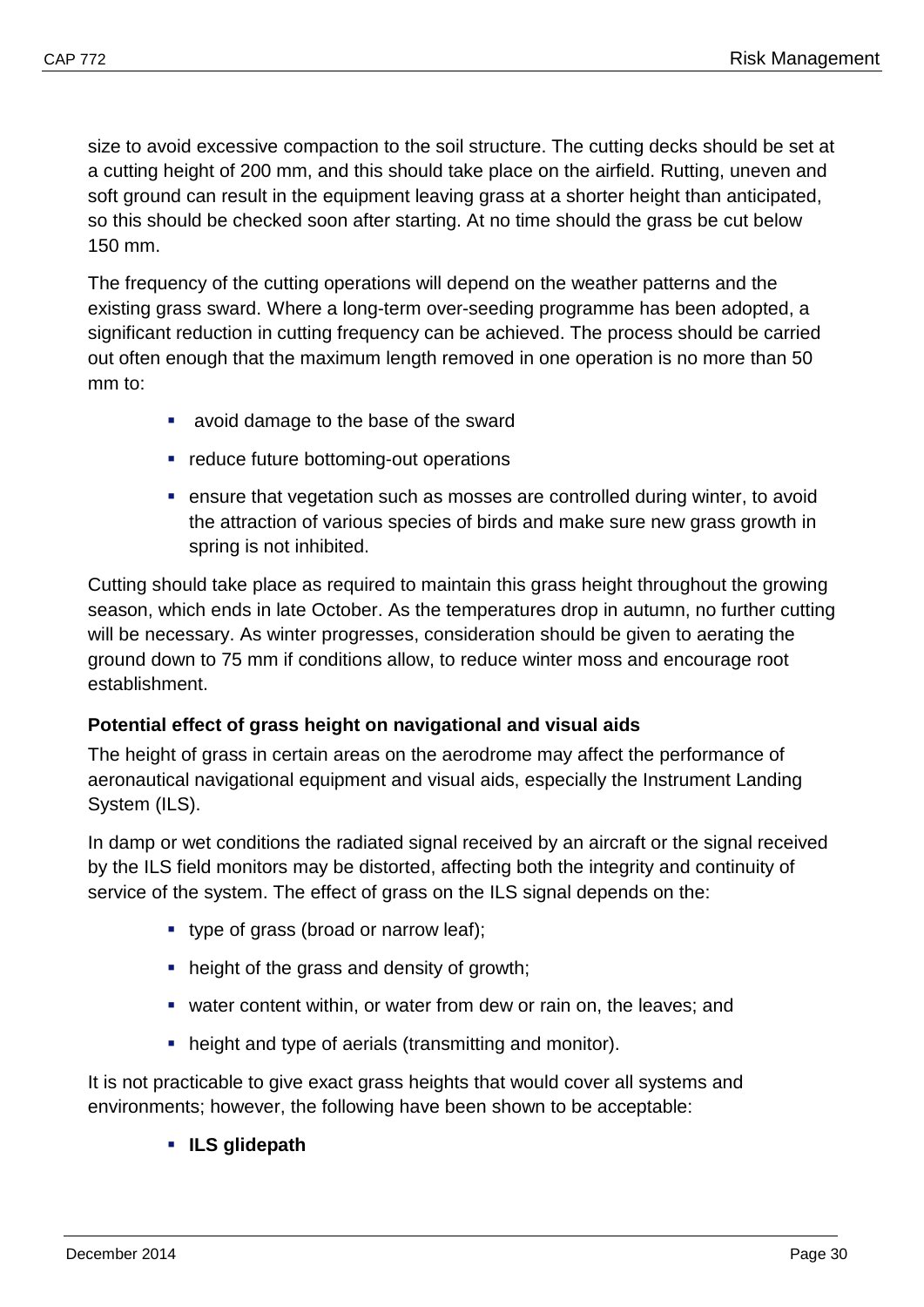A grass height of *up to* 100 mm is considered to be acceptable from the glidepath aerial to approximately 5 m beyond the monitors. A grass height of *up to* 200 mm is considered to be acceptable beyond this point up to the limit of the glidepath critical area.

**ILS localiser**

A grass height of *up to* 200 mm may be considered acceptable within the critical area.

Other heights may also be suitable; however, advice from the Air Navigation Service Provider (ANSP) must always be sought *before* implementation of *any* deviation from these grass heights.

The grass height should not obstruct the display of any aeronautical ground light, sign, marking or other type of visual aid.

## <span id="page-33-0"></span>**Alternative grass management options**

While a long grass policy is recommended, it is acknowledged that, for a variety of reasons, this may not be practicable, achievable or necessarily desirable at some aerodromes. Due to grass management regimes falling outside the scope of both EASA and CAA regulation and compliance, it is accepted that alternative methods may be used, at the discretion of the aerodrome operator. These may include other habitat or grass management policies. It is important to emphasise that use of any such alternative habitat management regimes should include evidence that they will not increase bird populations or pose an increased risk to flight safety.

## <span id="page-33-1"></span>**Other habitat management**

#### <span id="page-33-2"></span>**Plantations**

Where possible, all hedges, trees, shrubs and bushes should be removed. In landside locations, the attraction provided by screening vegetation or fruit and berry bearing plants may be reduced by:

- eliminating the most attractive species
- reducing the number, distribution and proportion of the plants
- **thinning densely planted areas to reduce cover**
- using non-evergreen varieties and species which do not produce berries or, for some, male plants only
- keeping hedges trimmed to limit berry or nut production and roosting opportunities

The complete destruction of any plantation is the most effective and permanent means of preventing an attraction from forming. However, the attractiveness of potential sites may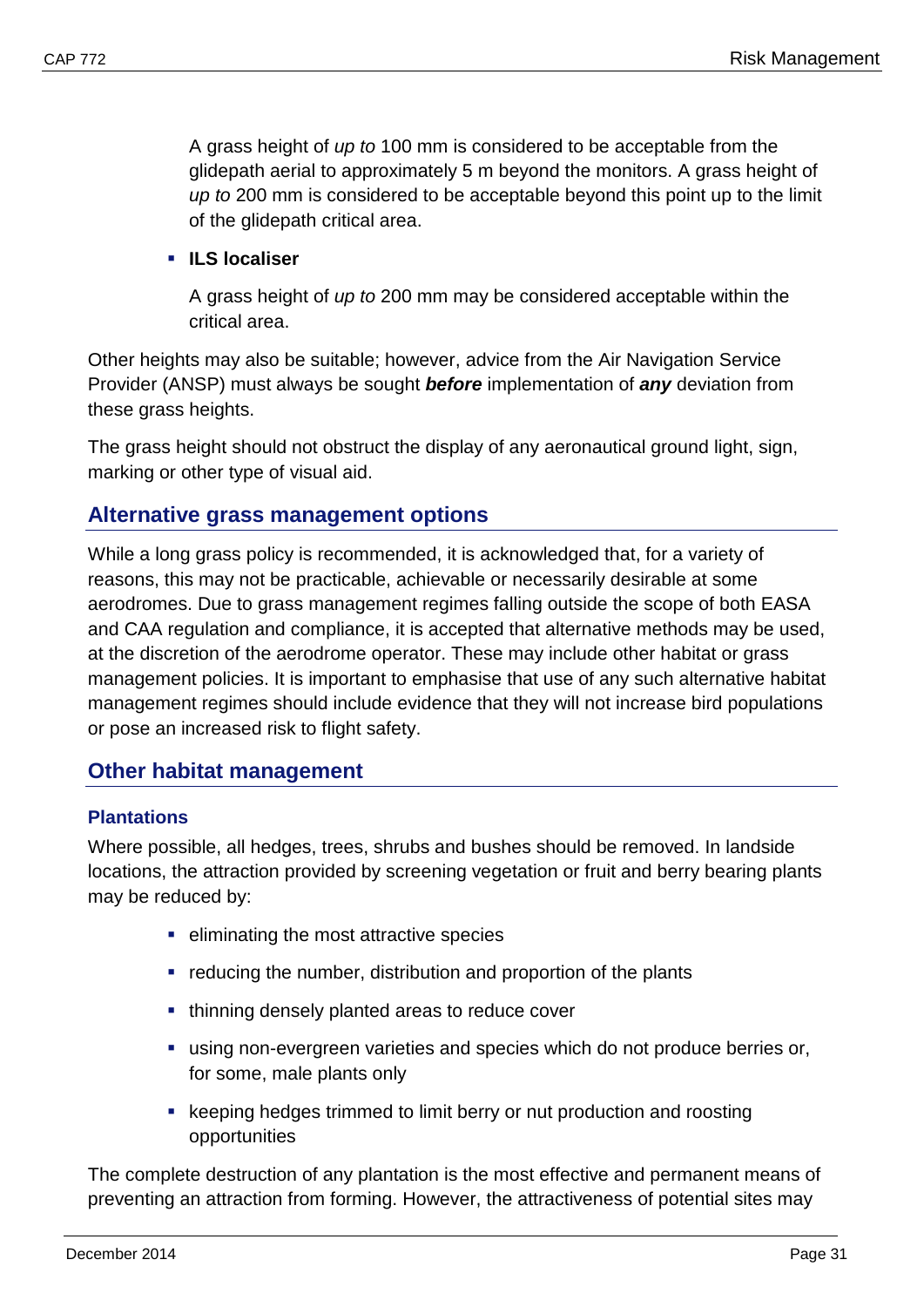be reduced by lower planting density (i.e. maximising distance between shrub or tree centres), leaving open 'rides' (open lines between trees and shrubs), and thinning out early.

#### <span id="page-34-0"></span>**Food waste**

Waste food is an attractant to gulls, corvids, pigeon species and starlings in particular and should not be tolerated on an aerodrome. Where food waste could occur, all bins and skips provided should be of designs that prevent animals (such as foxes and rodents) and birds getting in; for example, with drop-down or swinging lids. They should be emptied before they overflow.

Signage should be used to ensure contractors and staff are all fully aware of the issues surrounding potential wildlife attractions.

#### <span id="page-34-1"></span>**Buildings**

Dilapidated buildings should be removed, proofed or repaired to prevent roosting or nesting birds from getting access. Prevention systems, such as exclusion netting of the correct mesh size for the target species or ledge spikes, should be used to prevent any wildlife accessing these sites at any time and you should be able to demonstrate that this is being achieved.

Where wildlife is observed using lighting and signage structures, proofing should again be undertaken to prevent access where possible.

When new buildings are being designed they should:

- prevent wildlife gaining access to the interior and roof spaces
- use self-closing doors or plastic strip curtains or other mechanisms to prevent access by wildlife
- $\blacksquare$  be without roof attractions<sup>[9](#page-34-2)</sup>
- have minimal roof overhangs and be without ledges beneath overhangs or external protrusions
- allow easy access to rooftops in case it becomes necessary to take action against nesting gulls or waders that colonise large flat or shallow-pitched roofs. Gulls will also use steeply sloping roofs where the nests can be lodged behind vents, skylights, and in gullies etc.

Derelict aircraft should be removed or otherwise rendered inaccessible, as they have the potential to provide perching and nesting sites and may result in overgrown vegetation underneath.

<span id="page-34-2"></span><sup>&</sup>lt;sup>9</sup> Consider implications of green, flat and shallow pitched structures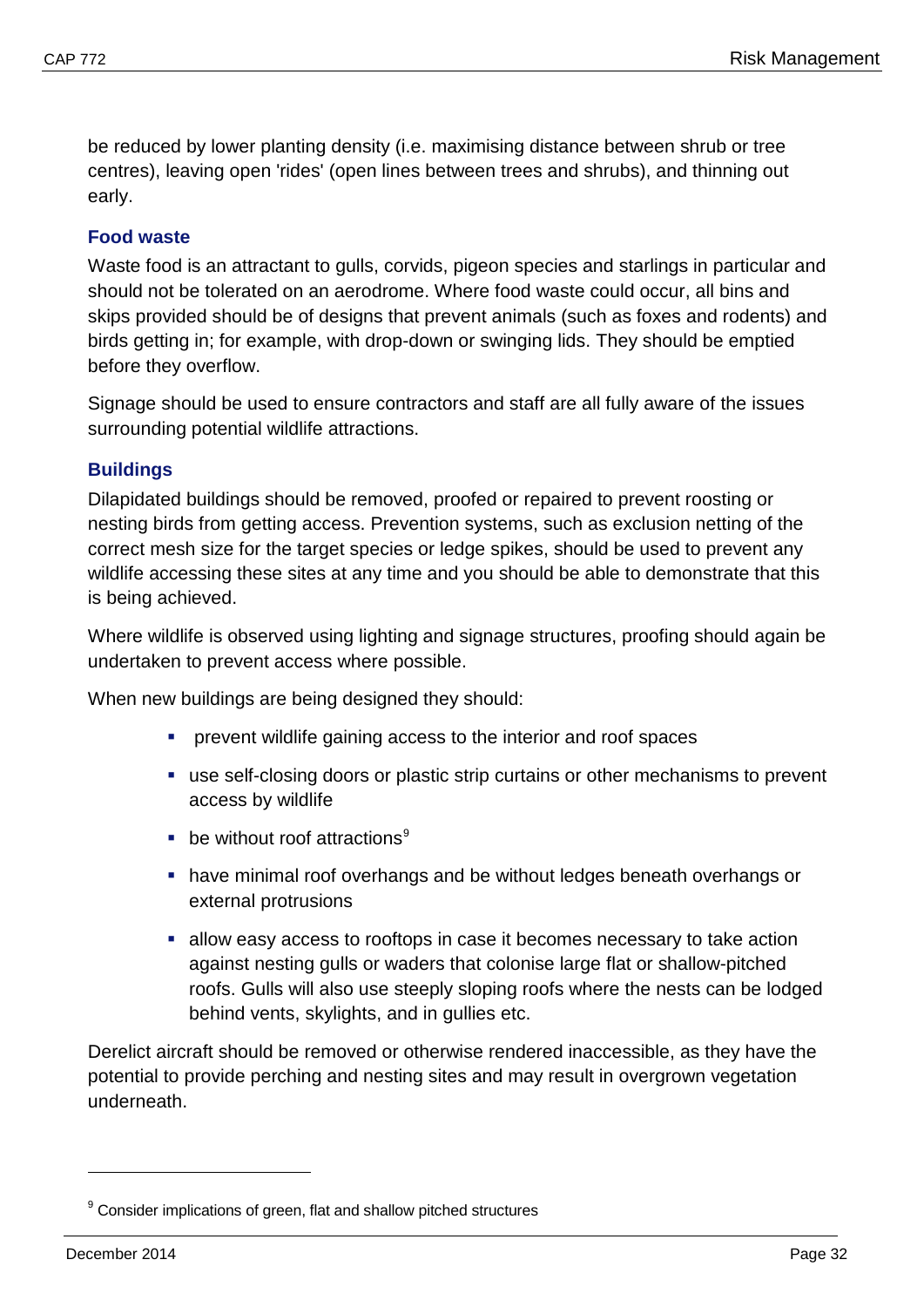Specialist birdstrike advice should be sought before taking action against starling roosts, rookeries, breeding gulls and any wildlife inhabiting buildings to ensure success.

#### <span id="page-35-0"></span>**Water**

Wherever possible, watercourses on an aerodrome should be culverted. Where culverting is not possible, effective wildlife exclusion or control systems such as netting exclosures extending to the aerodrome perimeter should be used as necessary. Netting exclosures are the most efficient approach and other control measures or habitat modification will not be needed. Channels should be free of bank side and emergent vegetation to minimise the attraction to wildlife and damage to nets.

If large permanent water areas cannot be eliminated, wildlife should be prevented from accessing sites. Where possible, water bodies should be proofed using exclusion methods such as netting or specialist floating balls. Wires suspended above the water surface could be used over larger areas where netting structures may not hold up. These require careful spacing to ensure that target species are effectively excluded.

Wet and waterlogged grass areas that attract hazardous wildlife should be drained or the site re-graded to eliminate hollows that hold standing water. If drainage cannot be achieved, active control measures will be needed to ensure that the site does not result in increased risk.

The following habitat controls may also reduce the attractiveness of water bodies to wildlife that are part of the safeguarding process:

- The water should be as deep as possible (over 4m) to minimise bottomgrowing vegetation
- In order to reduce nesting opportunities, there should be no development of islands. Attached promontories or spits can be used to reduce the open expanse of waterbodies and prevent gull roosts forming.
- Banks should be as steep as possible (preferably vertical), with vegetation only deployed to prevent wildlife from walking in and out of the water.
- A vertical fence approximately 1 m high could be constructed around the water edge to prevent wildlife such as Canada geese getting access.
- On smaller lakes, wires suspended above the surface may deter wildlife that requires long take-off and landing runs (e.g. swans and geese). The wires should be made visible with tags (10 x 6 cm minimum), to increase the visibility to wildlife.
- Dense vegetation that provides nesting cover should be avoided. The water should be surrounded with long grass or a sterile substrate.
- Water should not be stocked with fish.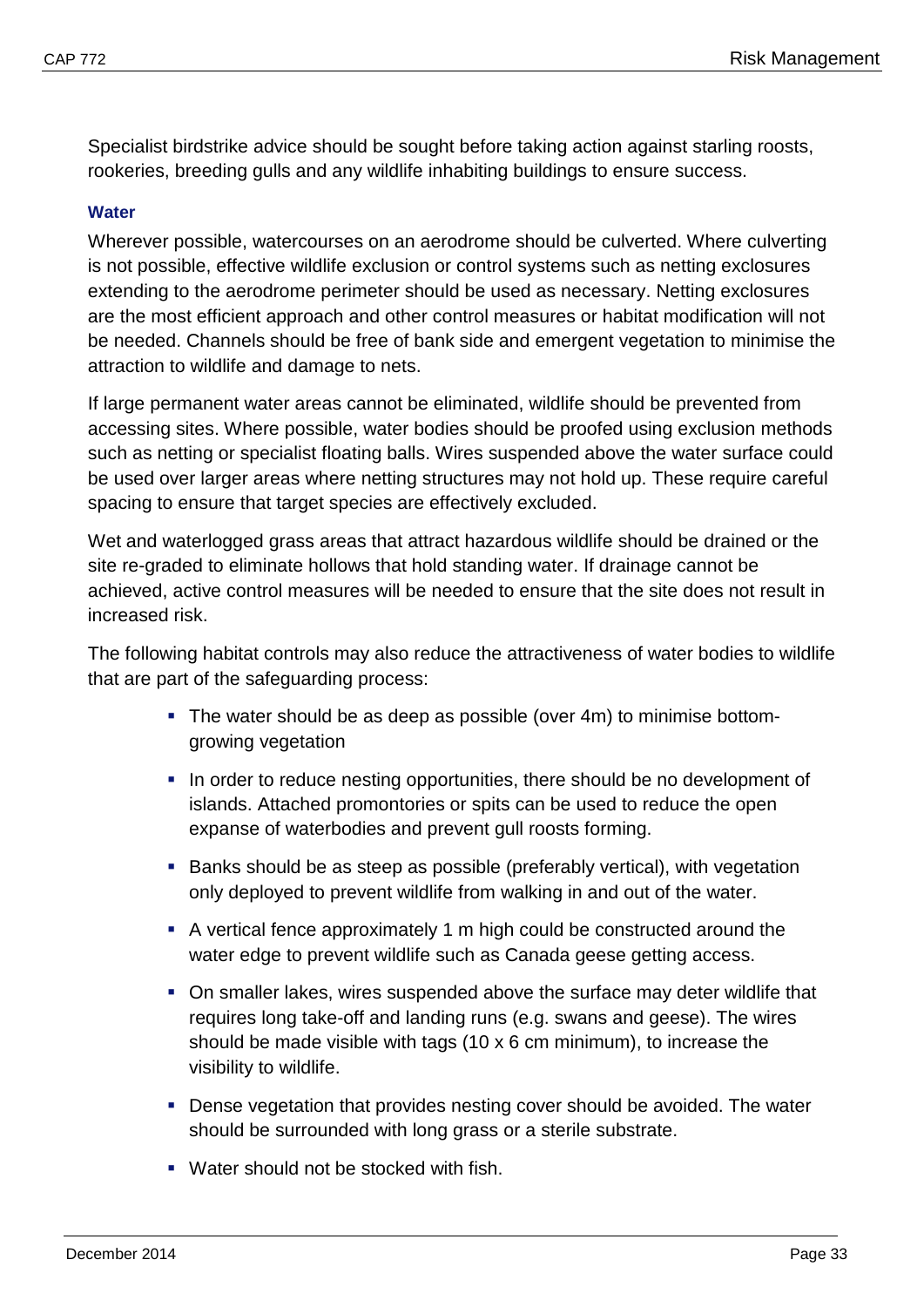## <span id="page-36-0"></span>**Landfills, sewage treatment and disposal sites**

A netting exclosure is the most effective and reliable system to control birds at landfill and sewage treatment and disposal sites with open tanks. If this is necessary, an aeronautical assessment should be carried out to determine risk to the aerodrome and any agreed netting system should include an appropriate inspection and maintenance regime to ensure its reliability. Many examples of installed nets have poor maintenance regimes resulting in large rips or tears in the exclosures and a significant hazardous bird presence.

It is essential that companies who agree to implement active bird deterrence programmes at their sites meet targets agreed by the airport for bird presence and that there are auditable standards and penalties for failure<sup>10</sup>. Expert advice should be sought from the CAA about the options for controlling risk from landfill and sewage treatment / disposal sites.

## <span id="page-36-1"></span>**Active risk management**

While aerodrome habitat management is critical for preventing a strike risk from arising in the first place, effective control measures should be deployed to manage the residual risks and be sufficiently dynamic and resourced to respond to immediate issues and prevent risks arising in the event that habitat management is not feasible.

Due to the difficulties of detecting and monitoring dispersal of hazardous birds at night and during low visibility periods, active bird control activity should be undertaken with caution during these periods; however, the overriding principle of ensuring birds and animals are not residing on operational surfaces prior to any aircraft movement should be adhered to in all conditions, where practicable.

Any system that scares birds and prevents the operator from controlling their departure from an airfield should be avoided ('scaring' vs 'control').

#### <span id="page-36-2"></span>**Deterrence**

Birds respond to a variety of stimuli that can be used to disperse them from an airfield. The objective of deterrence is not to scare randomly around an airfield but to control bird movements and disperse them effectively. This can be achieved using a variety of methods, and different species respond in different ways. The ultimate objective is to 'educate' hazardous bird species that the risk of remaining in the aerodrome environment outweighs the potential rewards that the airside environment may offer. Habituation is an extremely simple form of learning, in which an animal, after a period of exposure to a stimulus, stops responding.<sup>[11](#page-36-4)</sup> Any system used should therefore only target birds when it is

<span id="page-36-3"></span><sup>10</sup> <http://cdn.environment-agency.gov.uk/geho0409bput-e-e.pdf>

<span id="page-36-4"></span><sup>&</sup>lt;sup>11</sup> http://www.animalbehavioronline.com/habituation.html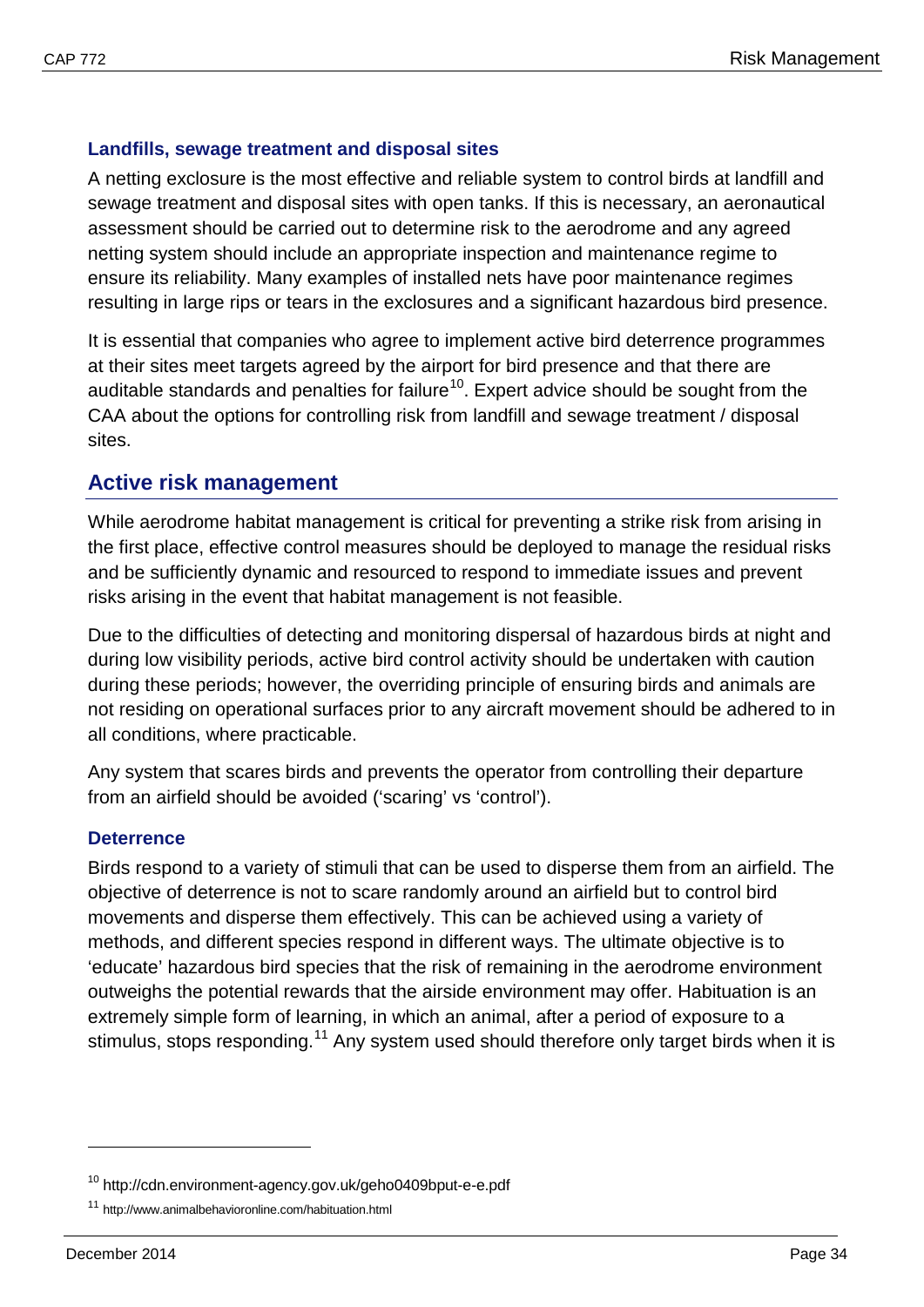necessary. Human operated (active) control is more effective than automated (static) scaring systems<sup>[12](#page-37-0)</sup>.

#### **Distress Calls**

Many birds react strongly to signals that indicate danger, distress or death. Some birds, typically social species that communicate with each other vocally (e.g. gulls, lapwings, corvids and starlings), emit piercing repeated distress calls when captured by a predator.

Different species react in different ways, but in general responsive flocks will react to a recorded distress call play-back in the field by showing alertness, lifting, taking flight and approaching the source of the call to investigate. The operator can control the behaviour of wildlife by drawing them towards a vehicle, holding them overhead, then, when the broadcast is terminated, ensuring their dispersal.

When using distress calls, the control vehicle should ideally be stationed approximately 100m upwind of the target flock, but this may require variation when considering the impact on aircraft movements. Birds will gain height and depart (gulls and lapwings), or resort to trees (corvids) or water (gulls) where they are safe. Birds should become airborne within 20 seconds and approach the speaker. Throwing a lure up (white for gulls and black for corvids), which resembles a struggling victim, can stimulate a flock to lift if necessary. You should also note that foxes may approach the sound of a distress call as they investigate a possible food opportunity.

Volume settings need to be low enough that they will not attract birds onto the aerodrome from distance. It is good practice to start the broadcast at a low volume and increase it until the target birds starts to respond if this is likely to be of concern.

The specific distress call of the target flock species should be used if possible<sup>[13](#page-37-1)</sup>. If several species are present, play the distress call of whichever species there are more of first. Species that do not have distress calls will sometimes follow the lead of those that do.

Once airborne, you will need to keep the distress call playing to give the flock enough time to approach and investigate the source of the calls but no more than 90 seconds.

Lapwings will often take flight and fly around in wide circles at some distance (as they are seeking the safety of an open environment to avoid danger but will try to return to the airside environment) in which case it may be necessary to use pyrotechnics to ensure dispersal.

Starlings commonly fly directly away from distress calls and it may be necessary to follow them slowly to prevent them from re-alighting. Local birds, especially corvids, may start to depart immediately once the distress call has been used a few times and may eventually

<span id="page-37-0"></span><sup>&</sup>lt;sup>12</sup> Cleary, E.C. & Dolbeer, R.A. (1999) Wildlife hazard management at airports, a manual for airport personnel. US Federal Aviation Administration, Washington DC.

<span id="page-37-1"></span><sup>13</sup> Baxter, A. T.; Bell, J. C.; Allan, J. R.; and Fairclough, J. (1999). The Interspecificity of Distress Calls. *1999 Bird Strike Committee-USA/ Canada, First Joint Annual Meeting, Vancouver, BC.* Paper 8. http://digitalcommons.unl.edu/birdstrike1999/8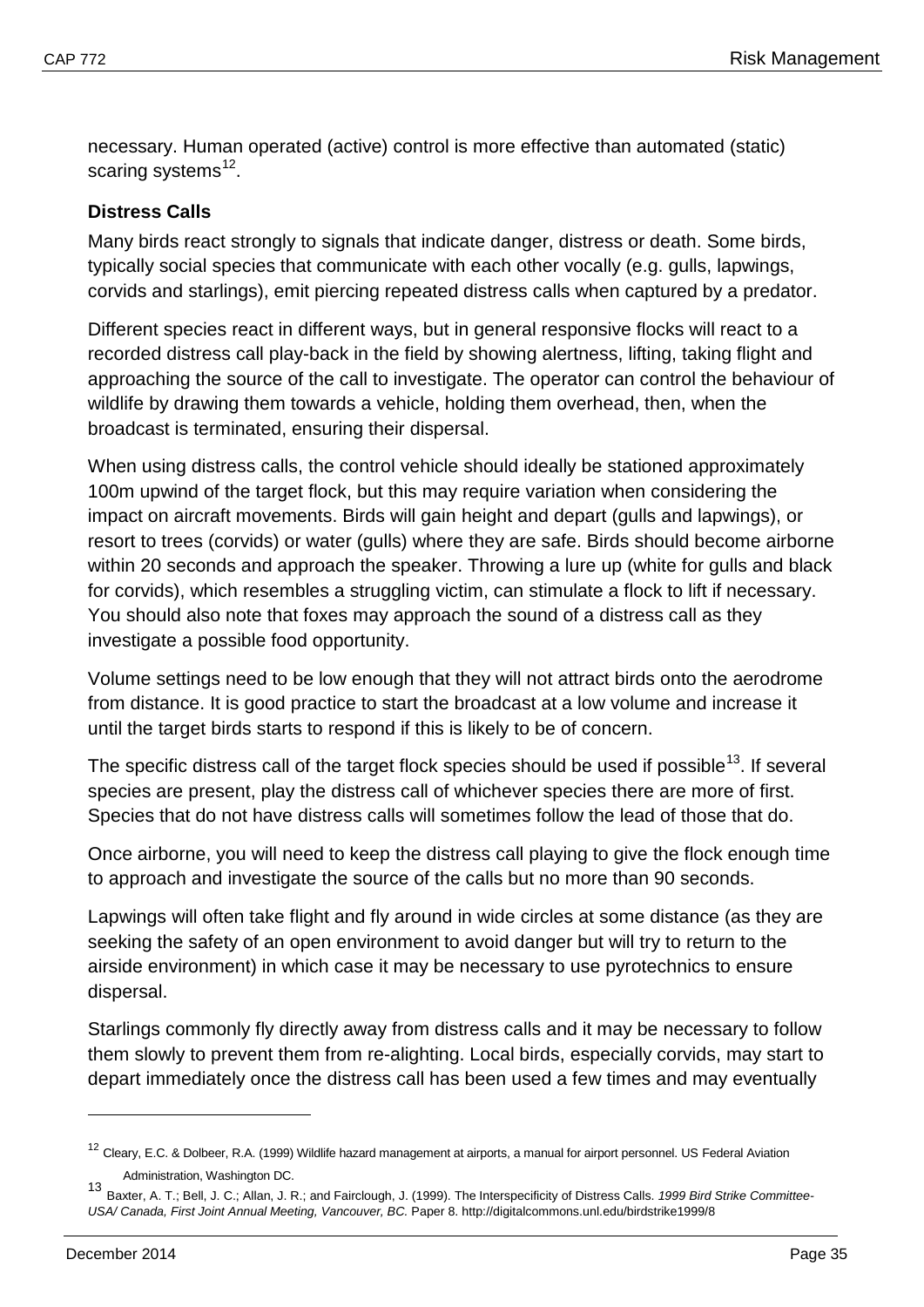habituate, so it may be necessary to reinforce non-lethal control techniques with lethal control.

## **Dispersal by a pyrotechnic bird scaring cartridge (BSC)**

Use of a BSC is a common means of dispersing bird at aerodromes. Also commonly known as a 'shell cracker', a BSC is typically a 12 bore shotgun cartridge case with the shot replaced by a projectile containing an explosive charge and delayed fuse/light trace, so that the projectile detonates at some distance from the gun. Birds will usually fly away from the detonation so it is possible to control their direction to some degree - detonations behind birds can hasten their departure, and to either side can keep them on track and to hold a flock together. A BSC fired high in the path of an approaching flock will cause it to pause and orbit. However, birds will often avoid a significant headwind and they will eventually turn back.

Several types of BSC are available. Generally, for use on an aerodrome the BSC should:

- have a range greater than 80 m when fired at a 45° elevation (i.e. a flight time of four to five seconds before detonation) to allow firing from outside the runway strip and to provide a reasonably effective area
- have a bright tracer component that is clearly visible in sunlight throughout its flight
- **detonate between maximum and**  $\frac{1}{2}$  maximum height when fired at a 45 $\degree$ elevation
- produce a sharp, loud 'crack', with a bright flash

The effect of a BSC is significantly improved by using a trace, especially when trying to control their direction. The trace should be visible in sunlight throughout its flight.

Several types of signal pistol with a 12 bore liner and a few purpose-made 12 bore pistols are in use at UK aerodromes. The pistol should be fit for purpose and be pressure tested for the type of BSC used. Pistols and BSCs should be transported in appropriate carrying cases and stored in a secure and safe location when not in use. Use of BSCs and rockets may present a FOD hazard to aircraft which should be managed accordingly. Operators should also be competent in their use, comply with relevant firearm and munitions legislation, and be provided with appropriate personal protection equipment (PPE).

In many circumstances, you may not be allowed to fire a BSC beyond the aerodrome perimeter, but by firing vertically its effect can be extended outwards over a considerable distance, including locations such as the approach path.

One large flock of birds is more likely to leave the aerodrome using this method than several smaller ones. However, firing directly into a flock will probably fragment it and the individuals may not re-group, so this should be avoided unless they have ignored previous dispersal attempts. A very close detonation may be useful to disperse wildlife that re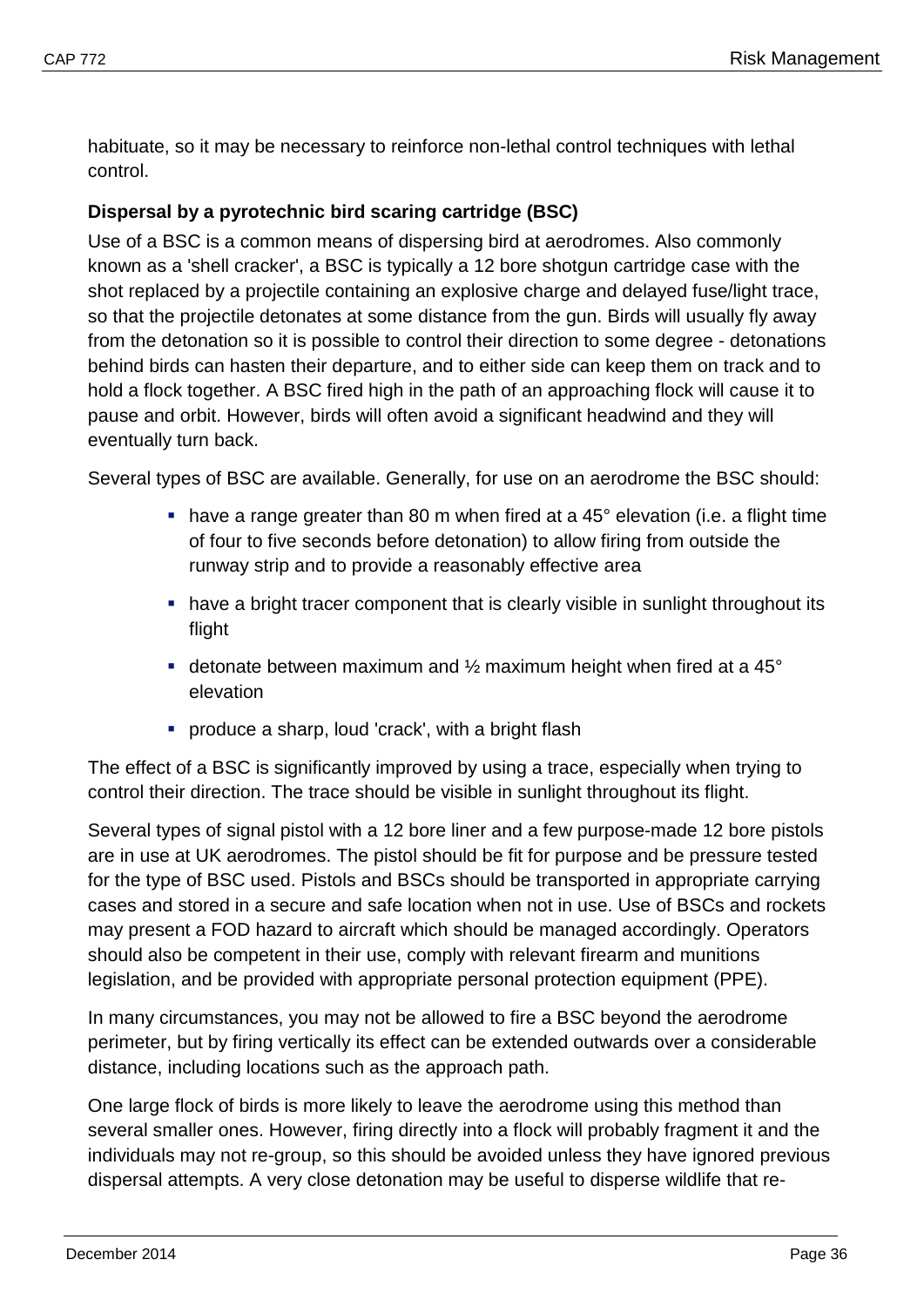groups quickly, such as flocks of starlings. A BSC should not be fired immediately before or during a distress call broadcast.

Aerodrome managers should consider whether the benefits of being able to respond to dynamic situations could be hindered by the need to contact Air Traffic Control on each occasion a BSC is fired.

#### **Manual Dispersal Techniques**

Many birds are afraid of humans, especially those that are commonly shot as pests (e.g. corvids and pigeons) and traditional quarry species (wildfowl and waders), so you can try other approaches including slowly raising and lowering the outstretched arms.

Arm waving may not cause birds to move very far, but they will leave directly away from the person. This is effective against all common species, and can be used at short notice, especially where noise or pyrotechnics are unacceptable because of proximity to people or livestock, or because of fire risk.

#### **Lures**

A lure is a leather pad with an attached wing on a string. Waving it can be effective, but throwing it high into the air so that it falls to the ground with wings 'fluttering' will cause target flocks to fly up and directly away. This can work at ranges of several hundred metres. Birds react as if the lure is an individual 'in trouble' and may even approach to investigate and it also enhances responses to distress call broadcasts. Traditional falconer's lures, dead bird effigies, and even a tennis ball fastened in the corner of a black or white bin bag can prove useful tools.

## **Other Methods and Techniques**

A number of other measures have been used with varying degrees of success, including:

- $\blacksquare$  flags
- **•** plastic tape that vibrates and hums in the wind
- **•** weighted plastic balls on water
- **bird scaring rockets**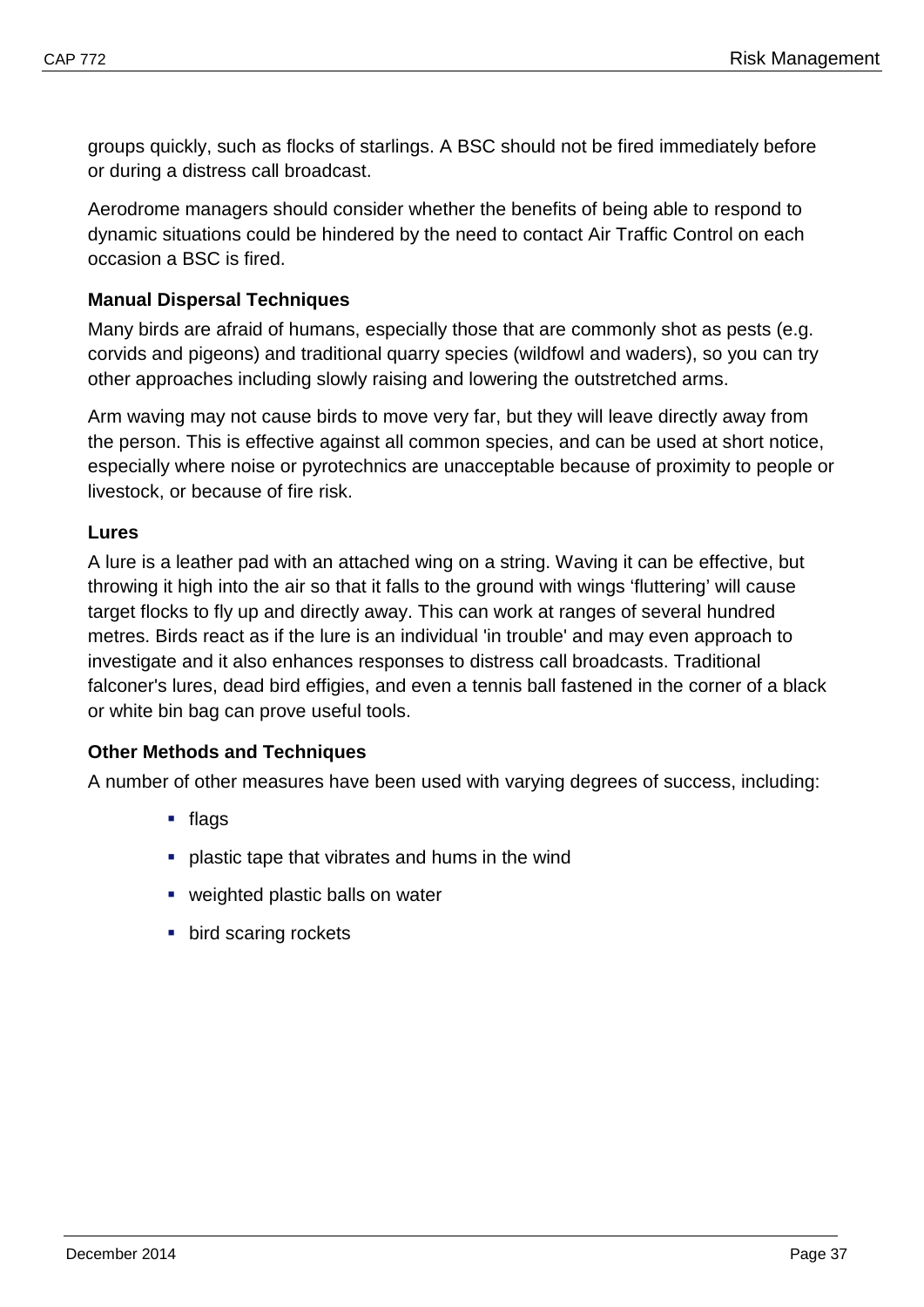## **Birds of prey (Falconry)**

Use of falcons can be suitable and effective for both civil and military aerodrome bird control and is used at some European and North American airports and airbases. Dogs such as Collies are also used at many US military bases and at some European airports.

The use of birds of prey is an additional technique that can be integrated into a bird control program at any aerodrome.

Birds of prey can undoubtedly cause changes in the behavioural patterns of some bird species that regularly frequent or habituate aerodromes and the vicinity, and when employed correctly may enhance all other techniques.

Falconry in the true sense is defined as the art of hunting wild quarry with a trained bird of prey. This procedure can be complex and time consuming and can in some instances result in a falcon being under a reduced amount of control. However, flying a falcon that has never been used to hunt is highly controllable. The bird will want to return to the falconer at all times and can therefore be brought back at a moment's notice,so it will not become a safety risk to aircraft operations.

As with dogs, falcons are a natural predator and therefore most species of bird will react quickly to their presence, and, unlike other techniques, birds will never become habituated to them. Undoubtedly, birds of prey and dogs require dedicated, experienced, trained, competent and well motivated personnel to manage them, so all the techniques used with should only be carried out by suitable persons with significant sector experience in the use of Falcons or dogs within the aviation industry.

#### **Lasers**

Trials have shown lasers to be a useful tool as part of a bird hazard management programme, particularly when attempting to disperse birds in low light or at night or from an off-airfield environment<sup>14</sup>.

The use of lasers for bird dispersal on aerodromes has become far more widespread since early 2000. In the UK, use of lasers is subject to the requirements specified in ICAO Annex 14 Volume 1 and CAP 736 Guide for the Operation of Lasers, Searchlights and Fireworks in UK Airspace and EASA Rules concerning 'laser-free zones'. CAA approval or consent is not required to introduce and use lasers for bird control. However, you should demonstrate that the benefits outweigh the risks, typically through a safety case or risk assessment process in order to assure that flight and public safety have been considered. Risk assessments should include information on the class of laser, the safety procedures in place to prevent dazzling and an outline of the programme of work for which use of the

<span id="page-40-0"></span><sup>&</sup>lt;sup>14</sup> Baxter, Andy. (2007) Laser Dispersal of Gulls From Reservoirs Near Airports. Proc. 2007 Bird Strike Committee USA/Canada, 9th Annual Meeting, Kingston, Ontario. <http://digitalcommons.unl.edu/cgi/viewcontent.cgi?article=1001&context=birdstrike2007>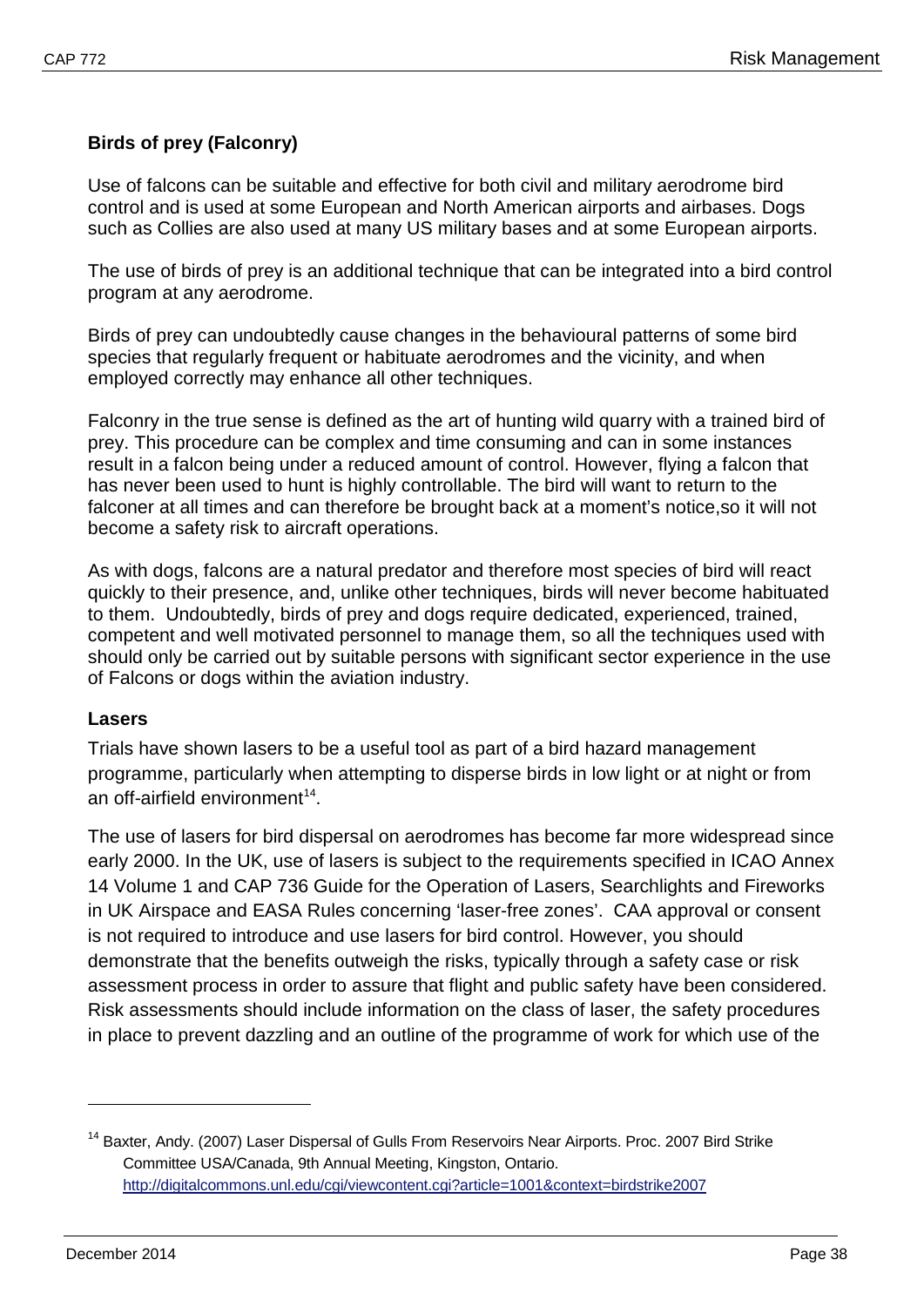laser is intended. Figure  $8^{15}$  $8^{15}$  $8^{15}$  shows an example risk assessment. The range of portable systems developed specifically for bird control can now typically extend beyond 1.5 km. A useful safety feature you should consider is a scope or sight that can be attached to manually operated lasers, so the user always knows where the laser beam is projected because the human eye cannot accurately follow a laser beam over a large distance.

Users of lasers should be aware of the EU safety recommendations according to International Standard IEC60825 and Accessible Emission Limit (AEL) safety recommendations for Class 3B laser products. The British Standard user guide for laser safety (PD IEC TR 60825-14:2004) recommends a laser safety officer is appointed where class 3B lasers are used. All laser class 3B products should have at least the following safety requirements:

- key control
- visible of audible output indicator
- **F** remote interlock switch

This should be stated in the manufacturer's checklist 60825-5, which forms part of the EU directive 60825.There is a risk of damage to eyesight or disorientation so it is important to consider these risks.

<span id="page-41-0"></span><sup>&</sup>lt;sup>15</sup> Source: Southampton International Airport, United Kingdom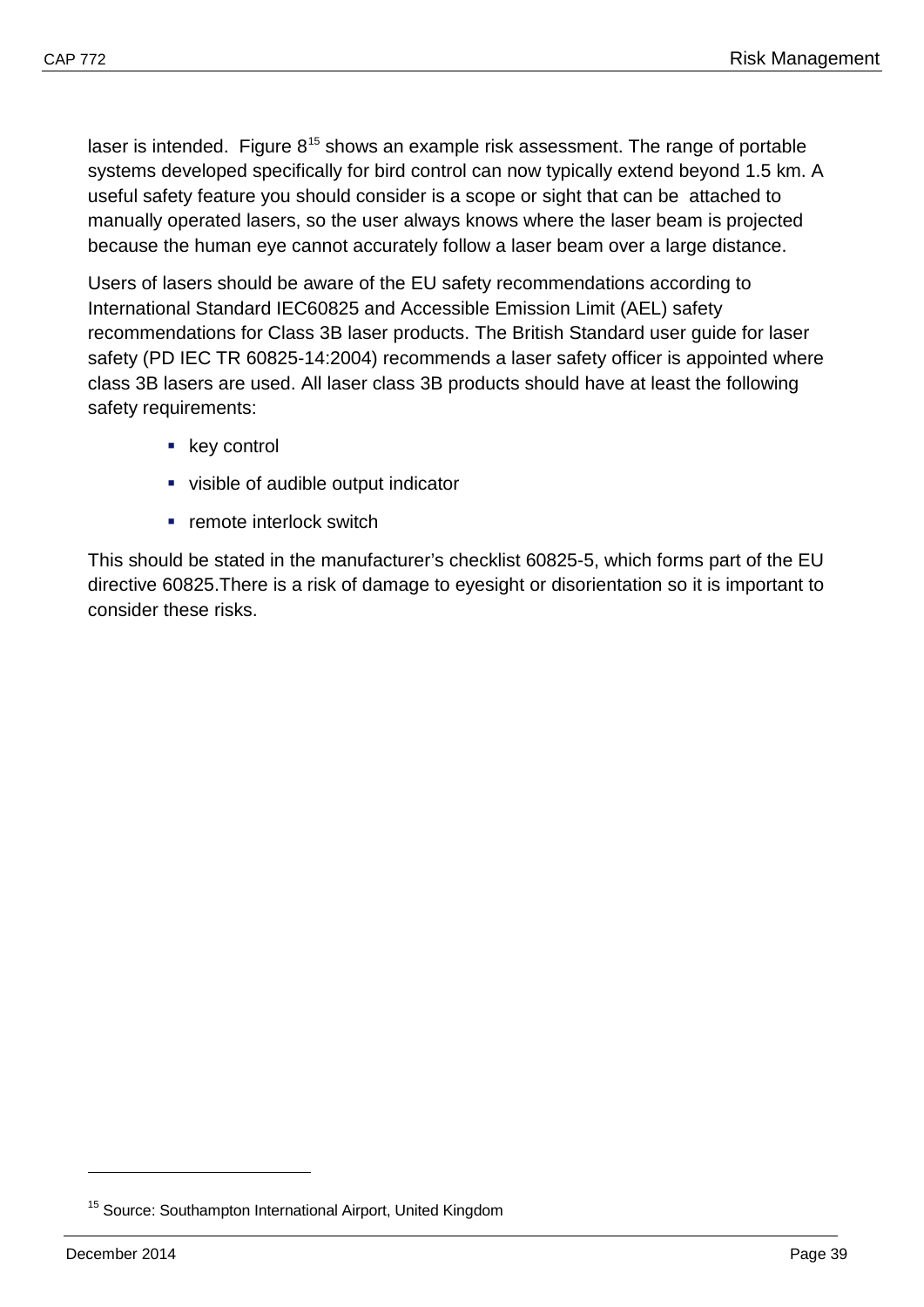#### **Figure 8 Laser Risk Assessment**

| Subject: Airside Bird Control Laser Usage | Work Activity and Location: Bird control on the airfield |
|-------------------------------------------|----------------------------------------------------------|
| <b>Reference number:</b>                  | <b>Dept / Section: Airside Operations</b>                |
| Date completed:                           |                                                          |
| <b>RA team members:</b>                   | <b>Responsible Manager:</b>                              |
|                                           |                                                          |
|                                           | <b>Review date:</b>                                      |

| Hazards Identified,<br>Harmful Consequences,<br>Persons at Risk | <b>Existing Control Measures</b> | <b>Residual Risk</b> |       |                 |  |  | <b>Actions Required</b> | Target<br>Date | Person<br>Responsible |                 | Predicted<br><b>Residual Risk</b> |  | Completion<br><b>Initials</b> |
|-----------------------------------------------------------------|----------------------------------|----------------------|-------|-----------------|--|--|-------------------------|----------------|-----------------------|-----------------|-----------------------------------|--|-------------------------------|
|                                                                 |                                  | $1 - 5$              | $1-5$ | R<br><b>RAG</b> |  |  |                         | $1 - 5$        | $1 - 5$               | R<br><b>RAG</b> |                                   |  |                               |
|                                                                 |                                  |                      |       |                 |  |  |                         |                |                       |                 |                                   |  |                               |
|                                                                 |                                  |                      |       |                 |  |  |                         |                |                       |                 |                                   |  |                               |
|                                                                 |                                  |                      |       |                 |  |  |                         |                |                       |                 |                                   |  |                               |
|                                                                 |                                  |                      |       |                 |  |  |                         |                |                       |                 |                                   |  |                               |
|                                                                 |                                  |                      |       |                 |  |  |                         |                |                       |                 |                                   |  |                               |

#### lote: Residual risk:

:= Risk level:

= Likelihood ranking: = Consequence severity:

1=Improbable; 2=Unlikely; 3=Possible; 4=Likely; 5=Probable<br>1=Minor injury; 2=Moderate injury; 3=Significant injury; 4=Single fatality; 5= Multiple fatalities (R = red, A = amber G = green - see matrix opposite)



#### <span id="page-42-0"></span>**Repellents and Passive Deterrents**

Repellents that can be used include sticky gels and filaments, used against roosting and nesting species on ledges and beams on buildings, and lines strung over restricted sites, such as marshy areas. Similarly, bird spikes can be effective on aerodrome signs, lights, building edges and ledges. All injurious and lethal substances are illegal for use in the UK for aviation purposes.

## <span id="page-42-1"></span>**Lethal Control**

When habitat management and active wildlife deterrence fail to reduce risk, the implementation of lethal control can reinforce the effect of non-lethal control techniques. It can also be used to reduce numbers and sick or injured birds, or to deal with an immediate problem.

It is possible for species to habituate to the use of lethal control particularly the deployment of shotguns. These have a limited range (circa 40m) beyond which some species will behave as if they are safe.

All activities involving the use of firearms should be independently certificated by the local police/licensing agency. Applications for firearms permits should be made and certified before use. Safe use, storage of guns and ammunition and record-keeping require separate and specific training by competent and qualified persons, security procedures and skills sets and are covered under separate firearms legislation.

Special legal provisions exist that licence the shooting of certain birds/wildlife on aerodromes, and are subject to specified conditions. They require an operator to be able to demonstrate that acceptable non-lethal measures have been attempted first. Stupefying or poison baiting is not licensed for use on aerodromes in the UK.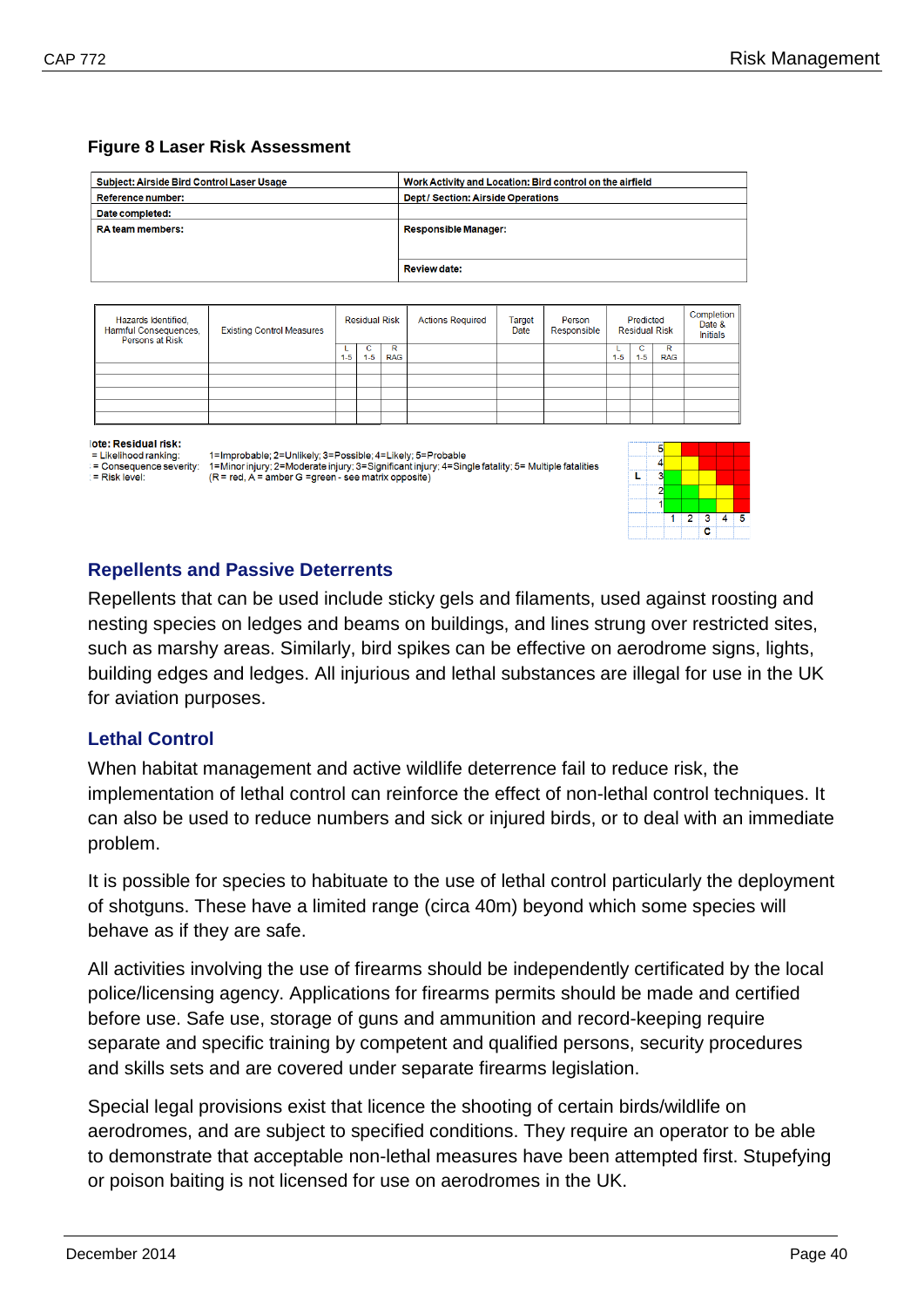## **Population Control**

The implementation of lethal control to reduce or eliminate the presence of hazardous wildlife on or around an airport requires a full understanding of the behaviour of the species being targeted and you should seek expert advice. Gulls in winter, for example, may have migrated to the UK from anywhere between Northern Scandinavia and Eastern Europe and move long distances between sites, so attempting to cull them is unlikely to result in a satisfactory risk reduction. Conversely, the removal of a population of feral pigeons that reside in airport buildings on the airfield may be essential before proofing and preventing further infestations in that area.

During the breeding season, the effectiveness of egg control will vary with species. Feral pigeons, if the conditions are suitable, can breed all year round and require permanent monitoring and action to have any effect. Gulls and many wading bird species will re-lay if eggs or nests are destroyed (removed, oiled or pricked) just once in a season. Successive visits are therefore necessary between April and August to ensure breeding does not occur. Alternatively, species such as Canada geese can be controlled by a single action to prevent hatching after which the adults need to moult and do not have sufficient time to breed again.

Trapping and removing wildlife from an airfield requires specialist skills and experience and the law may limit some actions, and you should consider whether it will influence onairfield wildlife activity; for example, providing baited traps on an airfield can attract other wildlife.

In some locations, small mammals may be a particular problem. Large populations of rabbits can make it impossible to grow effective long grass and the rabbit population may need to be controlled accordingly. Lethal control may therefore be an essential requirement for the removal of species that can both influence habitat and create an attraction in their own rights. Any lethal control should ensure that all carcasses are removed from the airfield and disposed of appropriately to avoid becoming a carrion attraction themselves.

## <span id="page-43-0"></span>**Safeguarding**

Virtually all land types and land uses (including natural habitats) attract wildlife in some way. Safeguarding should therefore address developments that could become wildlife attractants with the potential to increase the wildlife strike risk at a nearby aerodrome.

ICAO recommends *that the appropriate authority shall take action to eliminate or to prevent the establishment of garbage disposal dumps or any other source which may attract wildlife to the aerodrome, or its vicinity, unless an appropriate wildlife assessment indicates that they are unlikely to create conditions conducive to a wildlife hazard problem. Where the elimination of existing sites is not possible, the appropriate authority shall ensure that any risk to aircraft posed by these sites is assessed and reduced to as low as reasonably practicable*.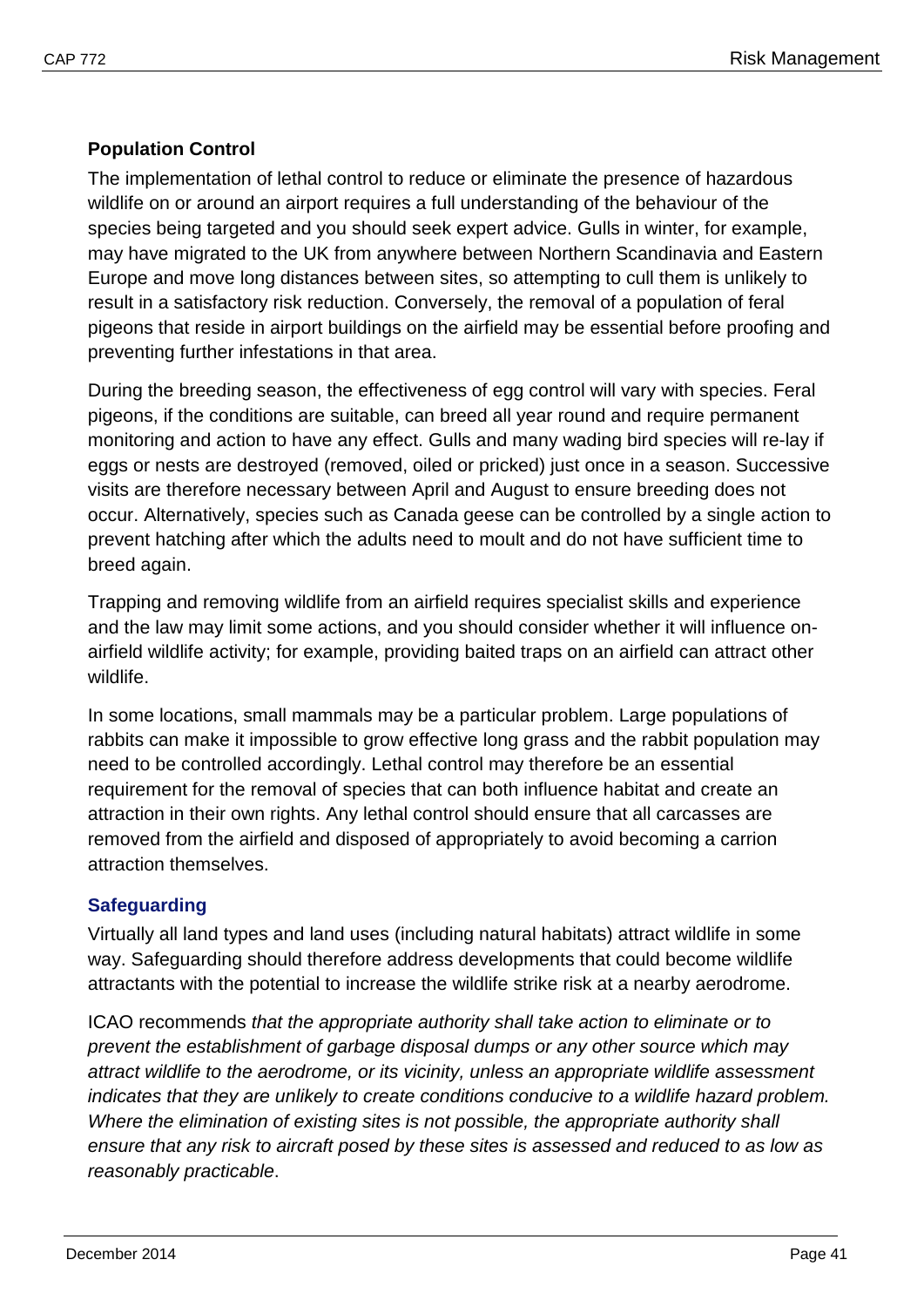Where an assessment shows that the wildlife strike risk may increase or could increase under certain conditions in the future, and the aerodrome certificate/licence holder and developer are unable to agree a solution, the aerodrome operator may object to the planning application on aviation/air safety grounds. Local knowledge of wildlife populations and activities or an appropriate similar safeguarding case to support any objection can be used and objections withdrawn when measures implemented to manage risks are deemed acceptable (to the airport operator). It may be possible to modify a development (e.g. exclusion of food wastes from a new landfill) or impose planning conditions. Where a safeguarding case is resolved through the imposition of planning conditions, it may be appropriate for the conditions (and 'wildlife control/reduction management plan') to be subject to a legal agreement between the planning authority and the developer or property owner, or its successors.

After planning permission has been granted, the aerodrome operator should regularly monitor the development for compliance with any planning conditions relevant to them that are imposed and report any alleged breach or non-compliance to the local planning authority.

Although the notification, designation, classification and listing of national, European and internationally protected sites, such as Sites of Special Scientific Interest (SSSIs), European Sites (SACs and SPAs) and Ramsar Sites, do not require planning permission, the creation of new conservation sites is usually associated with other developments that require planning permission and, as applicable, safeguarding consultation. Many nature reserves are created to protect particular flora or invertebrate communities, which do not represent an increase in wildlife strike risk; however, others, such as estuarine reserves, may be major wildlife sites. It is essential that the aerodrome operator establishes contact with agencies responsible for the management of sites, such as the RSPB, as a simple change in design may help prevent hazardous species using the new area.

Informal safeguarding agreements may exist to prevent the large-scale release of racing pigeons for the purposes of racing near aerodromes, without notifications. Releases of over 40,000 birds at a time can occur and as such represent a specific and major hazard. Releases are therefore prohibited within 13 km of 28 major aerodromes in the UK<sup>[16](#page-44-0)</sup>. In agreement with the Royal Pigeon Racing Association [\(RPRA\)](http://www.rpra.org/), any proposed release of racing pigeons associated with a sanctioned race, within 13 km of a licensed aerodrome should be notified to the aerodrome authority or air traffic control provider at least 14 days before. Aerodrome operators should contact the RPRA to confirm contact details to ensure this information is transmitted. In addition, the ANSP (ATC unit) should be notified by telephone at least 30 minutes before a given release time, in order to confirm the number of birds, intended destination and direction of flight. Aerodromes can then pass on information via ATIS or NOTAM, as necessary. If required, the ATC manager may request

<span id="page-44-0"></span><sup>16</sup> <http://www.rpra.org/racing-handbook/rulebook>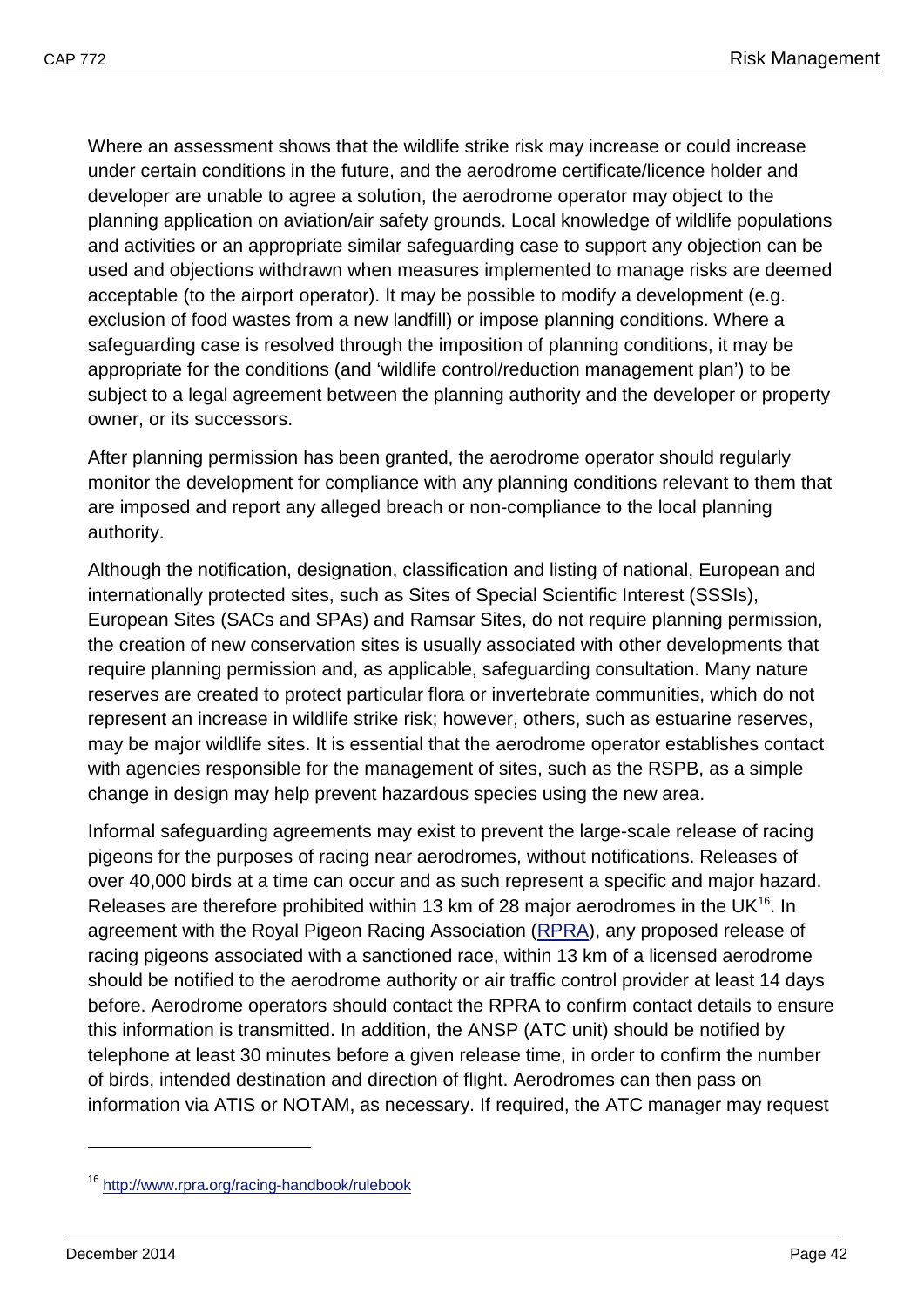a delay in the release by up to 30 minutes (or longer in exceptional circumstances). Racing pigeons can travel at speeds of up to 60 mph (depending on the head or tail wind), hence an aerodrome should be able to ascertain the approximate position of flocks of birds once the release location and destination details are known. CAA recognises that for training flight pigeon releases, the issue concerning prior notification is problematic; however, the CAA continues to engage with the RPRA and other to ensure that necessity communication of releases is brought to the attention of its members and associate Homing Unions.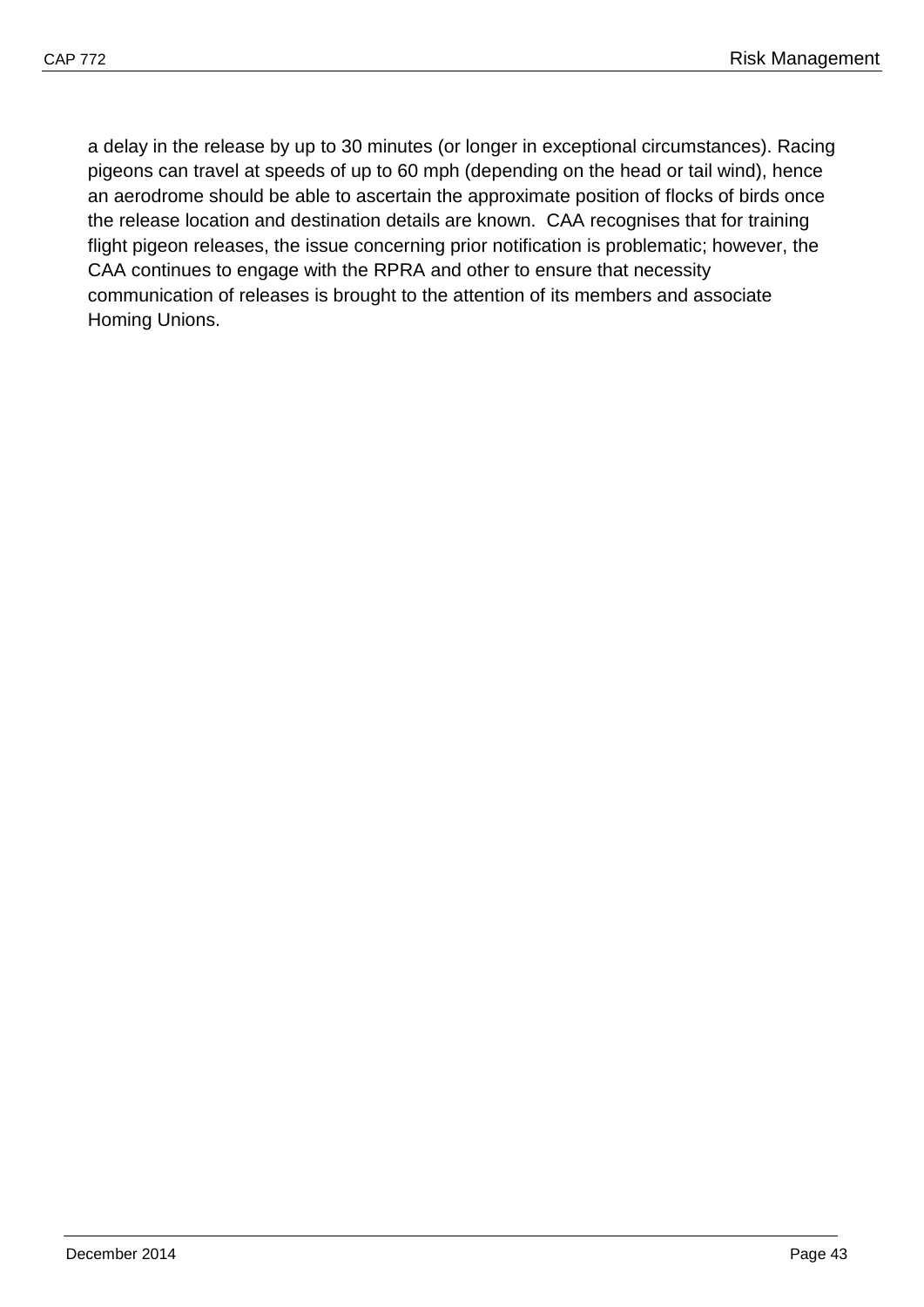# <span id="page-46-1"></span><span id="page-46-0"></span>Chapter 6 Reporting Strike Occurrences

## <span id="page-46-2"></span>**Changes to regulation**

It is anticipated that by 2016, implementation of EC Regulation (EU) 376/2014<sup>[17](#page-46-3)</sup> concerning the reporting, analysis and follow-up of occurrences in civil aviation will have been implemented within the UK. This Regulation updates legislation for the UK Mandatory Occurrence Reporting (MOR) Scheme and the UK Air Navigation Order (ANO) will be amended accordingly; however, CAP 382 (the MOR scheme) remains valid until further notice. The EU regulation places additional requirements on organisations, as well as 'competent authorities' and EASA, beyond what is currently contained within existing legislation for both external occurrence reporting and internal occurrence reporting systems.

Specific items within this new regulation to note include:

- A widening of scope to include ground handling organisations for mandatory reporting.
- **Organisations are required to ensure that their internal safety reporting system** is compatible with the European Co-ordination Centre for Accident and Incident Reporting Systems (known as 'ECCAIRS') software and the Accident/Incident Data Reporting (ADREP) taxonomy.
- Organisations are required to ensure that the preliminary results of the analysis of a mandatory occurrence report are submitted to the competent authority (CAA) within 30 days and shall report the final results of analysis within three months.

Consequently, it is anticipated that there will be significant changes to the process and procedures currently employed for the reporting of birdstrikes. This shall include: what is reportable, who is obligated to report, what constitutes a reportable occurrence and details concerning 'voluntary reports'. Further information, education and awareness will be available from by CAA during 2015. A set of  $FAQ's<sup>18</sup>$  $FAQ's<sup>18</sup>$  $FAQ's<sup>18</sup>$  is available for further information.

<span id="page-46-3"></span><sup>&</sup>lt;sup>17</sup> <http://eur-lex.europa.eu/legal-content/EN/TXT/HTML/?uri=CELEX:32014R0376&from=EN>

<span id="page-46-4"></span><sup>18</sup> <https://www.caa.co.uk/docs/33/InformationNotice2014141.pdf>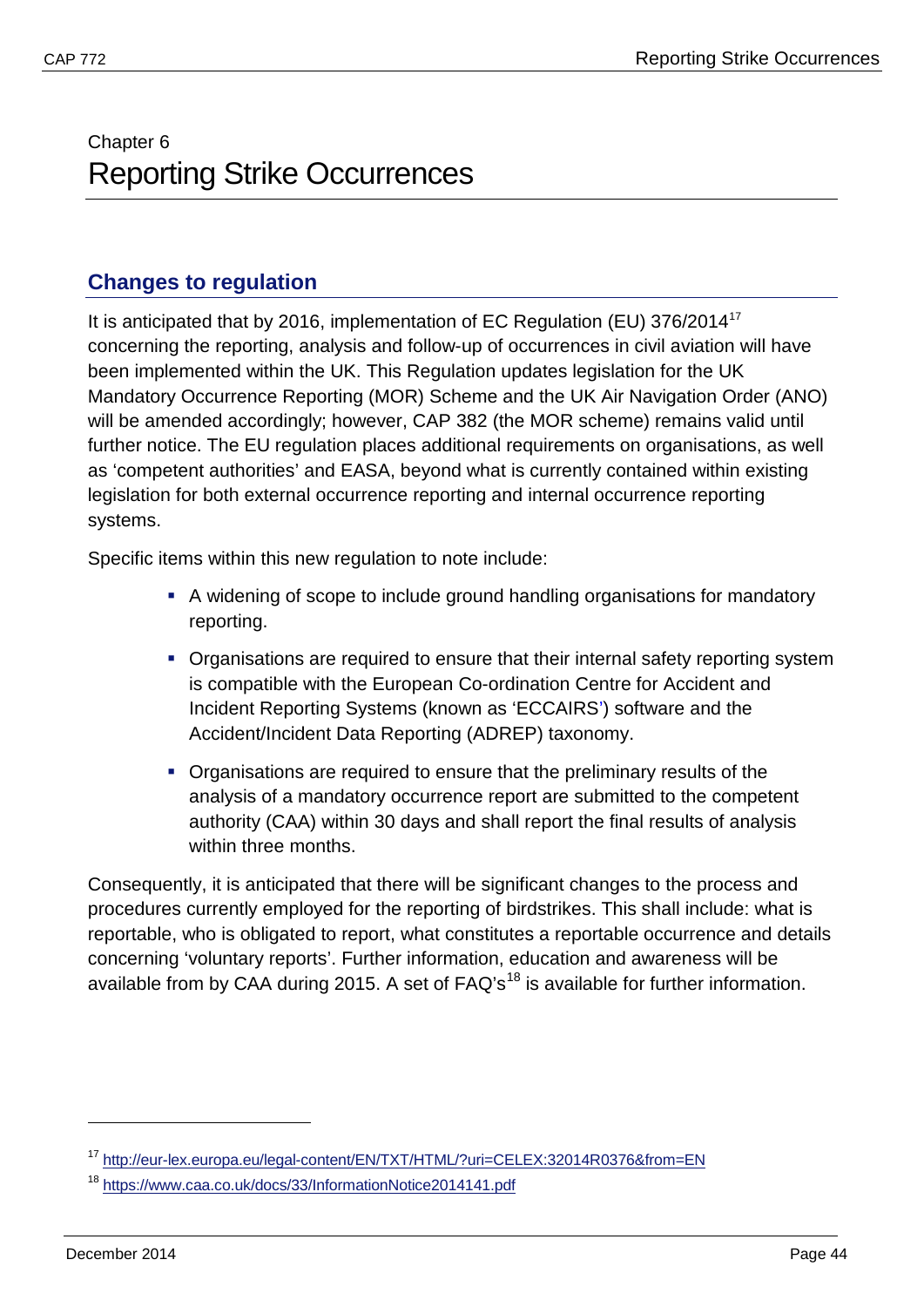## <span id="page-47-0"></span>**Existing Policy and Procedures as at 1 January 2015**

Currently, in accordance with Article 227 of the Air Navigation Order (Mandatory Reporting of Wildlife Strikes), the commander of an aircraft **must** report to the CAA any wildlife strike occurrence while the aircraft is in flight within United Kingdom airspace.

## <span id="page-47-1"></span>**Background**

In 2004 the CAA commissioned a study looking into birdstrike reporting to assess how effective it is in the UK, and guidance and policy associated with bird strike hazard identification and risk management, information-sharing and improvements to strike reporting procedures was developed based on this.

## <span id="page-47-2"></span>**Definitions**

An industry-wide definition of what constitutes a confirmed, unconfirmed or near-miss wildlife strike occurrence has been standardised<sup>[19](#page-47-3)</sup>: However, in due course, these definitions maybe withdrawn in lieu of EC occurrence reporting requirements and related supplementary guidance material.

## **Confirmed Strike**

Any reported collision between a bird/wildlife and an aircraft for which evidence, in the form of a carcass, or other remains, is found on the ground; or damage and/or other evidence is found on the aircraft. Bird/wildlife remains or complete carcass found on an aerodrome where there is no other obvious cause of death should be treated as a confirmed strike and reported as such.

Often mis-categorised as a vortex strike, any bird carcass found within the vicinity of the runway where there is no other evidence of death should be recorded as a confirmed strike. Such reports should be included within a wildlife management risk assessment process.

## **Unconfirmed Strike**

Any reported collision between a bird/wildlife and an aircraft for which no physical evidence is found (i.e. no damage to the aircraft is evident upon inspection, and no bird remains, carcass or blood smears are evident on the airframe).

## **Significant Event**

Incidents where the presence of birds/wildlife in the air or on the ground resulted in an effect on a flight but where no physical evidence of an actual wildlife strike exists. This may include near-miss occurrences, rejected take-off and go-arounds.

<span id="page-47-3"></span><sup>19</sup> Based on the best practice standards produced by the International Bird Strike Committee (IBSC) and those adopted by the International Federation of Airline Pilots Association (IFALPA).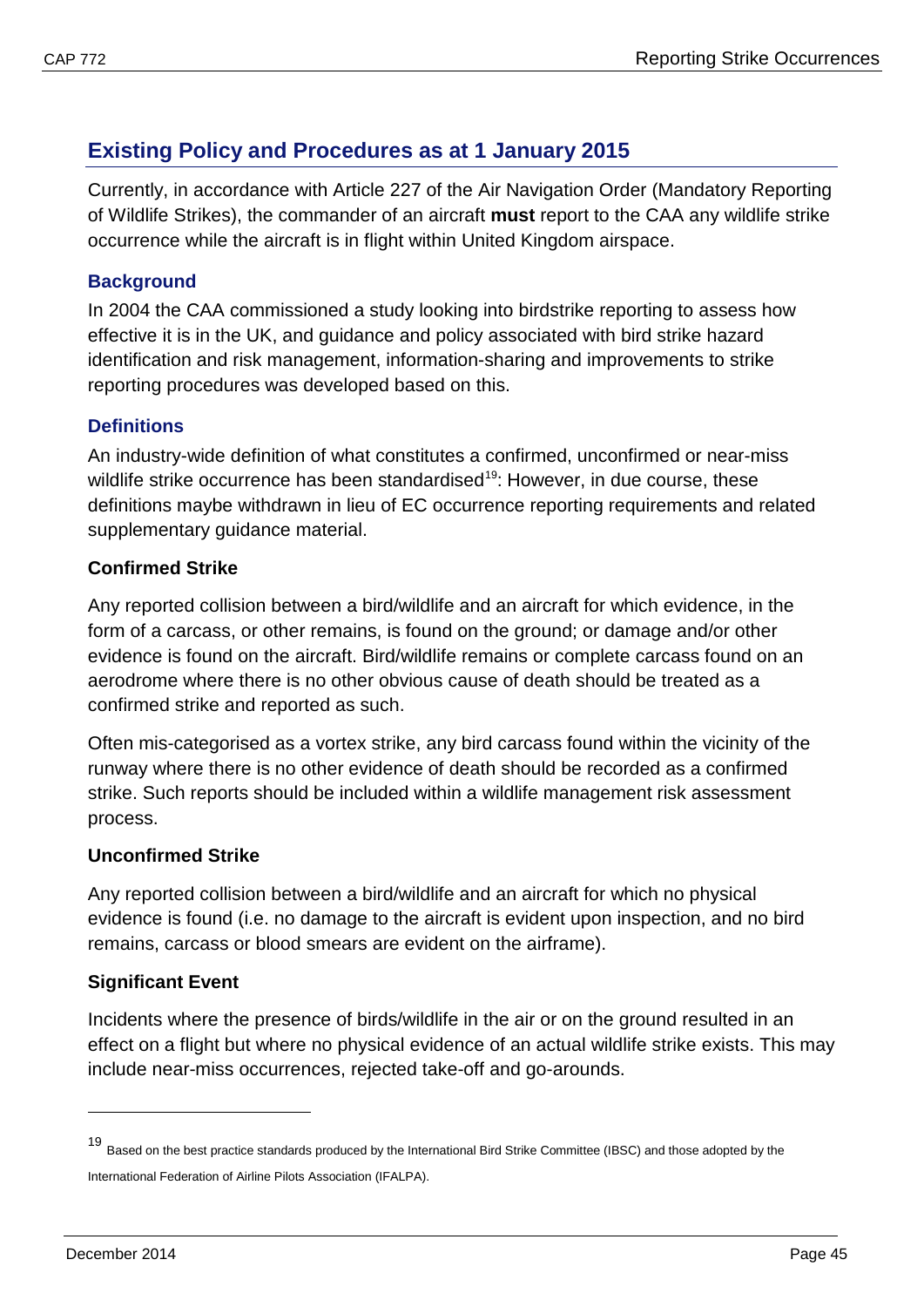Strike Zones are categorised as follows:

#### **On-Aerodrome Wildlife strike**

Any wildlife strike occurrence reported by the commander of an aircraft, where the aircraft is believed to be at a height of up to 1000 ft during climb out from, and/or below 200 ft during approach to the aerodrome.

## **Aerodrome Vicinity Wildlife strike**

In the vicinity (within 13 km) of an aerodrome, any wildlife strike occurrence reported by the commander of an aircraft, where the aircraft is believed to be between 1000 ft and 1500 ft in the climb and between 1000 ft and 200 ft on approach.

#### **En-route Wildlife strike**

Any wildlife strike occurrence where an aircraft is believed to be beyond 13 km from the aerodrome radius in the climb or not below 3000 ft on approach.

#### <span id="page-48-0"></span>**Reporting**

Wildlife strikes should be reported to the CAA via the Online Reporting tool<sup>[20](#page-48-2)</sup> [http://www.caa.co.uk/birdstrikereporting.](http://www.caa.co.uk/birdstrikereporting)

#### <span id="page-48-1"></span>**Data Management and Information Sharing**

One significant aspect of the new EC reporting regulation is the provision to enable data sharing for flight safety purposes, which the CAA advocates and supports. Until such time as the regulation is implemented in the UK, the following details remain extant.

The introduction of both mandatory (in 2003) and online birdstrike reporting (in 2008) has the improved data quality and has allowed the CAA to provide more reliable data and information to stakeholders. Upon requests, the release of birdstrike data shall be considered by the CAA in accordance with Section 6, Part 2, Regulation 9, of the Civil Aviation Authority Regulations 1991. A written request is necessary and an appropriate charge *may* be levied for the provision of such data. Where the release of data and information is controlled by legislation<sup>[21](#page-48-3)</sup> and standards, the CAA will comply with those standards and manage the release of such data accordingly. Requests for the release of wildlife strike data should be submitted on a Data Request Form, which may be obtained by emailing the CAA's Safety Investigation and Data Department at [sdd@caa.co.uk](mailto:sdd@caa.co.uk) or [birdstrikes@caa.co.uk](mailto:birdstrikes@caa.co.uk)

The CAA also publishes on the UK CAA website certain statistics concerning birdstrike occurrences. We strongly advocate that aerodromes and their stakeholders should share information on birdstrikes. The aerodrome's bird hazard management plan should contain

<span id="page-48-2"></span> $20$  Subject to change in 2015-16 due to implementation of EC Reporting Regulations

<span id="page-48-3"></span> $21$  Section 23 CAA Act and Section 44 Freedom of Information Act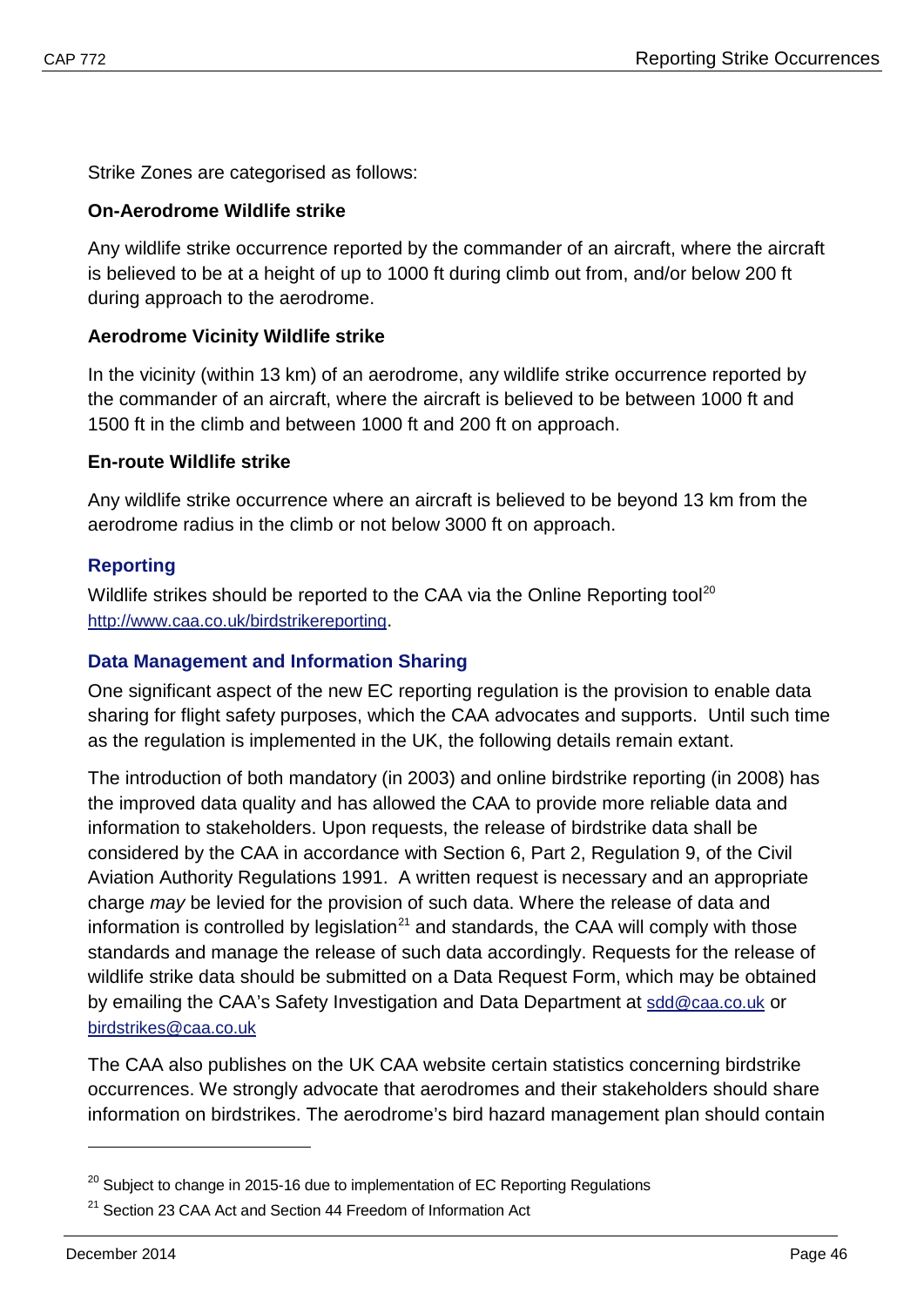a process for this, such as via the airside or flight safety committee, or local runway safety team.

## <span id="page-49-0"></span>**Species Identification**

For the purpose of ensuring accurate reporting and to enable effective risk assessment, it is essential that accurate wildlife species information is provided when a report is submitted to the CAA. Operator's Management Plans should clearly set out procedures for obtaining species identification for this purpose. Where species identification cannot be achieved, the management plan should detail what other means and methods might be used (i.e. employing the services of third party external specialist wildlife remains identification organisations)<sup>[22](#page-49-1)</sup>. Remains can be identified via digital photographs of whole birds, major bird parts or feathers. Details of the aircraft type, phase of flight, location, time, date and aircraft altitude may all add valuable information that may help to confirm an accurate identification.

Identifications can be achieved when even the smallest amounts of remains are left, but care needs to be taken during collection. Appropriate protective gloves should always be worn when collecting any sample and handling dead wildlife remains. These should then be double bagged and sent to an appropriate organisation together with full details.

<span id="page-49-1"></span> $22$  The CAA is aware of only one organisation in the UK currently providing a [remains ID service.](http://www.birdstrike.co.uk/#!remains-identification/c1syt)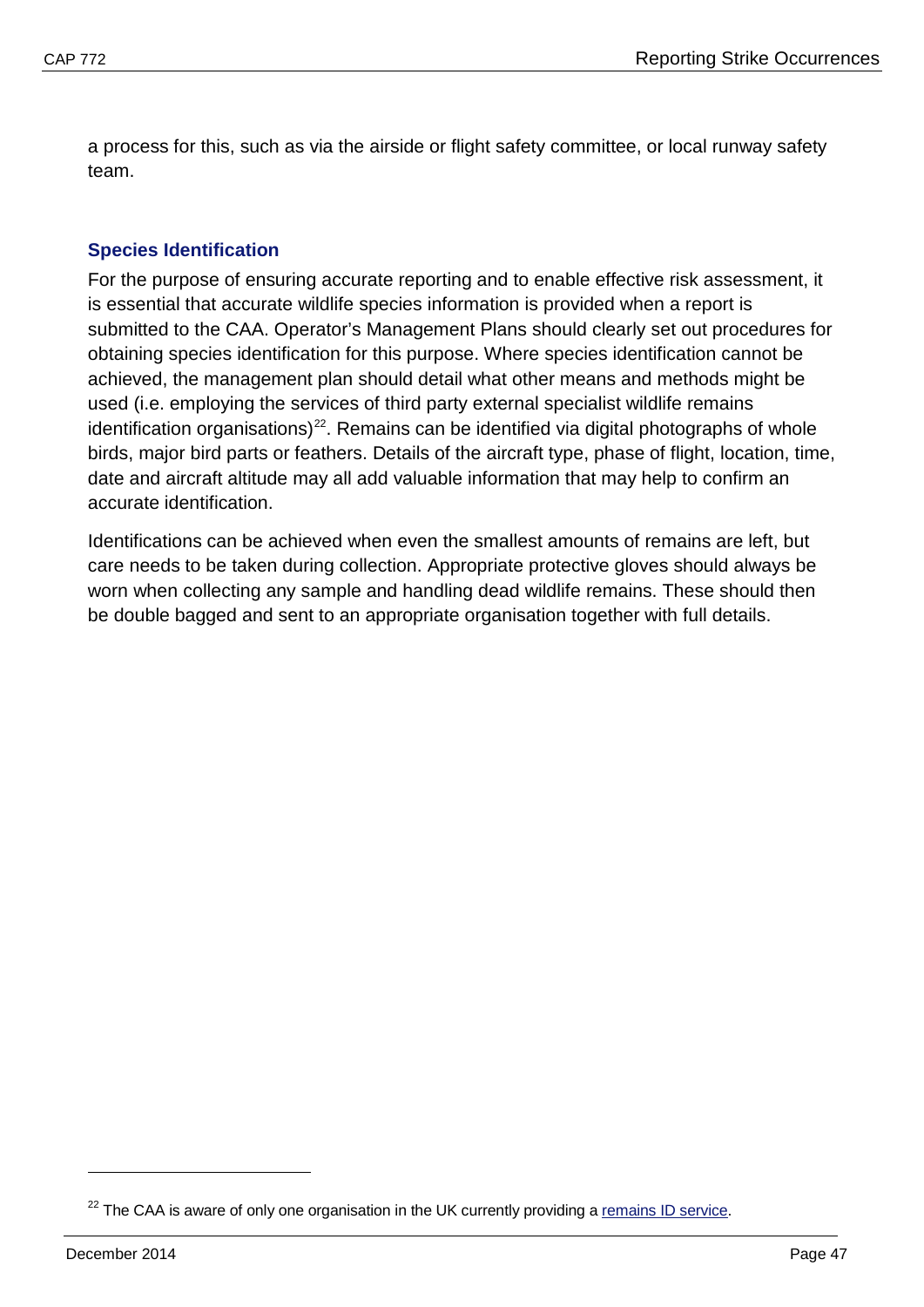# <span id="page-50-1"></span><span id="page-50-0"></span>Chapter 7 Aerodrome Ornithology

## <span id="page-50-2"></span>**Wildlife Identification**

Each wildlife species has unique features, behaviour patterns and actions. Published field guides usually include practical information on how to observe and record the various characteristics of birds that enable them to be identified.

Good field guides cover the different groups of birds in a generally accepted taxonomic sequence. Field guides that illustrate birds with photographs or paintings of birds in varied poses should be avoided, but coloured paintings with birds in similar poses, and with plumage variations for each species described or illustrated, are more useful for identification.

Important differences between species should be made clear, and the text should provide information on at least the following:

- size
- characteristic behaviour
- comparison with similar species, habitats (winter and breeding)
- movements, populations (including seasonal changes)
- food
- voice
- nesting behaviour

## <span id="page-50-3"></span>**Wildlife Ecology**

Behaviour varies with season, time of day, weather and other factors. Its way of life is based on mobility: some species migrate to exploit seasonal food abundance and to avoid harsh winters; some species commute daily between safe roosts and feeding grounds; and some take flight to avoid predators. These factors all help with identification.

Birds have sharp eyesight, communicate vocally and have good hearing over a similar range of frequencies as humans. They are unable to hear ultrasonic sound devices and most birds found on UK aerodromes have little or no sense of smell.

Birds observed in the field are almost always engaged in some activity that provides information about them. Song and call notes are often characteristic and, with experience, enable identification and even detection of unseen birds.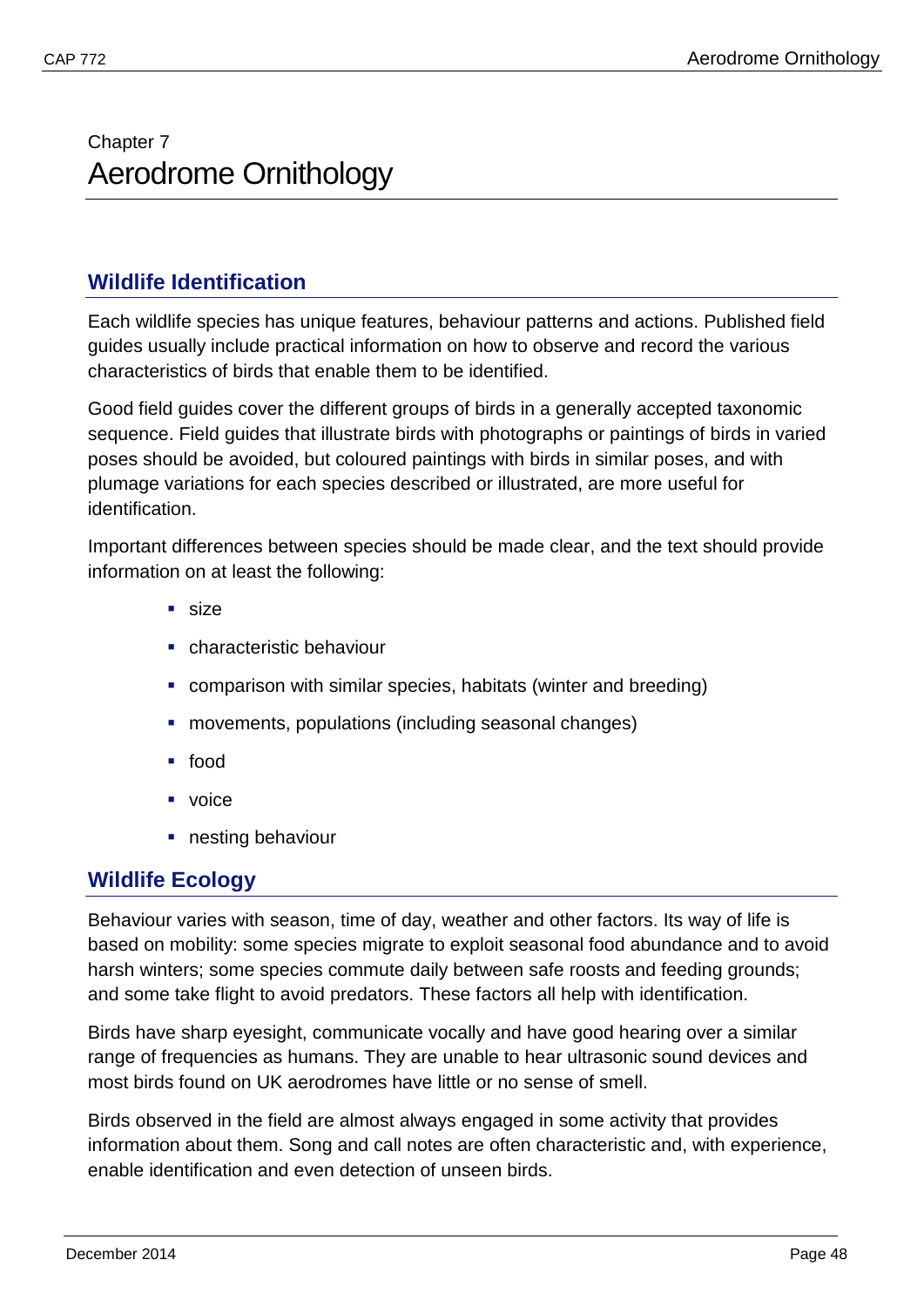The following species represent the most commonly encountered birds on UK aerodromes. Their numbers will vary depending on season, time of day and location of the aerodrome and good field identification guides should provide further details.

## <span id="page-51-0"></span>**Specific Bird Behaviour**

## <span id="page-51-1"></span>**Gulls**

Common UK gulls fall into two broad groups: small (black-headed and common) and large (herring, lesser and great black-backed). Gulls feed predominantly on soil invertebrates, especially on disturbed ground, but can be found scavenging waste or hunting insects in the air.

Most often they are encountered crossing an airfield when moving between their breeding or roosting sites, and feeding sites. These can include farmland, playing fields with short grass, sewage works, and landfill sites where food wastes are tipped. They will also forage along coastlines, estuaries, river banks and in parkland where they will readily adapt to take food from people. When not feeding, flocks may spend long periods on open undisturbed sites and commonly use aerodromes for security. During the breeding season, gulls of all species may be found nesting on rooftops of buildings both on and off the aerodrome.

Gull numbers in the UK increase each winter because of migration. Numbers generally rise from July through to November and fall in March. Previously, lesser black-backed gulls would largely leave the UK in winter, returning to breed each spring. However, evidence suggests that many now remain in the UK, in large numbers, and therefore may be a birdstrike risk at any time. Ploughing fields nearby may cause short-term influxes of these species during the autumn months.

CAA data indicates that gulls are struck most frequently in July, August and September.

## <span id="page-51-2"></span>**Lapwing and Golden Plover**

Lapwings prefer open habitats with low or sparse vegetation, especially grassland. In lowland Britain, numbers are usually at a minimum during the breeding season. Flocks begin to build in June or July as local birds disperse from breeding sites and others migrate to the UK. Some aerodromes provide attractive habitats to small numbers of lapwing during the breeding season, but can attract substantial flocks of non-breeding birds towards the end of the summer. At this time, they may appear lethargic and reluctant to disperse because of moulting.

Once harvesting and ploughing are underway from August, lapwing numbers on aerodromes decline as they move to exploit these seasonal feeding opportunities. They remain relatively scarce on aerodromes until October or November when large flocks reappear. Unless hard weather settles in, numbers can remain high in winter until spring migration in February and March. However, prolonged frozen ground or snow cover prevents lapwings from feeding and they are forced to move to seek better conditions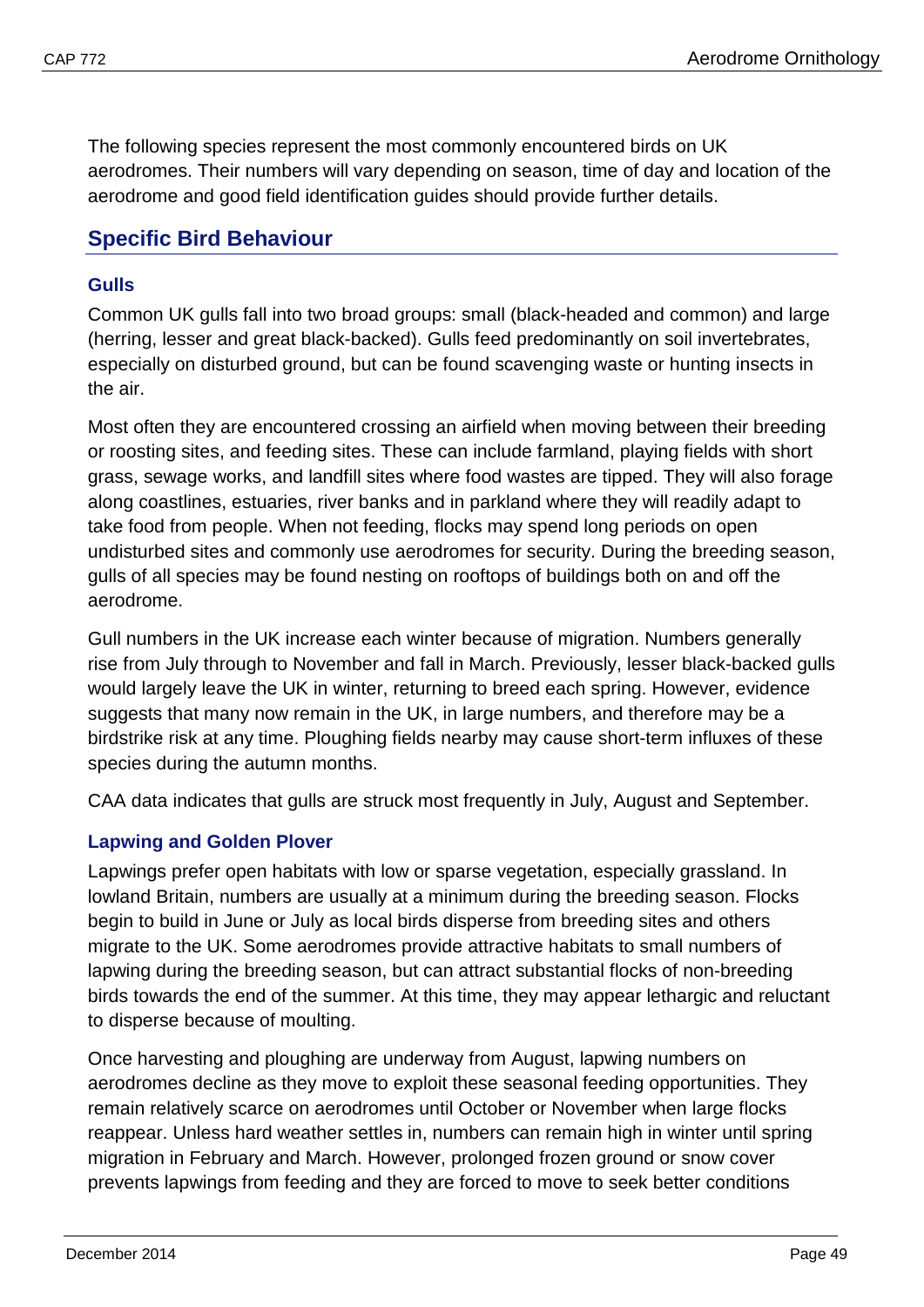further south or at the coast. The most effective tool for preventing lapwings residing on airfields is an effective LGP.

Golden plover are slightly smaller than the lapwing and much more difficult to detect on aerodromes because of their cryptic coloration. They are less common than lapwing but wintering flocks can be very large and dense. Golden plover frequent similar habitats to lapwings during the winter and use aerodromes in much the same way, often forming mixed flocks. Feeding birds run, pause and up-end like lapwings. Golden plover may also attempt to feed and roost on aerodromes at night. CAA data show both species have been struck far less frequently in recent years.

## <span id="page-52-0"></span>**Other Waders**

The oystercatcher is primarily a coastal species but moves inland to moors to breed and to lowland water bodies in winter to feed. On aerodromes, particularly those near the coast, they will nest on gravel islands surrounding lights and marker boards, breaking up paved surfaces, French drains and disturbed ground such as rabbit holes. 'Piping parties', vociferous display flights, and mobbing of potential nest predators make nesting oystercatchers very obvious. They will also use shingle flat roofs that provide an ideal substitute for coastal shoreline areas.

The curlew is often found on mudflats and grassland, often in large flocks in winter, mostly around the coast but inland in smaller numbers throughout lowland Britain and Ireland. The curlew nests on moors (up to 600 m above sea level) and farmland. Nesting curlews defend a large territory against other curlews and, therefore, aerodromes rarely have high densities of breeding birds. They are very obvious and present a potential wildlife strike risk when displaying or defending nests against crows and potential predators but at other times are remarkably inconspicuous. They rarely alight on paved surfaces when nesting, but wintering flocks often do.

Other waders may appear on coastal aerodromes, especially when on migration in spring and autumn or on any aerodromes where damp ground or sedge is present. A good long grass policy and active control are the best methods for preventing waders using aerodromes.

## <span id="page-52-1"></span>**Corvids**

Rooks are gregarious and feed on soil invertebrates, grain and seeds, and roots on farmland and aerodromes. They find much of their food by vigorously probing the soil. They nest colonially, forming rookeries in tall trees, where they return for security. Dawn and dusk flight lines and pre-roost assemblies may increase the risk of a wildlife strike occurring. Their foraging range is restricted to a few kilometres from the rookery when nesting. Consequently, the presence or absence of rooks on aerodromes in the breeding season depends on the size and proximity of the local rookeries. British and Irish rooks are largely sedentary but continental birds boost the UK winter population, especially in the east.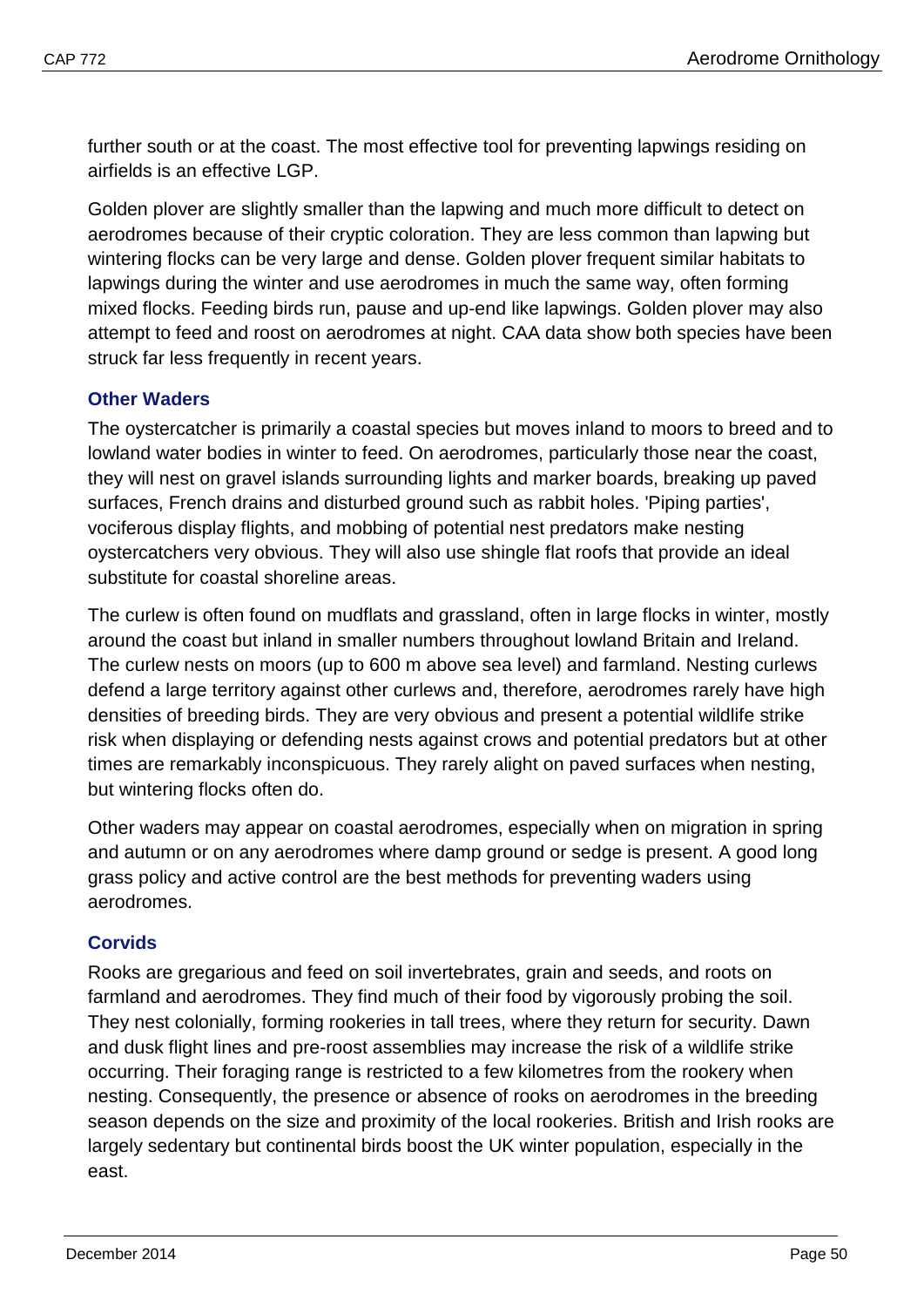Carrion crows and hooded crows are involved in relatively few wildlife strikes despite a ubiquitous presence on aerodromes. Their presence, however, signals to other wildlife that the area is safe and may result in greater risks than initially appears. Their diet includes carrion, small mammals and birds, eggs, animals, soil invertebrates, grain and fruit and waste food. On aerodromes, carrion or dead insects around runway lights may attract them to runways. They will drop hard-shelled prey on runways and taxiways to break it open.

Although common, jackdaws are involved in very few wildlife strikes, they commonly associate with other corvids and significant numbers may nest and/or roost in hangars. Jackdaws are very gregarious, often in mixed flocks on farmland and aerodromes. Their diet is similar to that of rooks, but on grassland jackdaws feed on surface-dwelling invertebrates, rather than digging for prey. They also take small mammals, eggs, waste and chicks. They roost communally, again, often with rooks in woodland. They nest in cavities in hollow trees, buildings (including hangars), aircraft hulks, chimneys, quarries and cliffs. The jackdaw is an abundant resident, with numbers being swelled by continental birds during winter.

The most effective way of controlling corvids on aerodromes is a good LGP along with suitable habitat controls to prevent nesting opportunities, after which active control as per other species should be carried out.

## <span id="page-53-0"></span>**Waterfowl**

Waterfowl include the wildfowl (ducks, geese and swans) and also herons and cormorants etc. Some, such as geese and swans, are large birds and present a significant risk to aircraft operations. However, provided that any water habitats on aerodromes are effectively managed to exclude waterfowl, their presence is restricted to flight lines across the aerodrome, which in itself can be hazardous if not checked and understood.

The numbers of some species of geese have increased rapidly since the 1950s and flocks may occur on or near aerodromes. Canada geese are gregarious in winter, roosting on lakes and ponds, and travelling several kilometres daily to feed on farmland, parkland and short grass. Pairs are widely dispersed on islands in lakes, rivers and gravel pits in the breeding season. Canada geese tend to be site-faithful, with females tending to return to their natal areas to nest each year. Flocks of feral, non-migratory Greylag geese have also established in parts of the UK, especially southern and eastern England.

'Wild' geese commonly winter in Britain, notably in northern and eastern areas. These migratory Greylag and Pink-footed geese feed on farmland in large flocks, returning year on year to well-defined areas centred around roosts on lakes or estuaries. They often fly to roosts after dark and may stay airborne for extended periods if disturbed. They rarely venture onto airfields and are best dispersed using active deterrence measures if located.

Mute swans mainly frequent rivers, lakes and small ponds, although they move onto farmland to feed, especially during winter. Flights are mainly confined to movements between roosting and feeding areas. Swans may mistake runways for water bodies and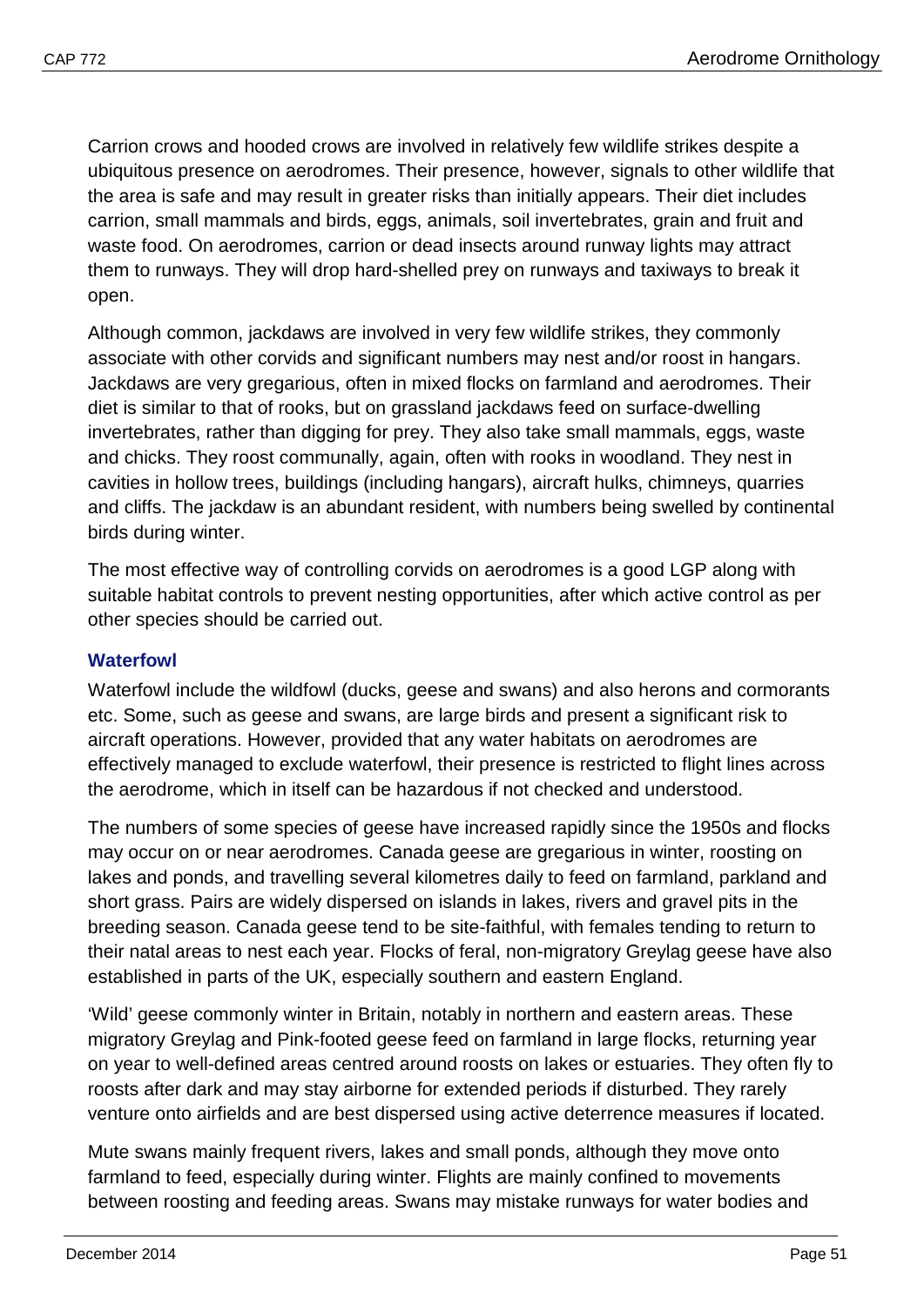can occasionally be found in damp conditions walking around an airfield after crash landing on the runways. Birds should be dispersed by manual control efforts when aircraft movements permit, or captured (they may often be reluctant to fly off) and released some distance from the airfield.

A variety of species of duck breed and/or spend the winter in the UK. Many are relatively large, heavily built birds that tend to fly in very close formation, with the potential to cause damage to aircraft. By far the most numerous species is the mallard, frequenting rivers, lakes and small ponds, and often feeding on fields and aerodromes (in ponds, water courses or when flooded), often at night.

The grey heron can sometimes be found hunting mice and voles on aerodromes.

The cormorant nests at both coastal and inland colonies, with numbers supplemented during the winter months by continental birds. Inland, it feeds on ponds, lakes and rivers where fish are plentiful, and roosts communally on lakes, in trees and on power cables.

The most appropriate tool for preventing water birds from accessing aerodromes is to proof all water bodies.

## <span id="page-54-0"></span>**Pigeons**

In recent years, woodpigeons have been involved in a sharp increase in wildlife strikes, as the national population has undergone a major increase. Woodpigeons are most numerous on well-wooded farmland, feeding on cereals, clover, rape, peas and other crops, weeds, acorns and beech-mast. They are found at aerodromes mainly in summer, when weeds in long grass are flowering and seeding, and in late winter in search of clover leaves after acorn crops are exhausted and stubble fields gleaned bare or ploughed under. Outside the breeding season there are communal roosts in larger woods but flight lines are not well defined and temporary, reflecting changes in feeding area. They fly between the roost and feeding fields (up to around 10 km, but further in areas with less arable land) throughout the day. Feeding flocks are larger in the mornings. Later in the day, some birds return to the roost or perch in trees near the feeding fields, especially in the longer autumn and spring days.

Stock doves are often misidentified as woodpigeons or feral pigeons. Wildlife strikes involving stock doves tend to be in the early summer when they are attracted by weeds. Stock doves can occur as pairs or in small flocks, often with woodpigeons. Their food includes weed seeds, and stock doves are particularly attracted to very long grass with many wild flowers, especially vetches.

Feral pigeons are known to live on aerodromes, roosting and nesting in warehouses and hangars. In such sheltered environments, they can breed year-round. They are involved in birdstrikes all year round.

Racing pigeons may be a birdstrike risk during the racing season, generally between April and September.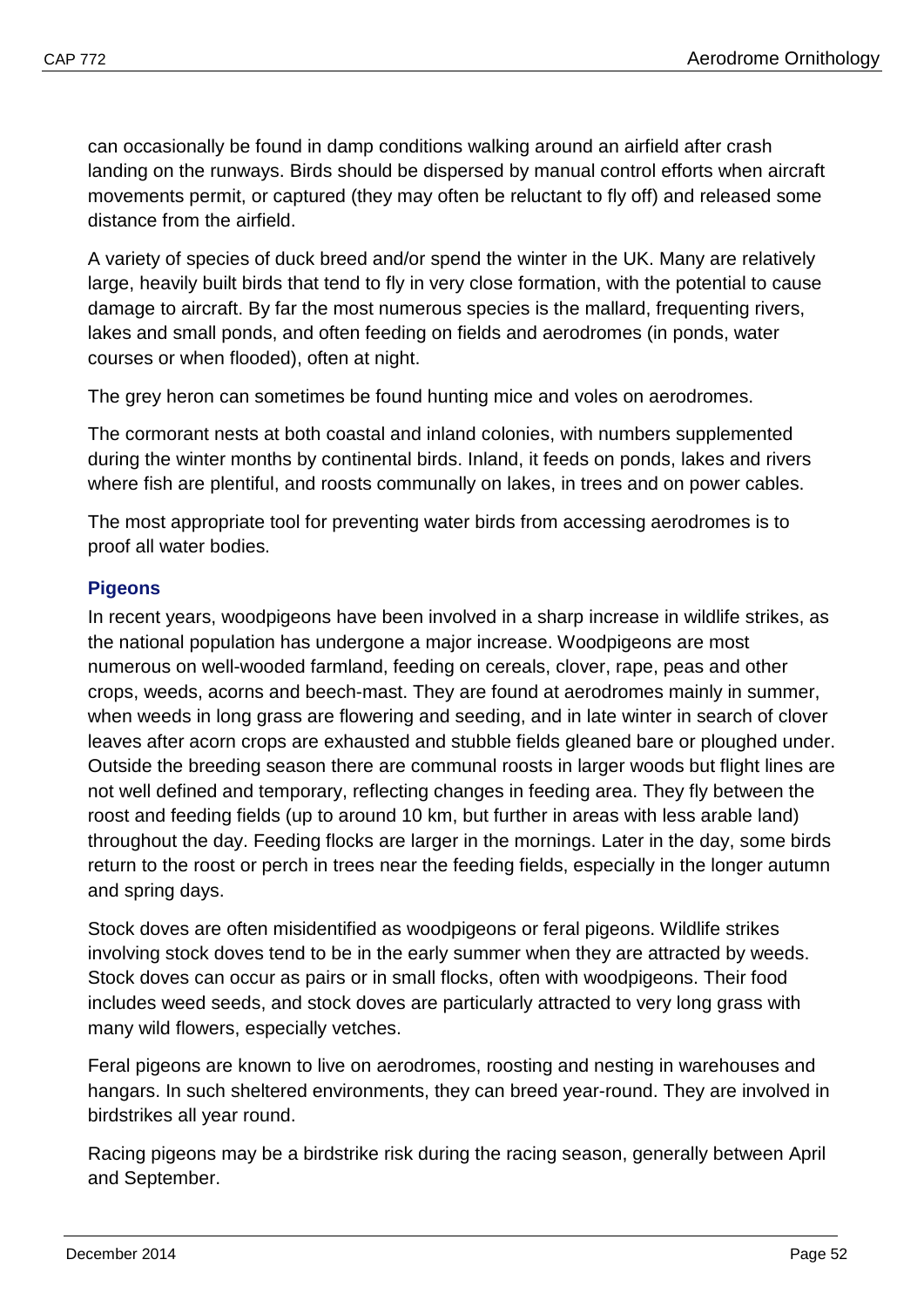The collared dove has become widespread and numerous in Britain since its arrival from the continent in the 1950s. It is common in towns, suburbs, parks, farms and granaries but less so on aerodromes.

Management of pigeon species is best achieved through an effective LGP, proofing of buildings and good 'housekeeping' (i.e. maintenance of a clean and tidy environment that reduces resource availability to hazardous species).

## <span id="page-55-0"></span>**Starlings**

Although the starling is involved in only a small percentage of wildlife strikes overall in the UK, they can form large and dense flocks during feeding bouts or prior to joining a roost around dusk. Breeding numbers have declined significantly since 1970, due probably to changes in agricultural practice. Most strikes occur during and after the breeding season when flocks of juveniles are difficult to disperse from aerodromes. Starlings are omnivorous opportunists, taking a wide range of food including worms, insects, seeds, fruit, cereals, household scraps and other waste. However, grassland is the most important feeding habitat and flocks busily probe the ground with partly open bills. They progress over the ground with a characteristic 'rolling' motion in which birds from the rear periodically take flight and move to the leading edge of the flock. Thus, they appear to be able to overcome at least in part the problem of detecting predators when foraging in aerodrome long grass. Starlings sometimes 'shadow' livestock to prey on disturbed invertebrates and flies, and also 'hawk' for flying insects when they are abundant (e.g. crane fly, ants).

Starling roosts can contain thousands of birds. Typically they roost in dense vegetation (not necessarily tall but usually difficult to penetrate) such as thorn thickets, game coverts, young un-thinned conifer plantations, reedbeds etc. Starlings may travel long distances between roost and feeding areas. They nest between April and July in holes in trees, buildings and occasionally aircraft.

The most appropriate forms of management vary from a good LGP, through proofing of nesting areas and removal of roosting habitat. Starling roosts can be dispersed by scaring action for several hours at dusk on several consecutive nights. Considerable effort and resources (and specialist advice) may be necessary to evict starlings from roosts using pyrotechnics, distress calls and lasers.

## <span id="page-55-1"></span>**Birds of Prey**

There is a common but false belief that wild birds of prey keep other species away from aerodromes and that their presence on an aerodrome may be beneficial. Birds of prey are dependent on abundant prey, and will therefore be attracted to aerodromes with abundant small mammal, bird or wildlife populations.

The kestrel is a small falcon, which hunts small mammals and large insects on farmland, aerodromes and in a variety of open habitats. Its preferred prey is especially abundant in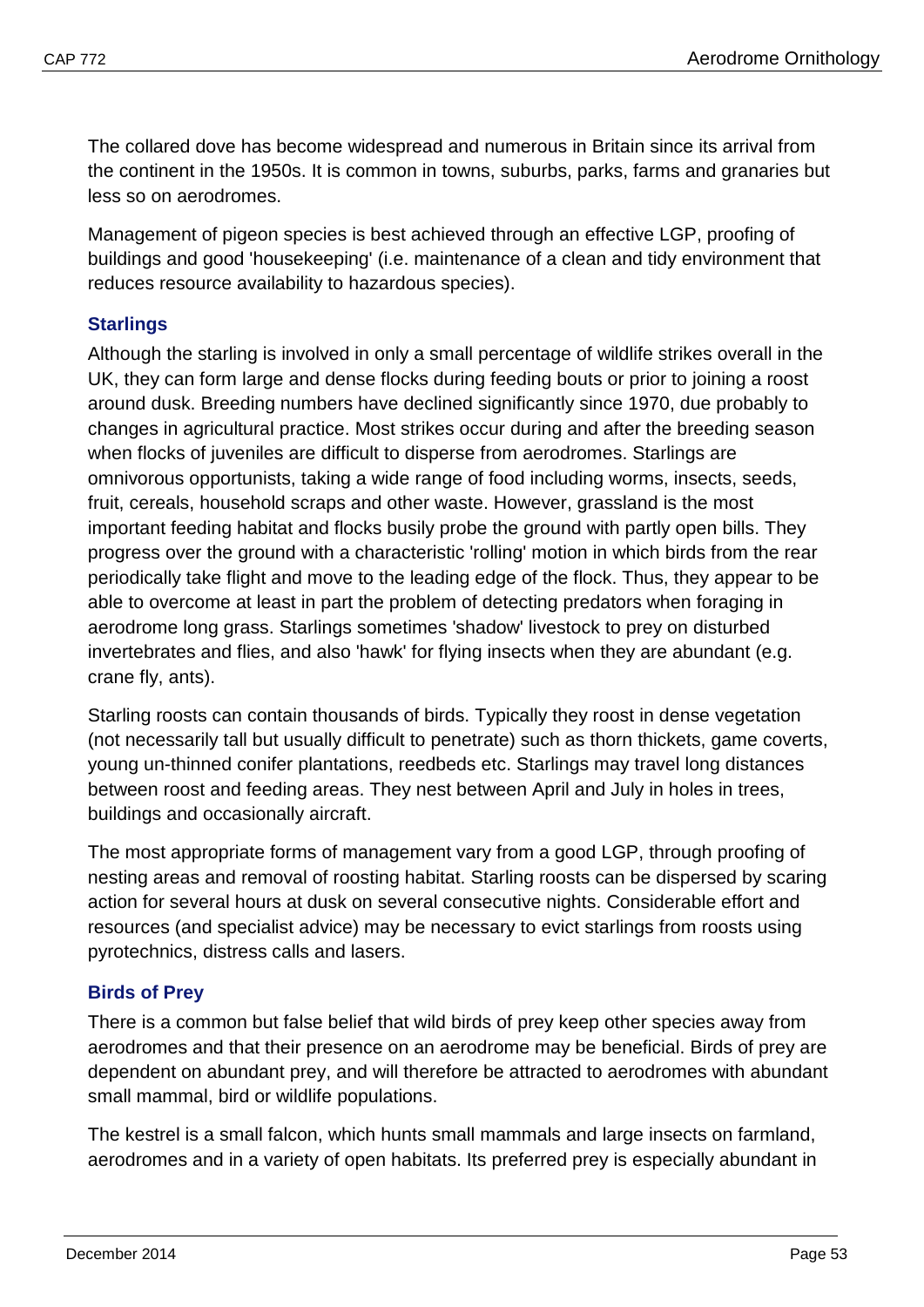permanent grassland and the kestrel is, therefore, common on aerodromes and alongside motorways. It habitually hovers motionless on rapidly beating wings.

The sparrowhawk is a small short-winged hawk that hunts low over the ground, often using hedgerows or other linear obstacles as cover, to flush out small birds, which it catches with a rapid burst of speed.

The buzzard is a much larger bird of open country, but may also be seen hovering over the open grassland on aerodromes.

It has seen a national population increase and is present throughout the UK and increasingly involved in wildlife strikes. It soars on long broad wings and takes carrion, rabbits and other small ground-dwelling animals as well as feeding on grassland insects and invertebrates, which may be indicative of detrimental or poor grass and habitat management at the aerodrome.

The red kite is similar in size to the buzzard and has undergone a highly successful conservation release programme throughout the UK. As such it is now present in many areas around aerodromes and has featured in the national wildlife strike records in recent years. This is a scavenging species where good housekeeping will be essential to prevent them attempting to use aerodromes.

The peregrine falcon is a large powerful falcon that hunts birds such as feral pigeons in the air. Peregrines may be indicative management action is needed to remove their food source.

Effective aerodrome habitat management is critical for the control of birds of prey although thatch within a long grass policy may be beneficial for species such as kestrels. Active control of rabbits is essential to reduce buzzard presence while proofing of perching areas will reduce opportunities for birds to reside on airfields. Active and rigorous deterrence is necessary and removal under appropriate licence conditions may be necessary to prevent wildlife strike risks occurring.

## <span id="page-56-0"></span>**Game Birds**

Numbers of pheasants vary locally with the intensity of rearing and release by neighbouring estates. The pheasant roosts overnight in woods and thickets ('coverts') and generally walks onto fields and aerodromes to feed. It can sustain flight for only a few seconds, usually to escape danger.

The grey and red-legged partridges are both squat, ground-living birds, often found on arable land in small flocks ('coveys'). They roost on the ground and are also active at night. They are very difficult to detect and flush from aerodrome long grass. They prefer very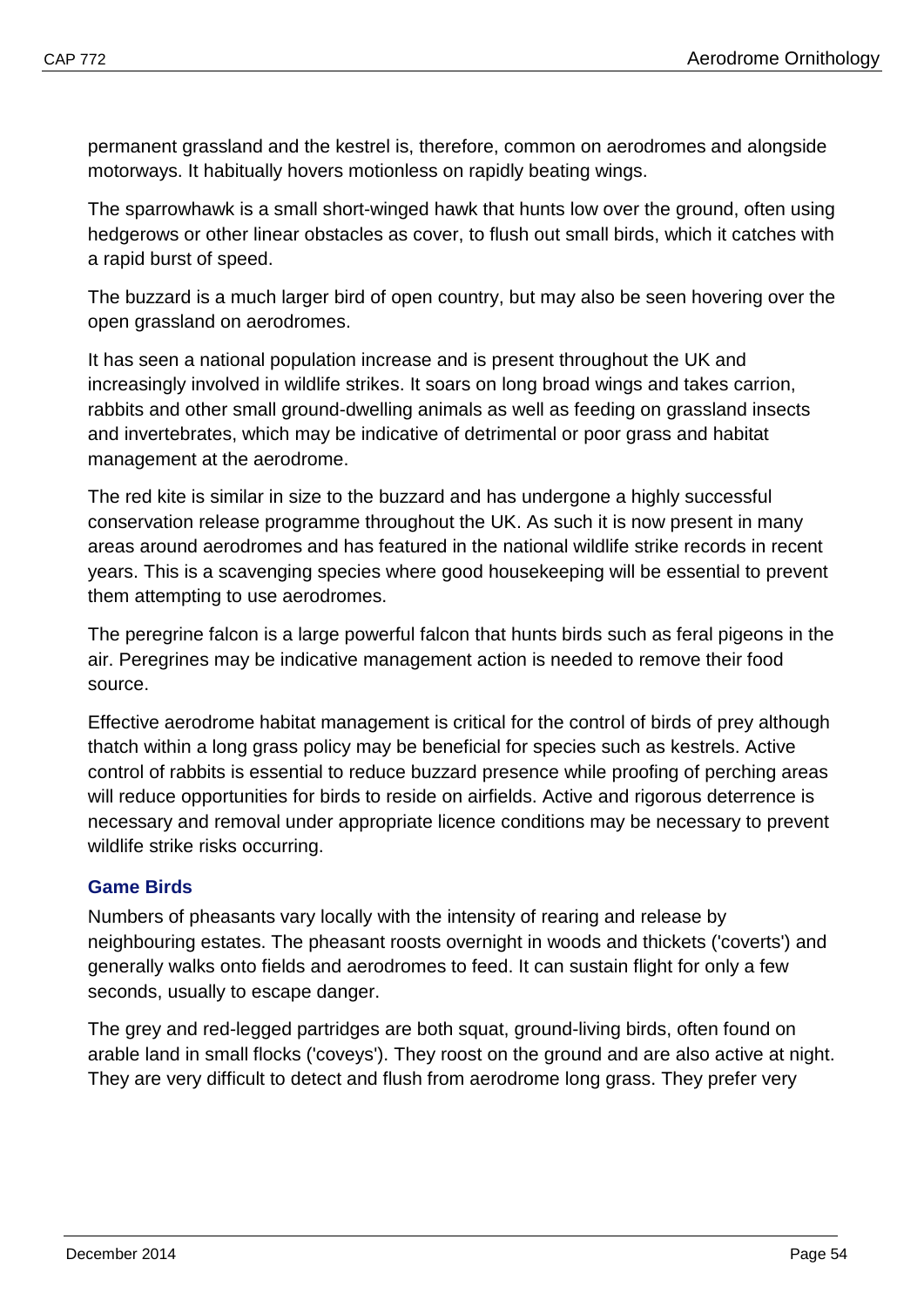long grass or ruts and divots on an aerodrome. Management is difficult however advice from Natural England or other statutory bodies should be sought $^{23}$ .

#### <span id="page-57-0"></span>**Swift, Swallow and Martins**

Swifts, swallows and martins (house and sand) are summer visitors, which feed on flying insects. Flocks congregate where prey is concentrated by the wind, or where they arise: aphids over bean and cereal fields, midges over water, froghoppers and crane fly over grass. Large numbers of swallows and martins can sometimes sit on runways in autumn in between feeding on aerial prey over airport grass.

The swift nests in holes in buildings and only alights at the nest. Small flocks engage in screaming chases. It ascends to height to spend the night on wing. Swifts do not respond to dispersal action.

The swallow nests on ledges and beams in buildings. Flocks alight on runways and taxiways mainly in autumn. Flocks of swallows and martins feeding in flight usually resist attempts to disperse them but can sometimes be moved on when resting on the ground. The key to managing these species is a good long grass policy that includes suitable insecticide activity to prevent the presence of aerial insect emergences in the first place.

## <span id="page-57-1"></span>**Mammals**

Based on UK strike data over the past 20 years, due to the very low probability of strikes to aircraft by mammals, this guidance document does not discuss detailed information on mitigation measures involving animals. Where aerodrome operators are presented with issues concerning the control of wildlife other than birds, specialist advice should always be sought.

Red fox, deer species, sheep, hare, cat, rabbit, badger, hedgehog and bat have all been involved in wildlife strikes at airports in the UK. Some species have recorded damage (deer and fox) with others large enough to have the potential to cause damage. If they are considered to be a local hazard, foxes may be shot or trapped at any time.

The very small herbivorous mammals – the rodents, such as mice and voles – represent no direct strike hazard to aircraft but, as discussed elsewhere in this document, may attract predatory birds (and omnivorous species such as corvids) to the airfield, particularly when grassland populations of voles are high.

The rabbit constitutes a negligible strike risk to aircraft due to its small size and its behaviour. Their control is, however, recommended to prevent habitat damage or attraction to birds of prey.

<span id="page-57-2"></span> $23$  E.g. Natural England Technical Note 105; Game birds: managing the bird-strike risk at airports and airfields in England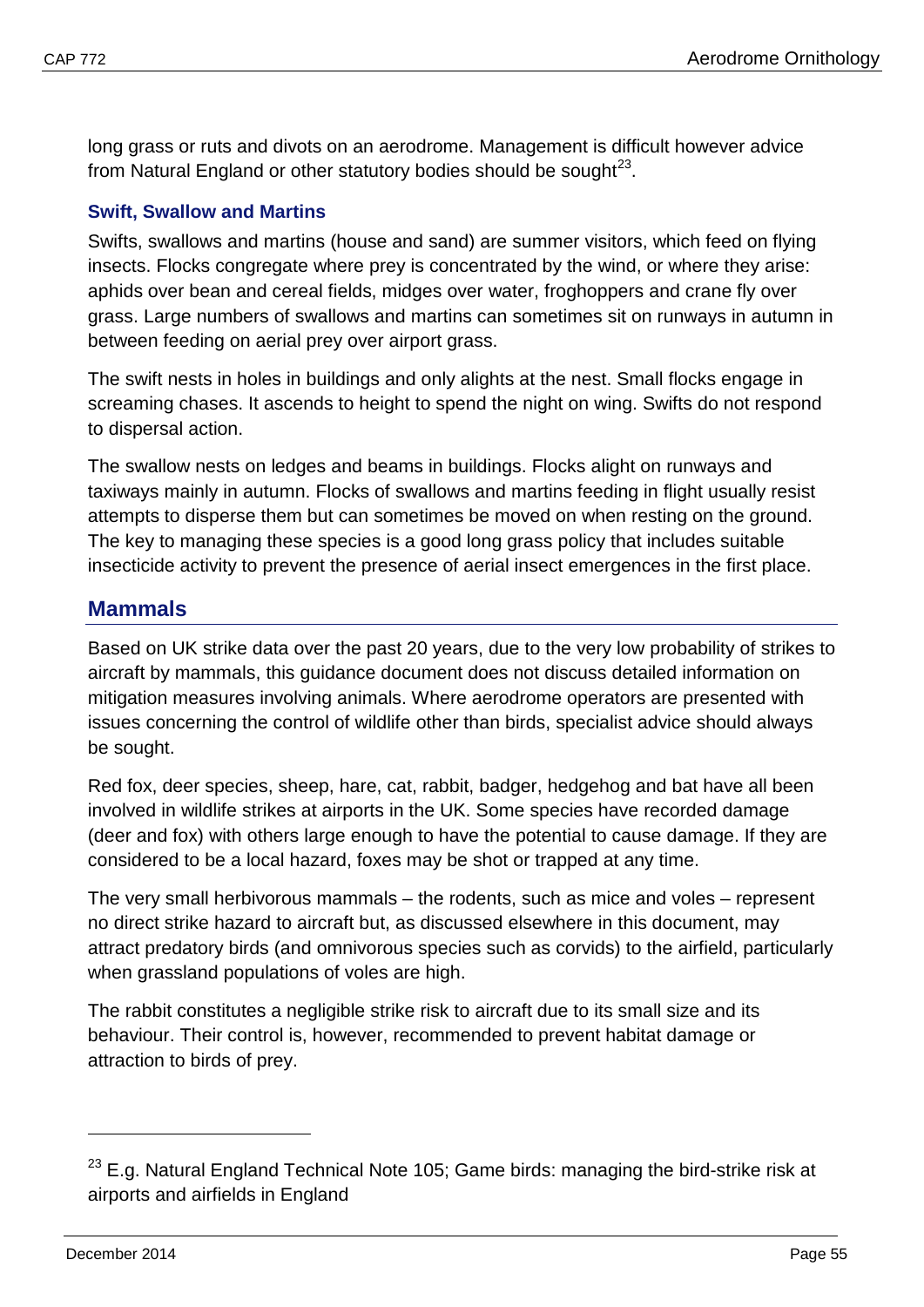A LGP may attract hares, with strikes peaking in late winter and early spring. This species typically weighs 3-4 kg but although there have been reported strikes there have been few reports of damage to aircraft in the UK.

To date, only a small number of collisions between deer and aircraft have been reported in the UK. From the reported incidents on record, the risk is higher during the hours of darkness. In the event of deer on the aerodrome it is advised that the entry route onto the airfield is identified and closed off and any scrub or tree plantations that provide cover for deer should be removed or substantially thinned out. Shooting deer must be approached with extreme caution because of the firearm and safety requirements; hence deer management experts should always be consulted when such issues arise.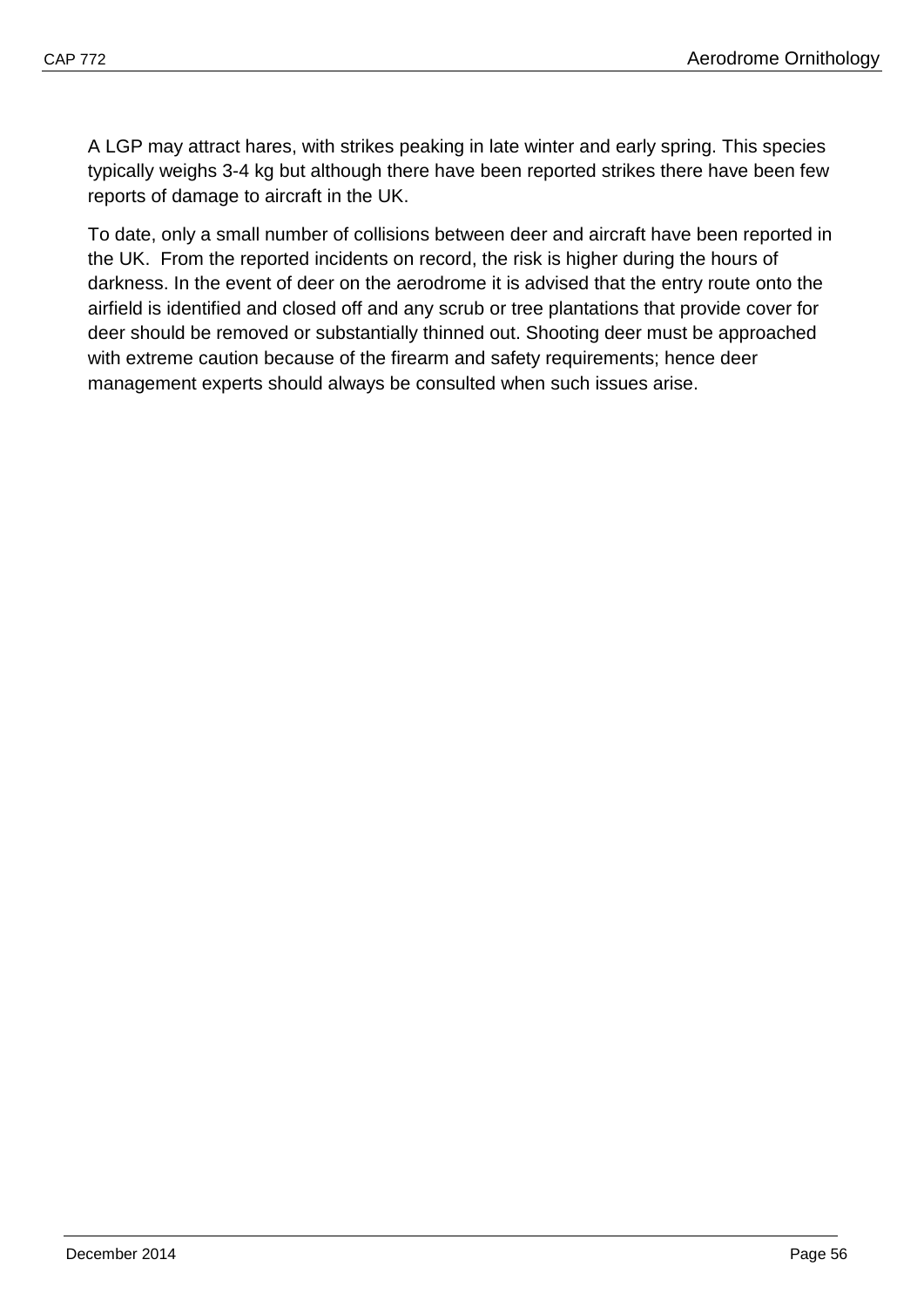# <span id="page-59-1"></span><span id="page-59-0"></span>Chapter 8 Personnel Training

As part of the EASA Aerodrome Operator Management System requirements, an obligation is placed on the aerodrome operator to establish and implement a training programme for personnel involved in the operation, maintenance and management of the aerodrome and for persons working unescorted on the movement area, or other areas.

In accordance with EASA Aerodrome Means of Compliance (AMC) it is necessary for aerodrome operators to ensure that personnel have demonstrated their capabilities in the performance of their assigned duties through competency or proficiency checks at adequate intervals, in order to ensure a continued competence. Attendance on a refresher training course does *not* necessarily mean competence. Training programmes should therefore be bespoked to incorporate some level of assessment and test as part of the syllabus, ideally not open-book, with a set target pass grade of at least 70%, for example.

Aerodrome Operators should ensure that only adequately qualified and experienced instructors and assessors are used for implementation of birdstrike training programmes and that they maintain appropriate qualification records to demonstrate compliance with the requirements, during audit.

Service level agreements between the aerodrome operator and any external, or third party training providers should be established that require the competency of training providers to be demonstrated and that the contents of all training programmes and syllabus are established to meet the requirements both of the aerodrome and to also satisfy any regulatory requirements.

The International Birdstrike Committee (IBSC) previously defined the standards<sup>[24](#page-59-2)</sup> to refine future ICAO standards. Similarly, in the UK, People First have provided National Occupational Standards (NOS) for Aviation Operations on the Ground (Unit 21 – [Contribute to wildlife control](http://www.people1st.co.uk/webfiles/Passenger%20Transport%20NOS%202/Aviation%20Operations%20on%20the%20Ground/Unit_21_Contribute_to_wildlife_control.pdf)<sup>[25](#page-59-3)</sup>). To meet these standards, personnel involved in wildlife management should be able to understand the objectives for wildlife management on and around aerodromes, including policy within aerodrome documentation (such as the bird hazard management or aerodrome manual), be able to identify and manage habitats, identify and manage wildlife, monitor and record activities and report on findings.

<span id="page-59-2"></span><sup>&</sup>lt;sup>24</sup> http://gyroconference.event123.no/Avinor/IBSC/theibsctrainingtaskgroup.cfm

<span id="page-59-3"></span><sup>&</sup>lt;sup>25</sup> Examples of requirements include;

[http://www.goskills.org/webfiles/Passenger%20Transport%20NOS%202/Aviation%20Operations%20on%20the](http://www.goskills.org/webfiles/Passenger%20Transport%20NOS%202/Aviation%20Operations%20on%20the%20Ground/Unit_21_Contribute_to_wildlife_control.pdf) [%20Ground/Unit\\_21\\_Contribute\\_to\\_wildlife\\_control.pdf](http://www.goskills.org/webfiles/Passenger%20Transport%20NOS%202/Aviation%20Operations%20on%20the%20Ground/Unit_21_Contribute_to_wildlife_control.pdf)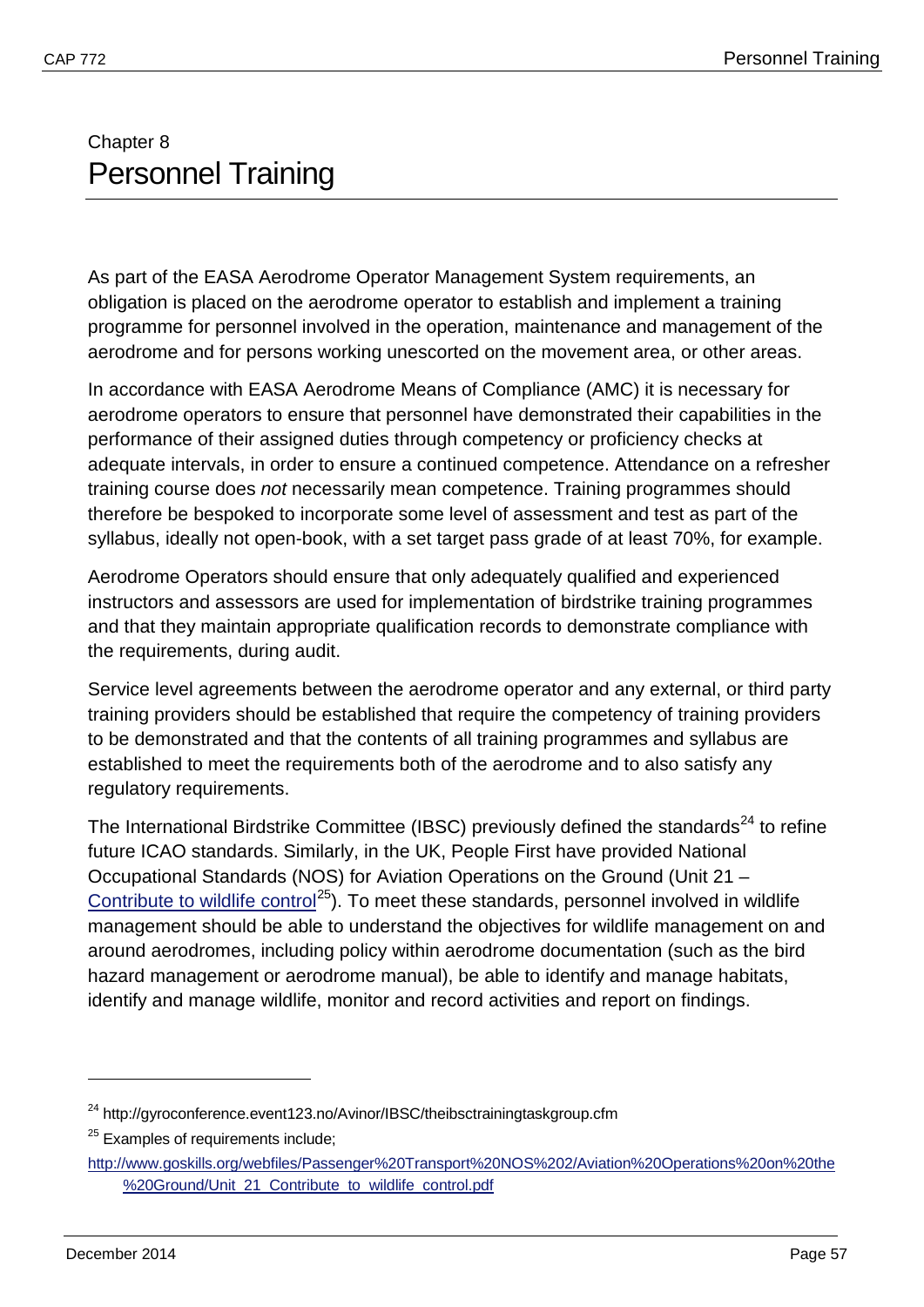At the time of printing, the CAA is working in partnership in association with a number of industry stakeholders in order to explore developing a standardised training syllabus for airport operations personnel covering a wide range of airside operations subjects. As part of this work, it is envisaged that a syllabus concerning wildlife hazard management could be developed, in order to provide aerodrome operators and those employed in the provision of such services, to deliver a standardised, generic training and assessment programme and associated competency framework.

Until such time as a new standardised syllabus has been agreed, the following wildlife control initial training programme elements are suggested:

#### <span id="page-60-0"></span>**Background to Wildlife Strike Hazards**

Nature and definition of wildlife strikes, nature and extent of the aviation wildlife management problem; characteristics of the aerodrome, including coastal aerodromes, inland aerodromes, grass aerodromes or tarmac aerodromes.

#### <span id="page-60-1"></span>**Roles and Responsibilities**

How a wildlife control unit should be structured and who has responsibility for what roles and who the relevant people are, for example, air traffic control, air crews and external agencies.

#### <span id="page-60-2"></span>**Assessment of Risk**

Understanding methods for evaluating wildlife strike risk and how this can be applied to the aerodrome environment.

#### <span id="page-60-3"></span>**Wildlife Identification**

Correctly identifying aerodrome wildlife and understanding what to look out for when identifying species.

#### <span id="page-60-4"></span>**Aerodrome Ecology**

Evaluating and understanding the features and factors on and around an aerodrome that attract hazardous species.

#### <span id="page-60-5"></span>**Habitat Management**

An understanding of how to maintain an environment which is unattractive to birds and other wildlife.

#### <span id="page-60-6"></span>**Wildlife Ecology**

An understanding of how wildlife could respond to different control methods: lively and immediate dispersal; temporary and unsettled dispersal; leaving aerodrome; removal to alternative area of aerodrome; following favoured routes of departure etc.

#### <span id="page-60-7"></span>**Passive and Active Scaring Techniques**

An understanding of how to disperse birds and other wildlife and the benefits and advantages of using different active and passive management techniques on and in the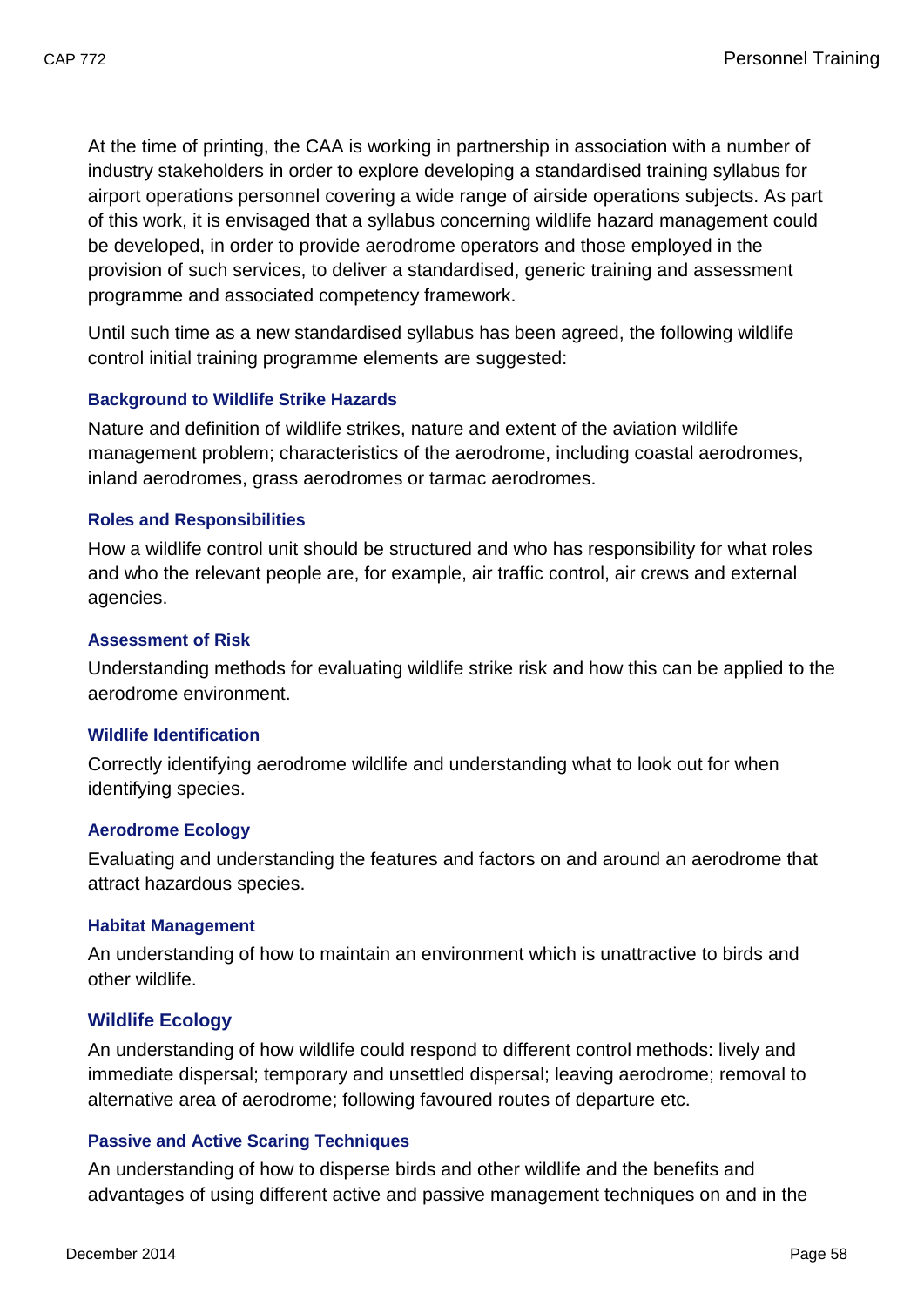vicinity of an airfield and the applicability of techniques to different situations including health and safety aspects relating to all equipment and methods used.

#### <span id="page-61-0"></span>**Wildlife and the Law**

An understanding of the law of the devolved UK, what can and cannot be done to resolve wildlife strike issues within the law including local bye-laws affecting the way operating bird scaring equipment might be utilised.

#### <span id="page-61-1"></span>**Wildlife Strike Reporting**

An understanding of the requirements of reporting and what constitutes a wildlife strike. Collection, preservation and identification of strike remains.

#### <span id="page-61-2"></span>**Wildlife Recording**

How to maintain a wildlife control log and what to record. Systems and procedures for reporting and analysing data.

#### <span id="page-61-3"></span>**Safeguarding**

Understanding the importance of managing the off-airfield environment and monitoring the impacts of wildlife hazards in the vicinity of an aerodrome.

#### <span id="page-61-4"></span>**Refresher Training**

To ensure that wildlife/bird control personnel maintain competence, Annual refresher or another system of monitoring should be implemented by the aerodrome operator.

#### <span id="page-61-5"></span>**Certification**

A written certification should be provided to those who successfully pass the test(s). If a published training procedure is not provided by the trainer the certificate should attest to the fields the trainee has successfully completed.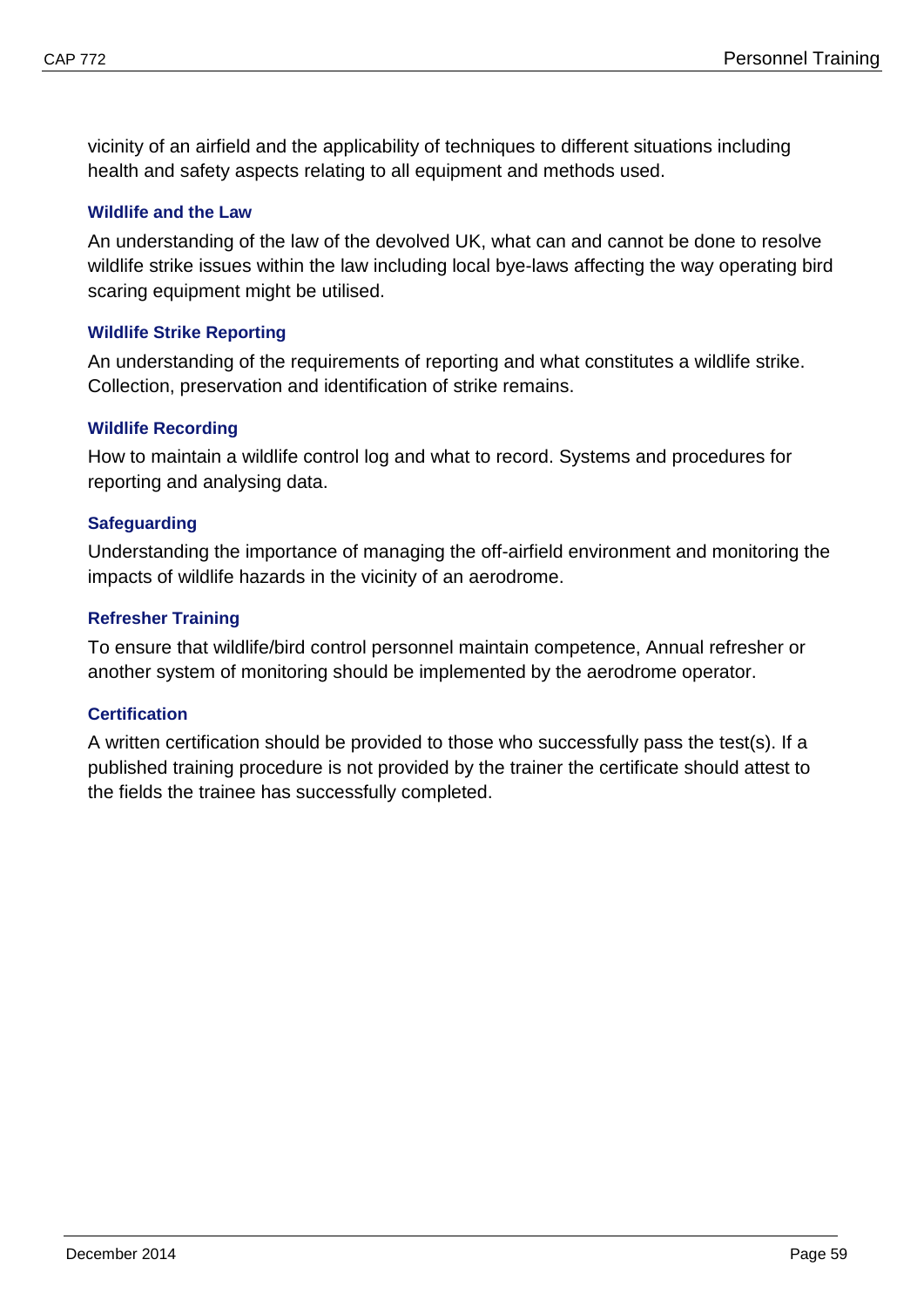# <span id="page-62-1"></span><span id="page-62-0"></span>**APPENDIX A** Avian Radar

CAA is aware that the use of avian radar and is increasingly being deployed and considered by a number of major commercial air transport airports around the world.

The information provided in this appendix discusses the background, tactical use and capabilities. Aerodrome operators and other stakeholders should contact avian radar organisations in order to learn more about the capabilities and limitations in order to suit local issues, both tactical and strategic.

## <span id="page-62-2"></span>**Background**

Avian radar systems are increasingly being used around the world to monitor hazardous bird movements in relation to aircraft safety. Radar has detected birds since the beginning of its development, even if the source of the returns was not readily apparent, and opened up a new domain for the study of biology by small groups of pioneers predominantly in Europe, North America and Australia from the 1950s through to the mid-1990s. They tried to relate their findings to birdstrikes, often for the military, which led to the rise in Europe of the 'BIRDTAM' system, a Notice to Airmen message, advising of the general location of increased bird activity measured by long-range radars as a secondary function to their use for air traffic control.

In the late 1990s work by the United States Air Force led to the development of small dedicated avian radars using equipment sourced from the marine radar industry. Initially these were used to develop historical models of where and when birds hazardous to aircraft were active at bombing ranges and on airfields. These projects demonstrated that the technology was rapidly maturing whereby biological targets could be tracked and activity records stored in databases for developing historical models as well as to be used in real-time for birdstrike risk reduction. In 1997 the USAF Avian Hazard Advisory System (AHAS) was developed to use data from more than 140 long range weather radars, isolate returns from biological targets and use that information to identify areas of increased birdstrike risk, as a means to reduce the potential for loss of aircraft training on low-level routes, bombing ranges and other military training areas including the area around airfields.

More recently, dedicated avian radars have emerged which do not rely on the use of suboptimal marine radars, but which are purpose-built for bird detection. This ensures that each part of the radar data processing chain is optimized for finding bird targets in an environment cluttered with reflections of non-bird targets such as those presented by obstacles and terrain, buildings, trees, and aircraft. Many of the new generation radars have tracking capabilities for individual birds and also species recognition capabilities.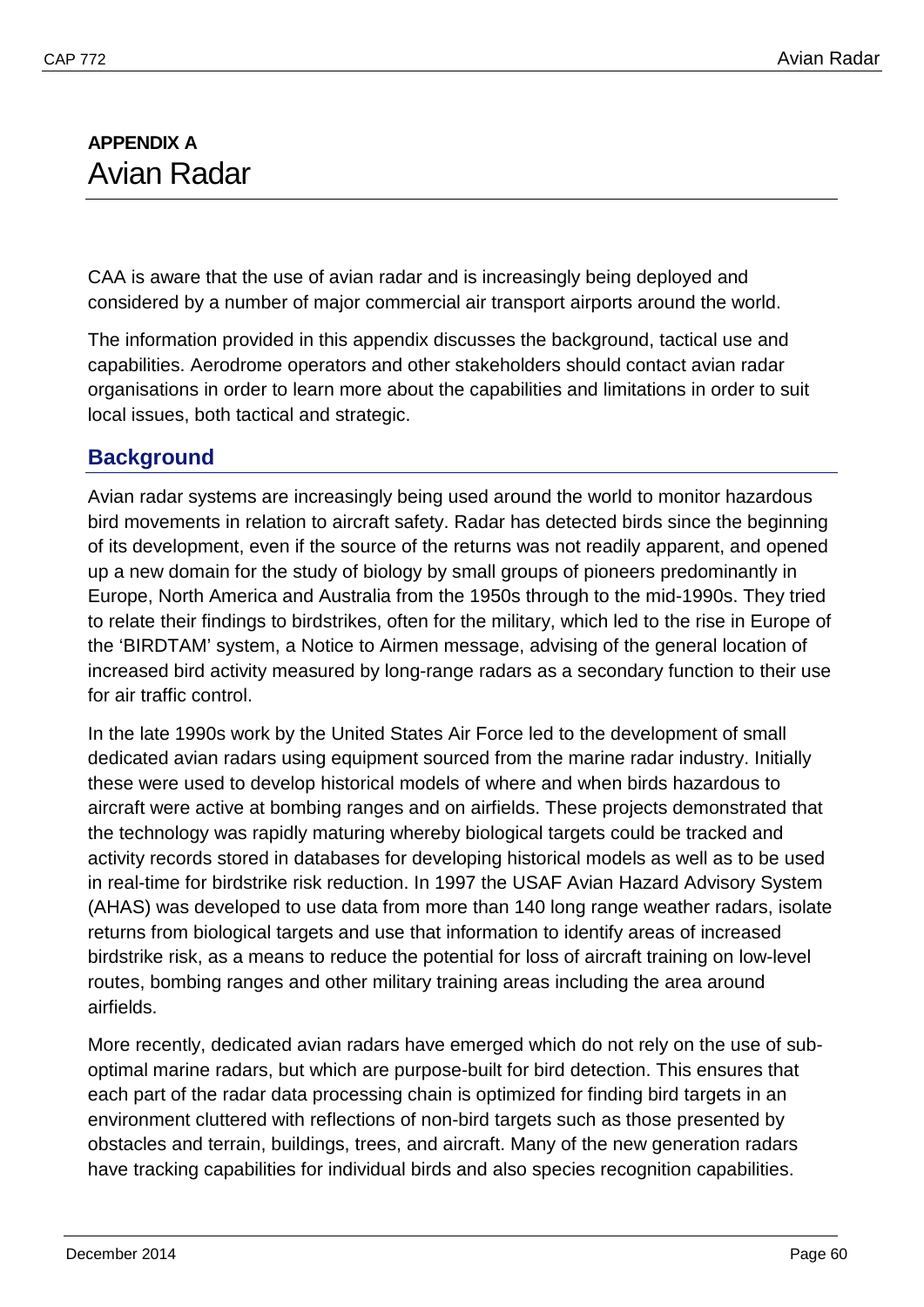Moreover they have added classification between small, medium and large sized birds and flocks.

## <span id="page-63-0"></span>**Operational Use**

The first dedicated avian radar system for an airfield was deployed in the UK, at RAF Kinloss, Scotland, during the winter of 2002 to manage the birdstrike risk from skeins of Canada geese that were transiting from one side of the airfield to feed on farm fields on the other side. These wintering geese were flying down the runway in order to feed around dawn each day, a movement that was visible and predictable allowing it to be monitored by human observation and allowing aircraft operations to be controlled in order to reduce the birdstrike risk. But the only thing predictable about the evening return geese movements was that it was unpredictable. The return flights of tens of thousands of geese in flocks often kilometres wide could occur any time from 1500 hrs until midnight or later, with big swings in timing occurring from night to night. Military training and operations would have been severely compromised by restrictions on flight activity lasting many hours, to cover the approximately hour-long window in which the birdstrike hazard occurred, unseen under the cover of darkness and often unheard due to aircraft engine noise.

This avian radar system was integrated into air traffic control and approach radar rooms using displays that were similar to those commonly used in Precision Approach Radars (PAR), avoiding the need to introduce unfamiliar display technology and operating procedures. These PAR-like displays showed the position of birds on one image of the display in range and elevation (side view) and on the other image in azimuth and range (top down). The two images were located one above the other so that the position of targets could easily be determined from one to the other in the exact same way that controllers were used to in managing aircraft arrivals and departures. The concept of operations was then modified to execute procedures to wave off an aircraft on arrival or delay departures if flocks were located on or near the flight corridors.

Today, commercially produced avian radars from various manufacturers in the US, Canada and Europe are in operational use by the US Air Force, NASA (for space shuttle launches from 2006 to 2011), by the US Navy and at several commercial airports in the US, Europe and Africa. The US Federal Aviation Administration (FAA) is also currently evaluating systems from various manufacturers and has published an [Advisory Circular](http://www.detect-inc.com/DeTect%20Downloads/FAA%20Advisory%20Circular%20150_5220_25%20Avian%20Radar%20Guidance%20101123.pdf)  [150/5220-25.](http://www.detect-inc.com/DeTect%20Downloads/FAA%20Advisory%20Circular%20150_5220_25%20Avian%20Radar%20Guidance%20101123.pdf)

The effectiveness of avian radar for detecting different bird species at various distances is highly dependent on the quality of the hardware and software (algorithms). To know the capabilities, and the limitations of the avian radar, it is highly recommended to perform an extensive system comparison and a thorough validation in the field. The insight in what the system can detect at which distance is fundamental to inform decision-making about birdstrike prevention based on avian radar.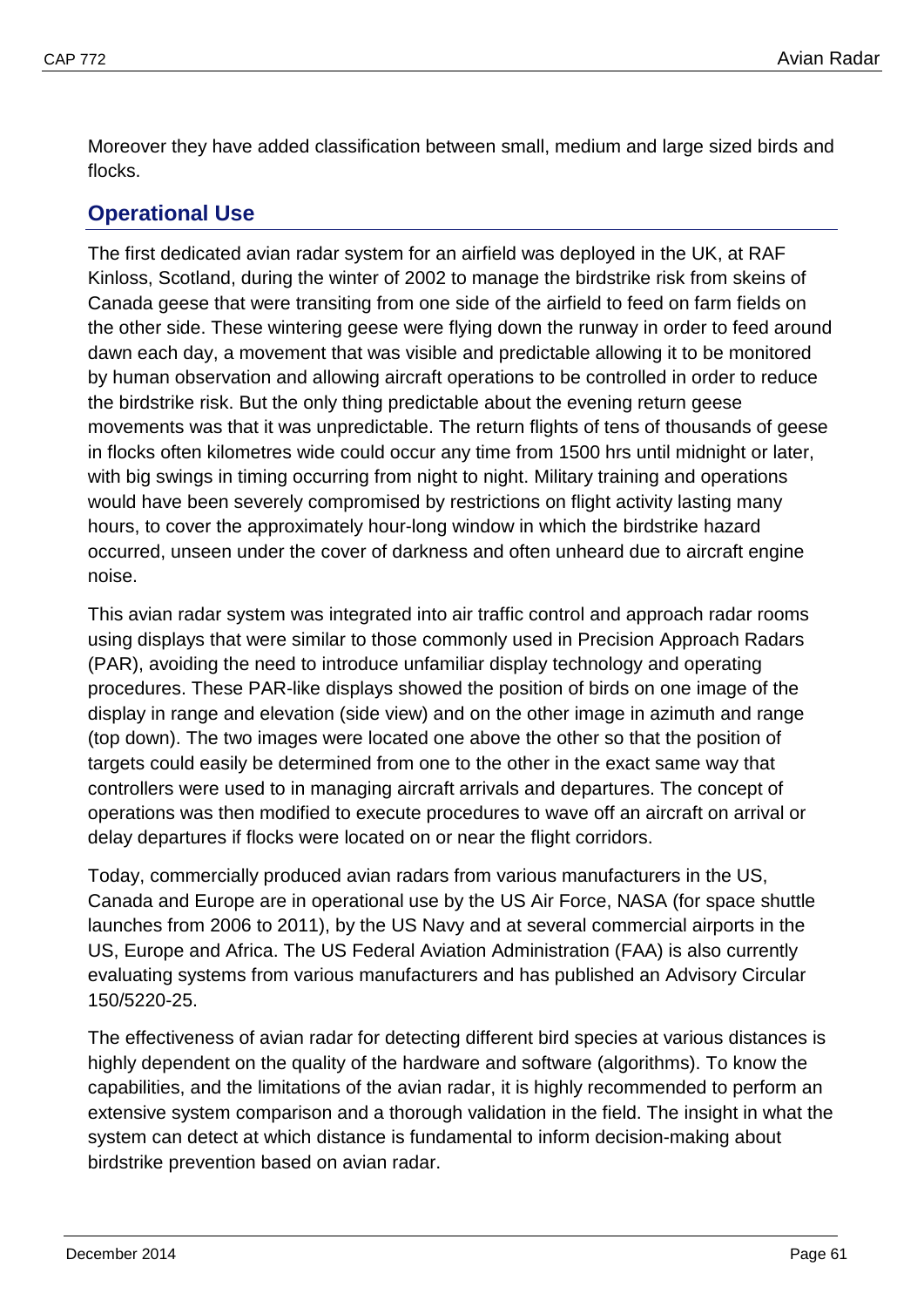# <span id="page-64-0"></span>**Avian Radar Concept of Operations**

It is important to make a distinction between the tactical operational use in real-time of bird radar compared to strategic use, non real-time, giving long-term and trend data analysis:

#### <span id="page-64-1"></span>**Tactical use of Avian Radar**

- Real-time informing the bird control on the airfield with early warning detection of potential birdstrike risk to aircraft;
- Automatic activation of bird deterrent means by avian radar.

#### <span id="page-64-2"></span>**Strategic Use of Avian Radar**

- Providing an insight into spatial and temporal distribution and in trends of bird migration patterns crossing in the near vicinity of the airport;
- Support of habitat management by providing insight into roosting and feeding areas and on hot spots of high bird concentration areas;
- Measurement of near-misses as precursor indicators of birdstrike;
- Providing specific and precise information of birdstrike risk to pilots as used by ATIS and NOTAM;
- Measurement of the effectiveness and durability of bird control actions providing insight in habituation of existing bird deterrents;
- Providing information supporting the optimal planning of bird control personnel.

The concept of operations for avian radar systems is crucial to their effective utilisation on an aerodrome. The RAF Kinloss experience provides a good example of how bird activity data can be successfully integrated into flight operational considerations. This exact same concept was also successfully used by NASA for 21 launches of the Space Shuttle between July 2006 and July 2011 to ensure that the shuttle's climb trajectory was clear of birds. This concern was brought to the forefront of launch safety following a vulture strike to a shuttle during a launch in July 2005. Information on the activity of large birds or large flocks of birds hazardous to flight operations can be acted upon in real time if the concept of operations is modified to use procedures similar to those utilized for missed approaches, runway incursions by vehicles or personnel or severe weather, windshear and even volcanic ash clouds.

This is not the only use for the data and output generated by avian radar systems. In the years since 2002 significant advances have been made to create concepts of operation that include using radar data to show where and when bird control personnel need to be deployed to scare away birds based on recent trends in activity or in real-time. Real-time indicators are particularly important at night when personnel cannot easily see the birds they need to remove from runways, taxiways and flight corridors.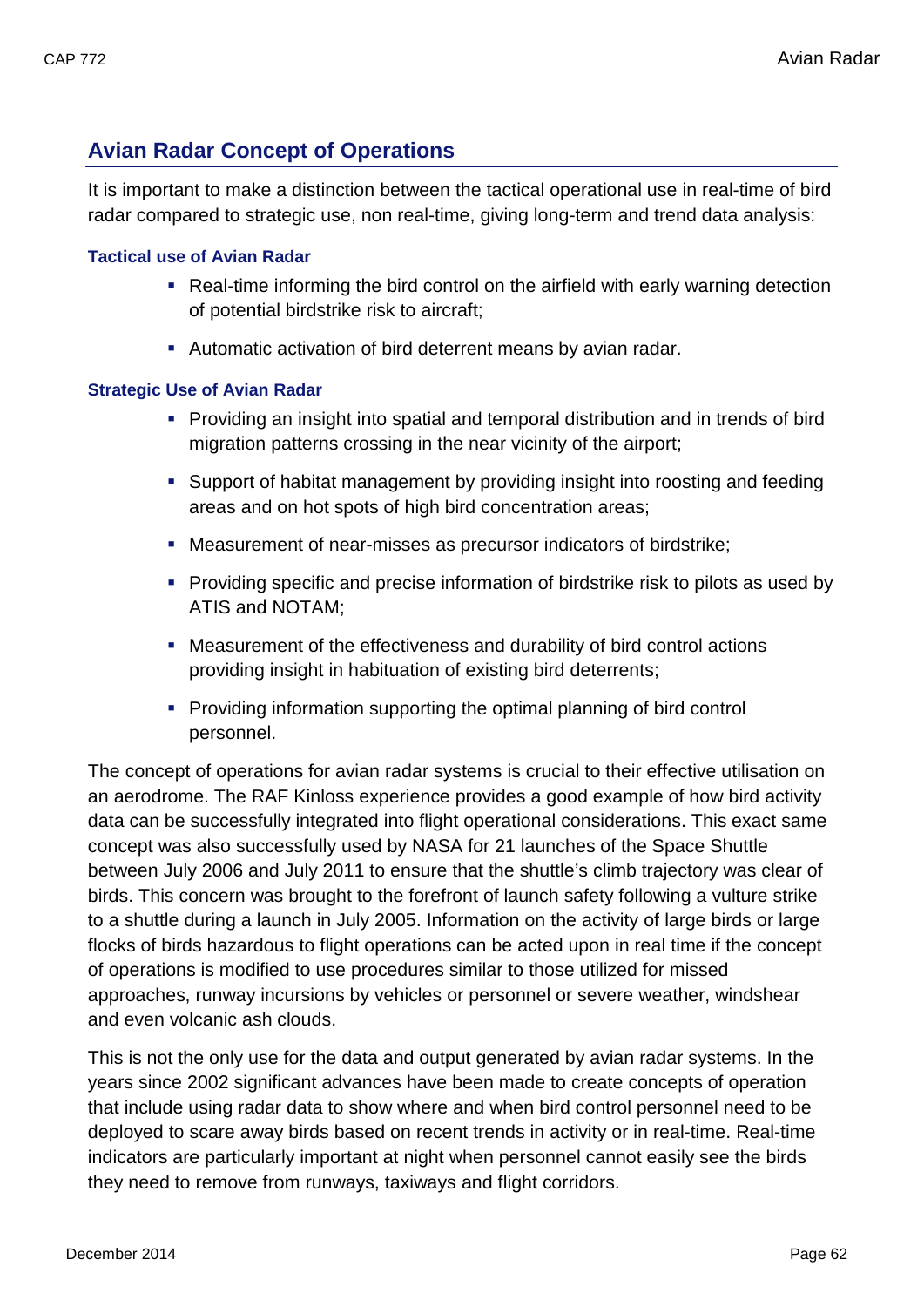Following the initial year of deployment, most avian radar systems installed at a new location will detect at least one bird activity pattern that was not previously known. Birdstrikes are relatively infrequent occurrences and strike statistics often don't readily identify larger night-time activity patterns that are readily apparent to radar. Radar allows the bird hazards to be mitigated before a severely damaging strike occurs. Modern aircraft are built with engines and airframes that have to withstand high levels of birdstrike damage, but this impact resistance does not include damage and aircraft loss from impacts with the largest birds and bird flocks that exist in nature. It is in the management of these rare events that real-time avian radar systems could be used to modify flight operations. A clear concept of operations needs to be established to know where and when those conditions are occurring and the procedures that will be implemented by air traffic control to deal with them. The data can also be used continuously to support bird control operations and identify bird activity patterns to improve the response times and the resulting effectiveness of bird control operations, especially at night. The establishment of long-term trends and spatial distribution of bird activity around airfields allows identification, documentation and management of birdstrike hazards that evolve and change over time as a result of the dynamic and changing nature of bird populations, migratory patterns, agriculture, land use and climatic conditions. It is impossible to manage this critical risk without data on the timing and level of the risk which only radar provides. Radar systems are the only surveillance technology currently available that provides consistent, all weather, 24/7 risk assessment of the airspace. Bird control staff as well as air traffic controllers do not have the time or capability to constantly scan the atmosphere for hazardous bird activity and are completely incapable during periods of low light conditions. Modern bird detection radars are now being deployed at airports around the world and offer a unique possibility to help monitor, detect and evaluate real-time risk at airports in the UK. Expert guidance should be sought on how bird detection radar technology could be used to help manage risk at UK aerodromes.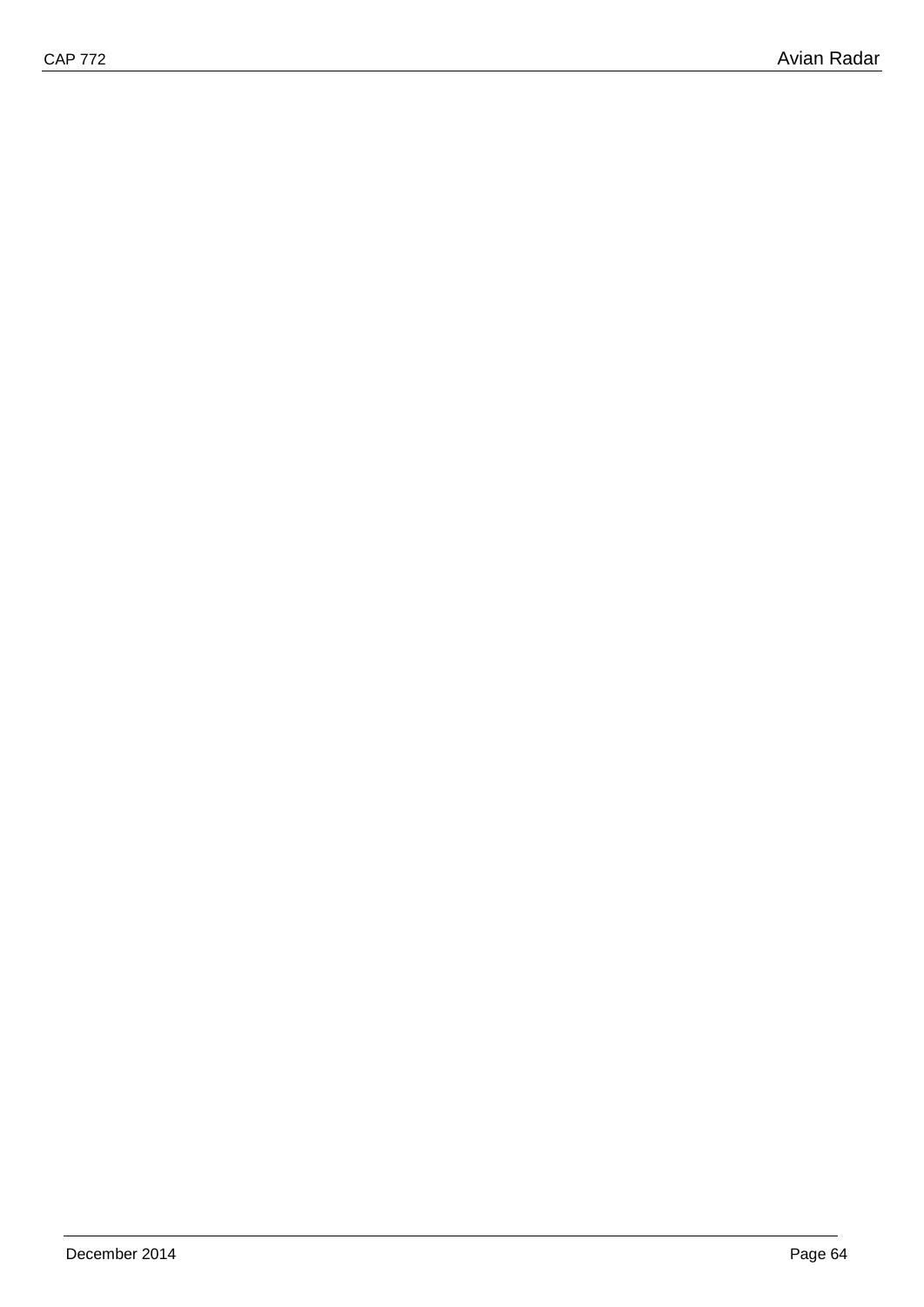# <span id="page-67-1"></span><span id="page-67-0"></span>**APPENDIX B** Wildlife strike hazard at small non-commercial or General Aviation aerodromes

Operators of General Aviation (GA) aerodromes are recommended to take practicable steps, proportionate to the identified hazard and assessed risk, to remove and or disperse birds both from:

- **the aerodrome itself**
- **EXTER 1** in the near vicinity beyond the airfield boundary fence where local 'safeguarding' arrangements exist and where deemed necessary

The CAA accepts that the best practice standards outlined in this document apply predominantly to aerodromes operating commercial air traffic, irrespective of aircraft movement frequency or type of aircraft involved. However it is reasonable at aerodromes not conducting commercial air traffic, such as non-public transport, VFR flights and at those aerodromes operating as flying training establishments, to be aware of the risks to flight safety posed by birds and other wildlife.

In order to meet this objective the CAA recommends an aerodrome should have in place:

- A named individual responsible for wildlife hazard management;
- A list or map of habitat types on and bordering the airfield that have the potential to attract birds;
- A record of the species and approximate numbers of birds recorded within these habitats;

To assess the risk of a bird or wildlife strike, the aerodrome should confirm hazardous birds on or in the vicinity of the runway and detail the desired options for managing and reducing any risk that is presented.

## <span id="page-67-2"></span>**Risk Control**

The aerodrome's policy and records should document and demonstrate when or whether any habitat management is undertaken to reduce the presence of birds that are considered to cause risk.

Such procedures could include cutting grass in accordance with a LGP (as described in Chapter 5, Risk Management), requesting farmers to plough fields with spilt grain in or asking gamekeepers not to rear pheasants adjacent to the airfield fence, for example.

The aerodrome's record keeping should document whether and when any active dispersal of birds is undertaken on the aerodrome. For example, this could include warning pilots of